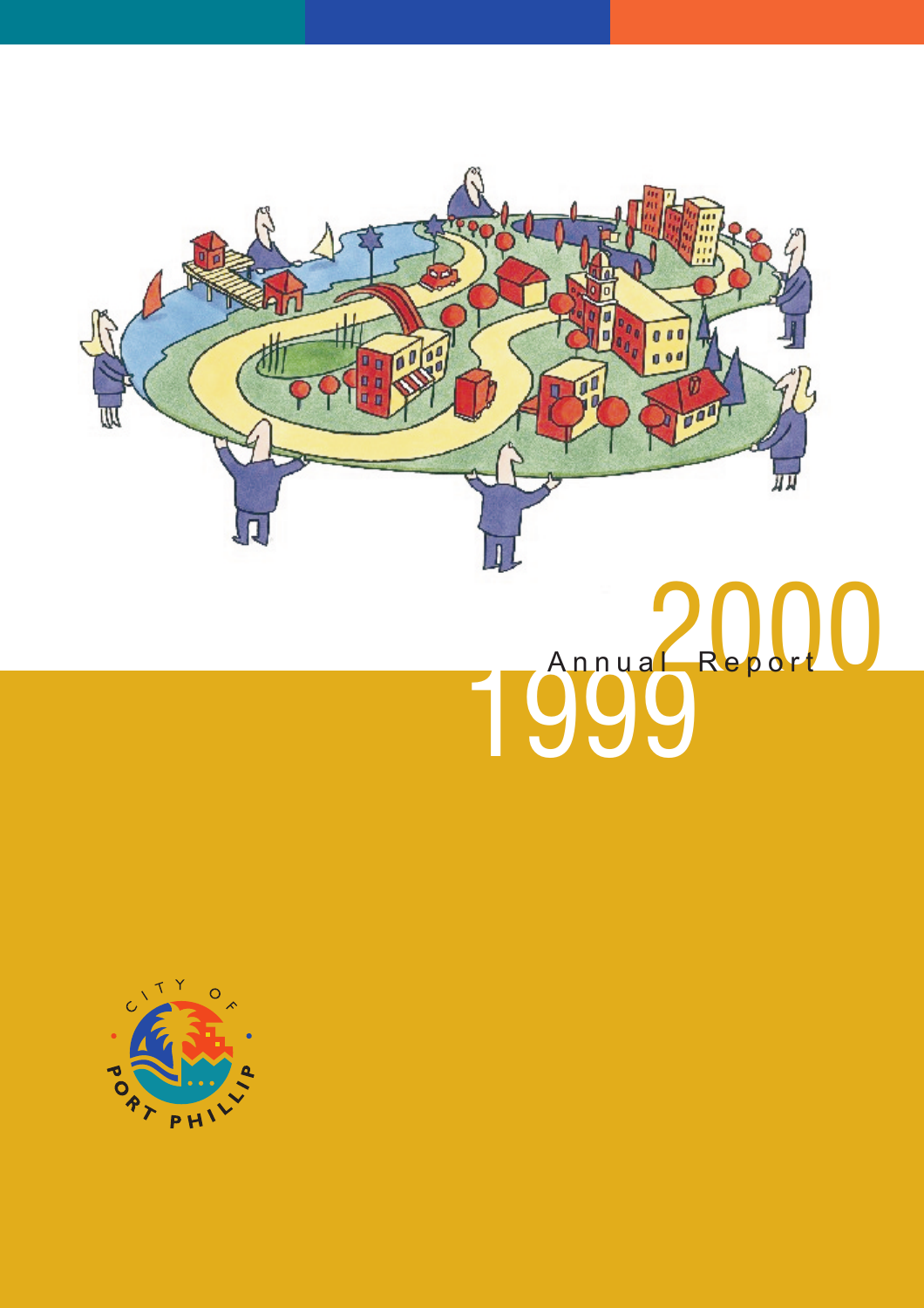## **Acknowledgments**

**Produced and edited** Lisel Thomas

**Text** Lisel Thomas

**Financials** Finance Team

**Graphic design** Storm Design (cover and design concept) and Netpress

**Illustration** Matt Golding

Other numerous City of Port Phillip staff

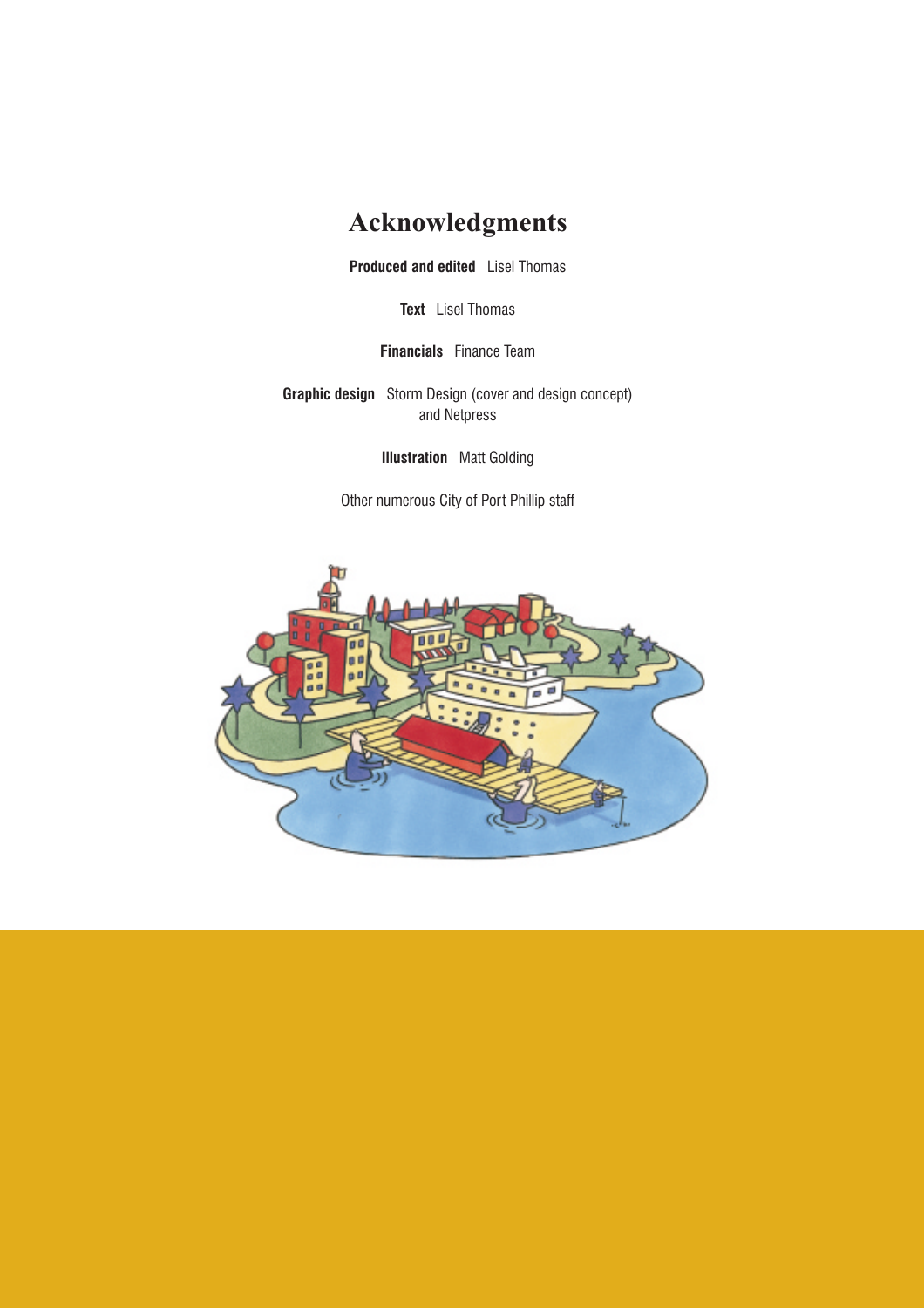# **Contents**

| <b>Our Vision</b>                                                                | 2              |
|----------------------------------------------------------------------------------|----------------|
|                                                                                  | $\overline{2}$ |
| <b>Our Values</b><br><u> 1989 - Johann John Stone, mars eta biztanleria (</u>    | $\overline{2}$ |
|                                                                                  | 3              |
|                                                                                  |                |
|                                                                                  | 5              |
|                                                                                  | 6              |
|                                                                                  | 8              |
|                                                                                  | 9              |
| <b>Council Activities</b>                                                        | 10             |
| <b>Performance Statement</b>                                                     | 16             |
| Council Approval of the Performance Statement __________________________________ | 20             |
| Auditor-General's Report on Performance Statement ______________________________ | 21             |
| Equal Employment Opportunity Program Information _______________________________ | 22             |
|                                                                                  | 23             |
|                                                                                  | 24             |
|                                                                                  | 24             |
| <b>Public Documents</b>                                                          | 25             |
| Organisations of which the City of Port Phillip was a Member                     | 26             |
|                                                                                  | 29             |
|                                                                                  | 32             |
| Notes to the Accounts                                                            | 36             |
|                                                                                  | 54             |
|                                                                                  | 55             |
|                                                                                  | 56             |
|                                                                                  |                |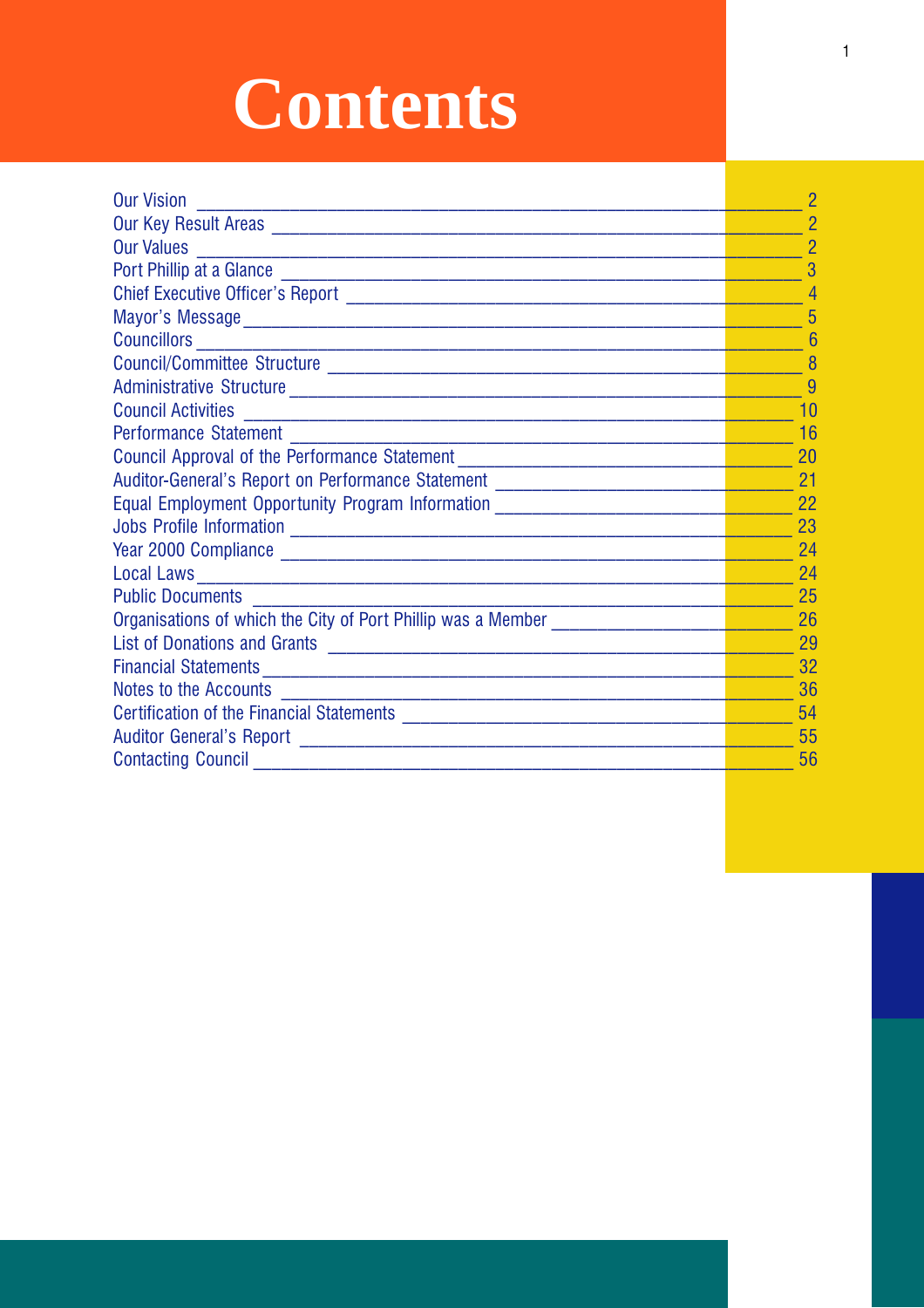## <span id="page-3-0"></span>**Our Key Result Areas**

### KRA 1: Building Stronger Communities

### Goal:

All individuals living within the City of Port Phillip will participate in and experience connectedness with the community.

### KRA 2: Improving our Built Environment

### Goal:

We will preserve and enhance our built environment through excellent planning, design and maintenance.

### KRA 3: Building a Sustainable Environment

### Goal:

A community who understands the impact of its behaviour on the natural environment and its biodiversity, and actively participates in achieving environmental outcomes for Port Phillip.

### KRA 4: Enhancing our Neighbourhoods and Places

### Goal:

We will have a mind set that considers the place and the community living there when delivering a service or implementing a project - providing a better service or outcome, one that is attuned to the needs of the community.

### KRA 5: Improving our Service and Capabilities

### Goal:

We will listen and respond to the needs of the community, and strive to reduce the gap between community expectations and our performance.

### KRA 6: Ensuring a Sustainable Organisation

### Goal:

The City of Port Phillip will be a leader in local government in the provision of cost competitive services through partnerships with the community and contractors, and innovative management of corporate resources.

## **Our Vision**

An outstanding environment in which to live, work, play and prosper.

## **Our Values**

Trust, honesty and open communication

Leadership and direction, ownership and passion for what we do

Service (internal and external)

Informed decision making

Learning, innovation and creativity

Achievement, measurement and results

## Diversity, respect for people and rewarding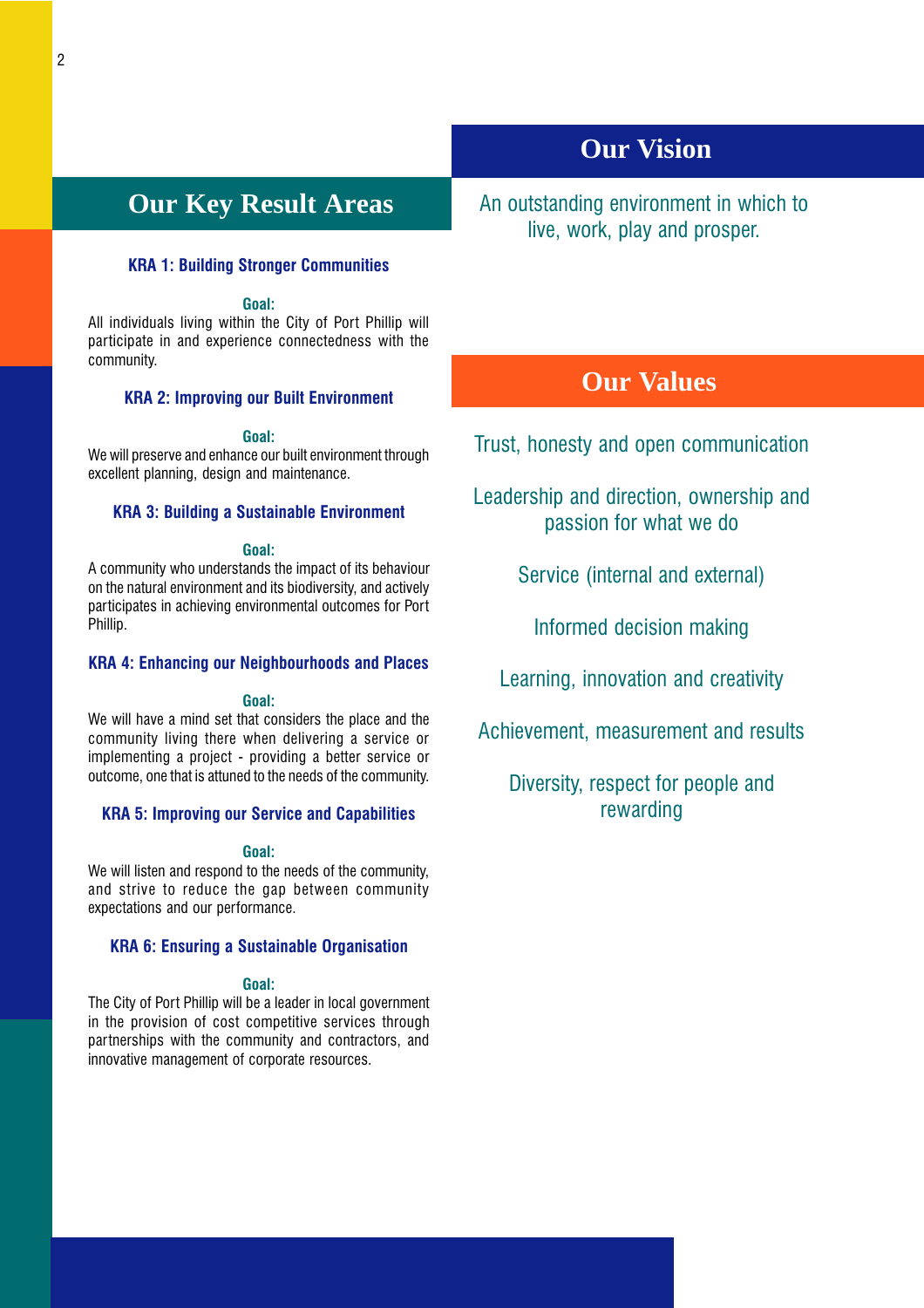<span id="page-4-0"></span>

## **Port Phillip at a Glance**

### Area: 20.62km2 1996 population: 73,092

The City of Port Phillip is located on the northern shore of Port Phillip Bay, to the south of the Melbourne central business district. The City is one of the oldest areas of European settlement in Melbourne and contains buildings dating from the middle of last century onwards. The City has experienced a significant amount of residential development in the 1990s, particularly in areas close to the foreshore.

From Port Melbourne to Elwood, the City of Port Phillip has approximately ten kilometres of beaches for swimming, sailing, sailboarding and beach activities. Port Phillip also has parks and gardens spread right across the City, including Gasworks Park and St Vincents Gardens in South Melbourne, St Kilda Botanical Gardens and Catani Gardens in St Kilda, Alma Park in East St Kilda, and Edwards Park in Port Melbourne.

The City has a number of diverse retail, entertainment and leisure precincts. These include Bay Street in Port Melbourne, Clarendon Street in South Melbourne, Fitzroy and Acland Streets in St Kilda, and Carlisle Street in Balaclava. The City also contains a number of significant employment areas including the St Kilda Road office district, and industrial, warehousing and manufacturing districts in South Melbourne and Port Melbourne.

The City is well served by public transport with a substantial tram network, the St Kilda and Port Melbourne light rail lines and two stations on the Sandringham rail line.

A comparison of Port Phillip to Melbourne in 1996 shows an age profile with a higher proportion of people in the young and middle age adult age groups and a significantly lower proportion of children than the Melbourne average. The 'growth' age groups in the area, particularly in the last five years, are primarily the second and third homebuyer markets, moving to Port Phillip for 'lifestyle' reasons.

Port Phillip has historically been home to significant numbers of post war migrants from southern and eastern Europe. While many of these migrants are still resident in the area, the proportion of non-Australian born and non-English speaking residents is declining.

Between 1981 and 1996, Port Phillip experienced a substantial increase in socio-economic status, based on income indicators. The education level of Port Phillip's population, based on qualifications, has also increased in recent years.

In 1996, Port Phillip had a similar rate of employment as Melbourne, although with proportionally less full time employment. The unemployment rate in Port Phillip rose between 1981 and 1996, although not as substantially as the Melbourne average.

Port Phillip has a unique housing stock in the Melbourne context. While separate houses dominate Melbourne's housing stock, over half the dwellings in Port Phillip are flats or apartments. Port Phillip's unique housing stock is also accompanied by a unique pattern of tenure. Renters dominate Port Phillip, with over half the households renting, while around one in four is the average for Melbourne. Proportionally there are substantially fewer family households and correspondingly more lone person households than Melbourne overall. Port Phillip also has a lower level of car ownership than Melbourne does overall.

Source: City of Port Phillip Community Profile, which is based on the Australian Bureau of Statistics Census of Population and Housing.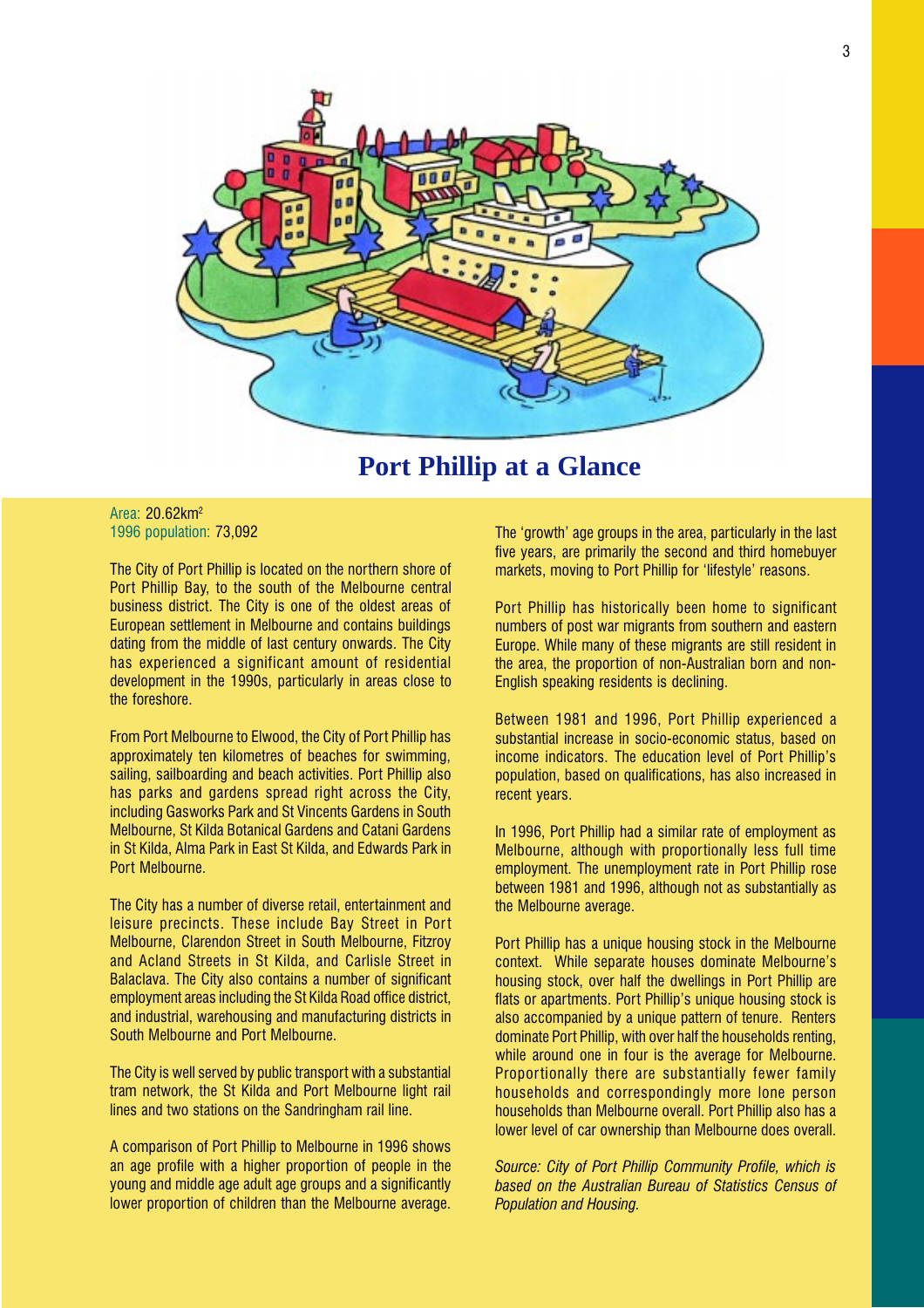## <span id="page-5-0"></span>**Chief Executive Officer's Report**



The 1999/2000 financial year has been one of interest and change for the organisation, as the first full year serving the new Council. Council confirmed its vision and directions based on the Community Plan, and established 6 key result areas of: Building Stronger Communities, Improving our Built Environment, Building a Sustainable Environment, Enhancing our Neighbourhoods and Places, Improving Services and Capabilities, and Ensuring a Sustainable Organisation.

During the year, the requirement for Council to subject 50% of its services to competitive tendering was removed and replaced by the current State Government's 'best value' policies. We have already established a service review program across the organisation and will be well on the way to demonstrating that we are complying with the Best Value Principles by this time next year.

The organisation has continued to improve services in line with community requirements. The results of our own independent research show that of seventeen services surveyed, four showed consistent performance and eleven demonstrated a significant improvement in performance, including street and beach cleaning, and management of parks and gardens.

We have consolidated and strengthened human services with the establishment of the Social Development Department, which connects like services for frail and older people, people with disabilities, families, young people and children in the City of Port Phillip. The new structure allows for the integration of policy and planning issues, increases our capacity to manage resources and enables more effective service delivery to the community.

Another significant area of achievement has been in planning and planning enforcement. Over the year we have had some major planning enforcement successes, including the closure of illegal backpacker hostels and the imposition of significant fines for illegal or dangerous building works. The City of Port Phillip also scooped the Royal Australian

Planning Institute awards, demonstrating outstanding leadership and path-breaking work in urban planning and design.

Behind the scenes, the organisation has embarked on the most ambitious indigenous recruitment program ever undertaken by a municipal Council in Victoria, aiming to recruit 18 indigenous trainees over 3 years.

We have also established a joint venture in street cleaning services with the City of Stonnington and the resulting enterprise, Streetsahead, was subsequently awarded the City of Port Phillip contract for street and beach cleaning. Other significant contracts were awarded in the 1999/2000 financial year, including three parks contracts, which were awarded to external contractors Excell and Citywide.

The organisation's financial health continues to improve. We have a balanced budget and have maintained financial reserves without additional borrowings. At the same time, the organisation maintained services at current levels, increased capital works by a net of \$1.8 million and implementing a number of new initiatives.

The coming years will see us build on and consolidate this position of strength, continuing to operate in a responsible and sustainable way, taking our basic responsibilities seriously and always striving to do better. I am confident that with the leadership of our outstanding Councillors and the staff, who constantly work well beyond what could be reasonably expected of them, will continue to meet the needs of the City of Port Phillip's ever articulate community.

Anne Dunn Chief Executive Officer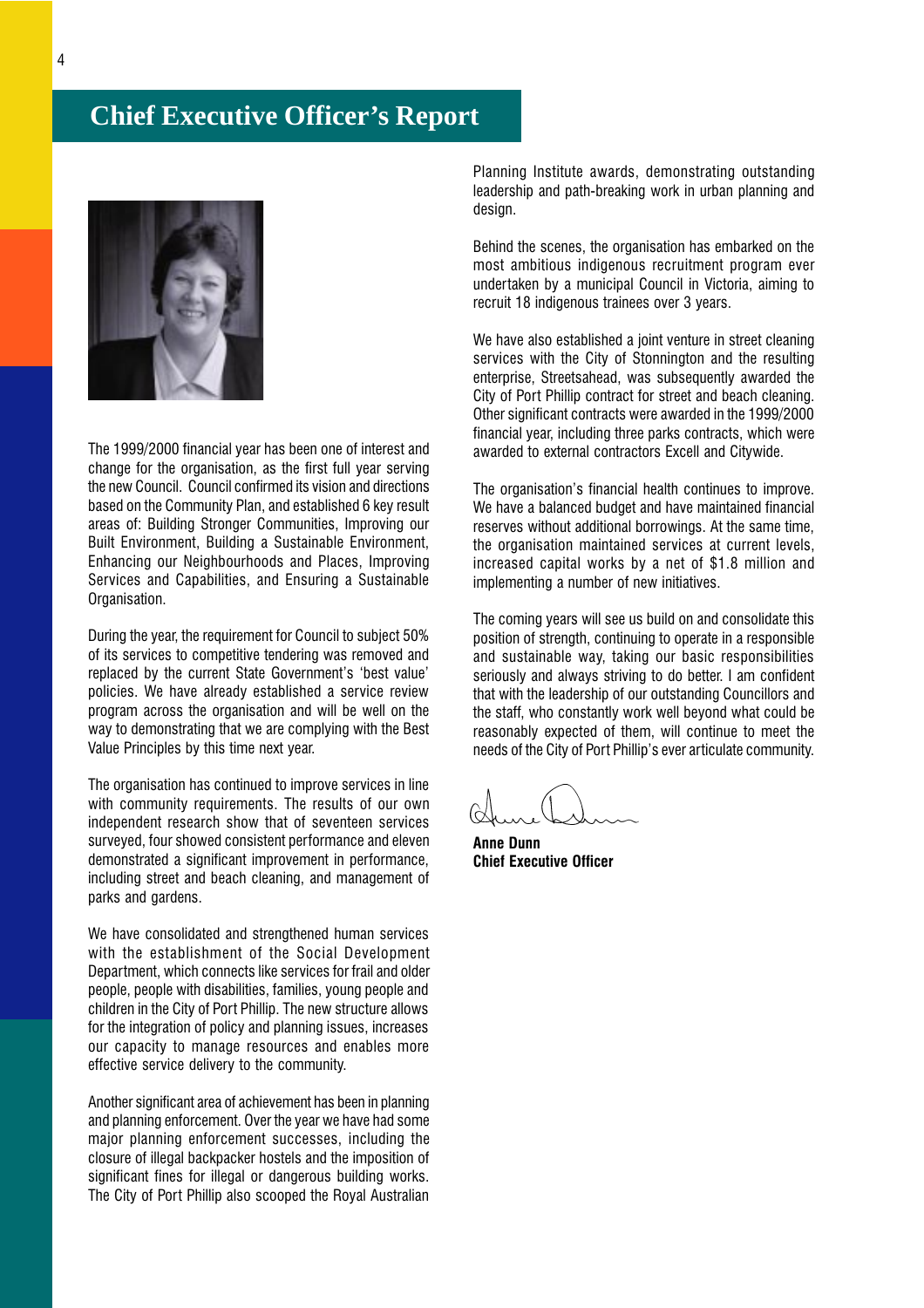## <span id="page-6-0"></span>**Mayor's Message**



Summing up a year in a page seems to be one of the harder mayoral duties. The pace of life and work in Port Phillip continued to be fast over the last 12 months and the five Councillors newly elected in March 1999 have survived two budget and corporate planning processes.

From a practical perspective, we maintained a focus on improving basic services such as enforcement, cleaning and parks and gardens. No one  $-$  most of all the observant and pernickety Councillors  $-$  will ever think these services are perfect, but they have shown steady improvement and solid financial performance, and have been given more resources in the 2000/01 budget.

Council has also increased capital works funding in two consecutive budgets. We have (we think) done the responsible thing by pushing money to footpaths and drains, whilst scaling back to realistic levels our boundless ambitions to renovate and paint town halls, sports pavillions, child care centres and all manner of assets.

Some other big things from last year included:

- the resolution of many planning battles, including height on the foreshore, though challenges still remain;

- the increase of parking and transport as strategic challenges, replacing land use planning as the issue preoccupying our strategic planners;

- the growing importance placed upon environmental issues, both practically and in policy;

- social challenges, especially the issue of illicit drugs, and a local commitment to fill our youth policy vacuum in the coming year;

- the defeat of the Kennett State Government which has been generally positive for the City, especially in planning policy; and

- the new State Government's abolition of Compulsorv Competitive Tendering and Council's development of a Service Review Program.

Port Phillip has been recognised as a local government leader both formally, through lots of lovely trophies and awards, and otherwise through the media and local government circles. In large part this is due to the efforts of our staff, however allow me to claim some small credit for the Council itself. As the former Mayor Dick Gross used to say, these reports are for boasting.

A large part of our strength as Councillors is our diversity and our unity. We have a great spread of ages and experience, we work very very hard, we respect and listen to each other, we don't fight in public and we try to reach decisions that take account of everyone's views. This has allowed us to avoid the 'clown hall' tag that has befallen other Victorian local governments.

I want to deliver a heartfelt thanks to the energetic, committed staff (ably led by CEO Anne Dunn) for the work they perform for our community. I also acknowledge the former Mayor, Cr. Dick Gross, for his leadership from March 1998 to March 2000, and for his generosity in helping me find my feet.

The past year has been good. This Council will maintain its passion for our bit of the world and will keep working for the community. We try to be a 'Local Government', not just a 'Council' providing basic services. We will consult and listen, and we'll always try and do too much for you, which is what our community demands and deserves.

Councillor Julian Hill Mayor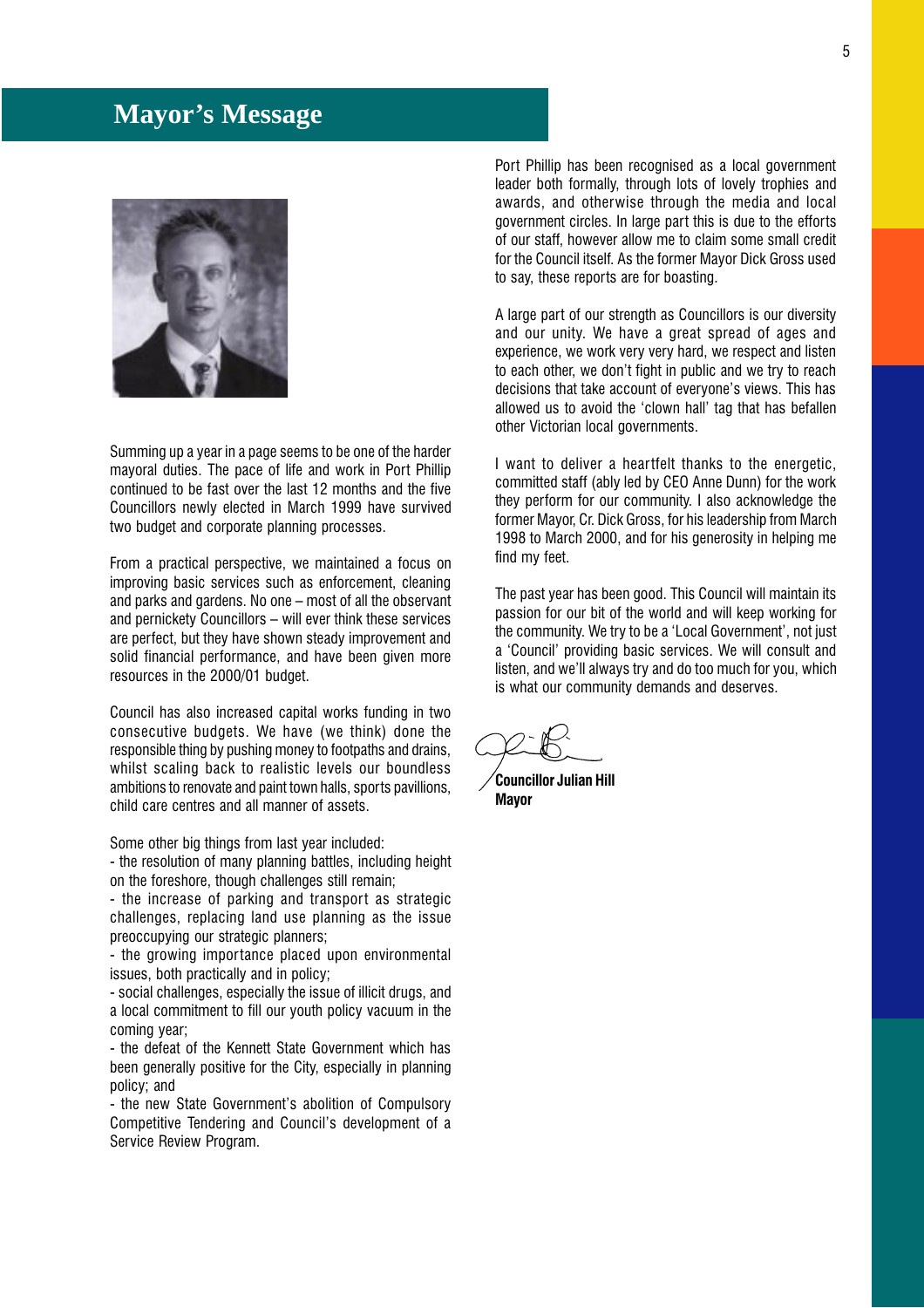<span id="page-7-0"></span>

## **Councillors**



### DAVID BRAND - ST KILDA WARD Contact number: 0413 334 520 Date of election: 20/3/99 Date of retirement: 16/3/02 Qualifications and experience:

Cr. Brand is an architect who works from his home on the St Kilda Esplanade, where he has lived since 1983. He has also taught architectural history at Melbourne University and design at RMIT. Cr. Brand originally trained and worked as a historian, taking up architecture in the mid 1980s. He worked over many years as a consultant on heritage, urban conservation and planning issues affecting St Kilda and the City of Port Phillip. He also served as a community representative on several Council planning advisory committees. In 1998 and 1999 he played a leading role in the Esplanade Alliance campaigns that overturned a proposed thirty-eight storey development on the Esplanade Hotel site and negotiated major design revisions in the troubled redevelopment of the St Kilda Sea Baths. On Council he now serves on numerous committees dealing with a wide range of planning-related issues, and represents Council on the City of Port Phillip Cultural Programs Board, and the Metropolitan Transport Forum.



### DICK GROSS - BLESSINGTON WARD

Contact number: 0411 446 167 Date of election: 20/3/99 Date of retirement: 16/3/02 Qualifications and experience:

Cr. Gross was the Mayor of the City in 1998/1999 and 1999/2000. Cr. Gross trained as a lawyer and has a background in consumer and corporate law. He was cofounder and the first coordinator of the Consumer Credit Legal Service and has served on a number of government law reform committees dealing with consumer and debt recovery issues. Cr. Gross is also a broadcaster and author, including stints on SBS, the Nine Network, 3LO and 3AK, as well as writing for The Age and the Australian Jewish News. He now conducts his own business in financial investment.



### JULIAN HILL - SANDRIDGE WARD

Contact number: 0419 886 541 Date of election: 20/3/99 Date of retirement: 16/3/02 Qualifications and experience:

Cr. Hill was elected Mayor on 31 March 2000. At 26, he is the youngest Mayor in the history of Port Phillip. Cr. Hill has lived in Port Phillip for six years and Port Melbourne for three years. He co-parents his four-year-old daughter, Elanor, with her mother from whom he is separated but on good terms. Cr. Hill has just finished Science and Law degrees at Monash University. He has been active in education campaigns and other student political activities and has held a number of positions with the ALP, including State Conference delegate from Melbourne Ports and President of the Elwood Branch. From 1995 to 1999 he worked for Federal MP Alan Griffin as an electoral officer and later as an adviser. Cr. Hill has been endorsed by the ALP and is a member of the Community Alliance of Port Phillip. As Mayor, Cr. Hill aims to give voice to the history, aspirations and needs of the whole city as well as his neighbourhood.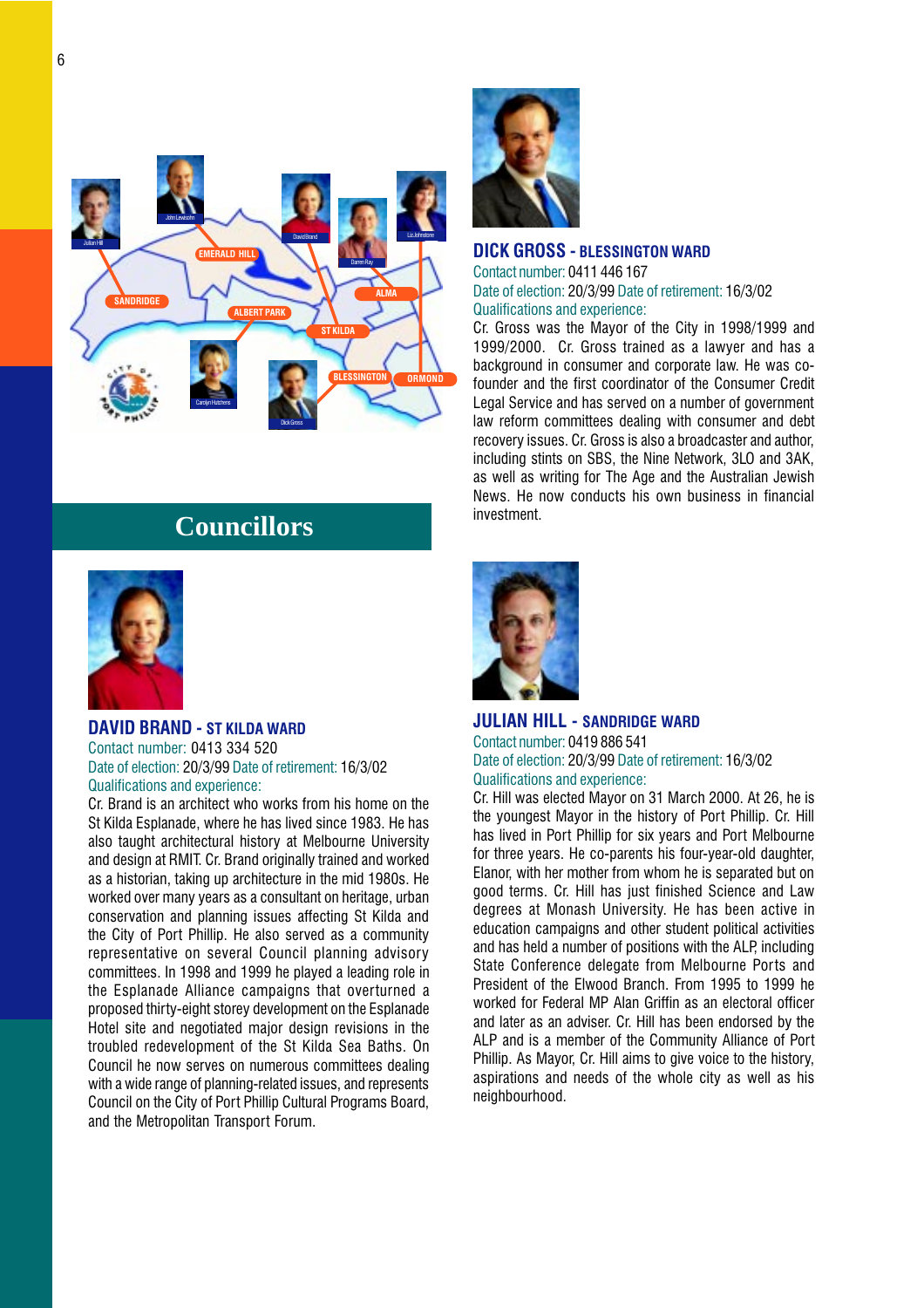<span id="page-8-0"></span>

### CAROLYN HUTCHENS - ALBERT PARK WARD Contact number: 0413 334 522 Date of election: 20/3/99 Date of retirement: 16/3/02 Qualifications and experience:

Cr. Hutchens has lived in the Albert Park Ward for twenty six years. For the past eleven years, she has worked part time as a maternal and child health nurse. She has also worked as a nurse teacher in Papua New Guinea in the mid 1960s, as a research assistant in London at the Royal College of Surgeons and as a district nurse on her return to Melbourne. Cr. Hutchens has served as president of the South Melbourne Child Care Cooperative, the Middle Park Primary School Parents' Association and the Inner Bayside Counselling Service. She was a foundation member of Save Albert Park and its president for two years. She has also served on the South Melbourne YMCA Management Committee and was involved with the South Port Hospice program as a volunteer home visiting nurse.



### LIZ JOHNSTONE - ORMOND WARD Contact number: 0412 135 350 Date of election: 20/3/99 Date of retirement: 16/3/02 Qualifications and experience:

Cr. Johnstone has a background in accounting and small business. She has lived in her ward for the past twelve years, having previously lived in St Kilda, South Melbourne and Port Melbourne. Cr. Johnstone has a long involvement in local issues. She has been treasurer for local Out of School Hours Care Programs and childcare centres, and a founding member of the Elwood Canal Taskforce, Save Elwood Streets and the Elwood Community Bank. Cr. Johnstone is the last remaining Councillor from preamalgamation days, having served on the former St Kilda Council from 1992 to 1994. She is currently on the Boards of the Municipal Association of Victoria and Melbourne Fringe, is the current President of the Association of Bayside Municipalities and is active in the Australian Local Government Women's Association.



### JOHN LEWISOHN - EMERALD HILL WARD

Contact number: 0417 364 656 Date of election: 20/3/99 Date of retirement: 16/3/02 Qualifications and experience:

Cr. Lewisohn is a lawyer with the formal qualifications of B.A, LL.B (Hons). LL.M, M.Tax, A.IAMA. He works as a barrister and is also an accredited mediator and a graded mediator. He has been a part time lecturer on the law of companies. Cr. Lewisohn's work centres on commercial law issues and includes planning, property, tenancy, construction and consumer protection matters, both for individuals and corporate entities. Cr. Lewisohn's involvement in local community affairs has included working on a voluntary basis on issues concerning traffic, parking and planning, as well as helping safeguard local residential interests. He also led the legal fight that prevented the highrise development of historic Lanark Terrace. Cr. Lewisohn is also a member of several recreational organisations within the City.



### DARREN RAY - ALMA WARD Contact number: 0413 334 523 Date of election: 20/3/99 Date of retirement: 16/3/02 Qualifications and experience:

As well as a two day a week administration job, Cr. Ray currently works full-time as the Alma Ward Councillor. He has been the Coordinator of a youth refuge and family reconciliation program and Executive Officer of the ALSO Foundation, a large community development and fundraising organisation. Since 1999, Cr. Ray has chaired Council's Community and Services Development Committee, responsible for nearly all Council-provided services as well as the financial viability of Council. He also chairs Council's Multicultural Advisory Committee and Older Persons Reference Group. Cr. Ray is a board member of the St Kilda Housing Association. Cr. Ray brings over twelve years of experience in community concerns to Council. He has been involved in many community groups with a homelessness focus and is currently the Chair of the National Youth Coalition for Housing and a Board Member of the Australian Federation of Homelessness Organisations. Cr. Ray lists communication, direct service delivery and responding to resident concerns as his favourite parts of the job.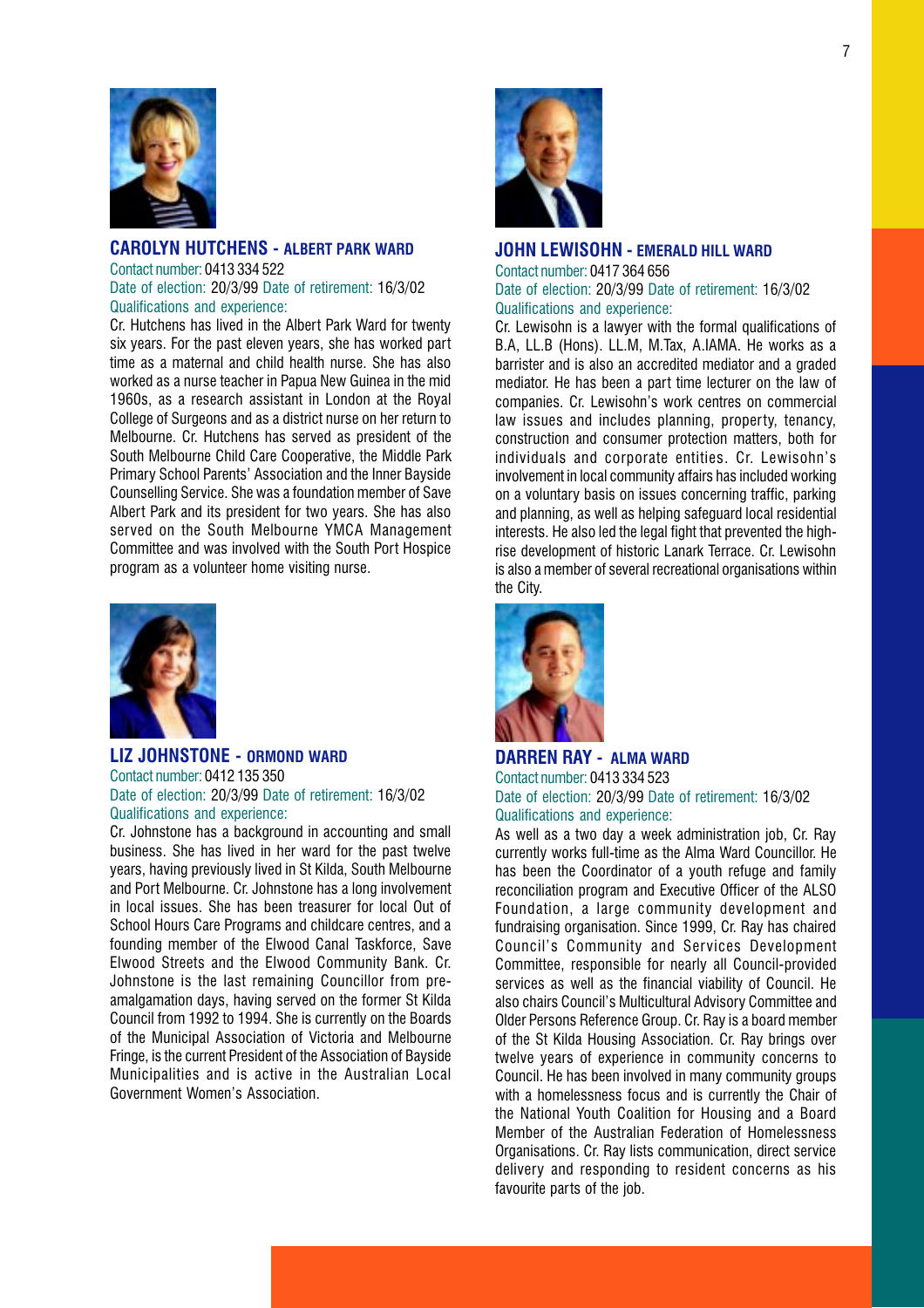## <span id="page-9-0"></span>**Council/Committee Structure**

Council decisions are made through a series of Council and Committee meetings. The 1999/2000 Council and Committee structure is explained below. Full details of Council's meeting procedures are outlined in Port Phillip City Council Local Law No. 6.

### Statutory Planning Committee

Chair (July 1999 - June 2000)[: Cr. Hill](#page-7-0)

This committee has been established under Section 86 of the Local Government Act 1989. This means that Council can delegate certain powers to the committee and decisions made under that delegation are effectively decisions of the Council. Council's regular meeting cycle includes one Statutory Planning Committee meeting per month.

The purpose of Statutory Planning Committee meetings is:

- to address urban planning issues, including planning applications and planning scheme amendments; and
- to ensure planning applications are processed within statutory time limits and under appropriate delegations within Council policies.

### Neighbourhood and Environment Committee

Chair (August 1999 - March 2000): [Cr. Johnstone](#page-8-0) Chair (April 2000 - June 2000): [Cr. Johnstone](#page-8-0) / [Cr. Brand](#page-7-0)

This committee does not have delegated powers, but can make recommendations which are then referred to the Council meeting for ratification. Council's regular meeting cycle includes one Neighbourhood and Environment Committee meeting per month.

The purpose of Neighbourhood and Environment Committee meetings is:

- to consider strategies, policies and projects relating to the following Key Result Areas: Enhancing our Neighbourhoods and Places, Improving our Built Environment, and Building a Sustainable Environment; and
- to monitor all aspects of Victorian Civil and Administrative Tribunal decisions (quarterly).

### Community and Services Development Committee Chair (August 1999 - June 2000): [Cr. Ray](#page-8-0)

This committee does not have delegated powers, but can make recommendations that are then referred to the Council meeting for ratification. Council's regular meeting cycle includes one Community and Services Development Committee meeting per month.

The purpose of Community and Services Development Committee meetings is:

• to consider strategies, policies and projects related to the following Key Result Areas: Building Stronger Communities, Improving our Services and Capabilities, and Ensuring a Sustainable Organisation.

### Council in Committee

Chair (July 1999 - March 2000): [Cr. Gross](#page-7-0) Chair (April 2000 - June 2000): [Cr. Hill](#page-7-0)

This committee is used for urgent items. Council in Committee meetings are held as required.

The purpose of Council in Committee meetings is:

- to consider outstanding statutory planning items;
- to address important legal matters;
- to deliberate on the Budget:
- to review all aspects of delegations (impacts and effects);
- to address any major organisational issues; and
- any matters affecting the Council and for which some committee level deliberation is required.

### Council

Chair (July 1999 - March 2000): [Cr. Gross](#page-7-0) Chair (April 2000 - June 2000): [Cr. Hill](#page-7-0)

Council's regular meeting cycle includes one full Council meeting per month.

The purpose of Council meetings is:

- to adopt, amend or reject the recommendations from committees and address urgent business, subject to the provisions of the Port Phillip City Council Local Law No. 6 which relates to Council meetings procedures; and
- to receive reports from Councillors as delegates on external bodies.

### Special Council

Chair (July 1999 - March 2000): [Cr. Gross](#page-7-0) Chair (April 2000 - June 2000): [Cr. Hill](#page-7-0)

Special Council meetings are held as required to consider special matters.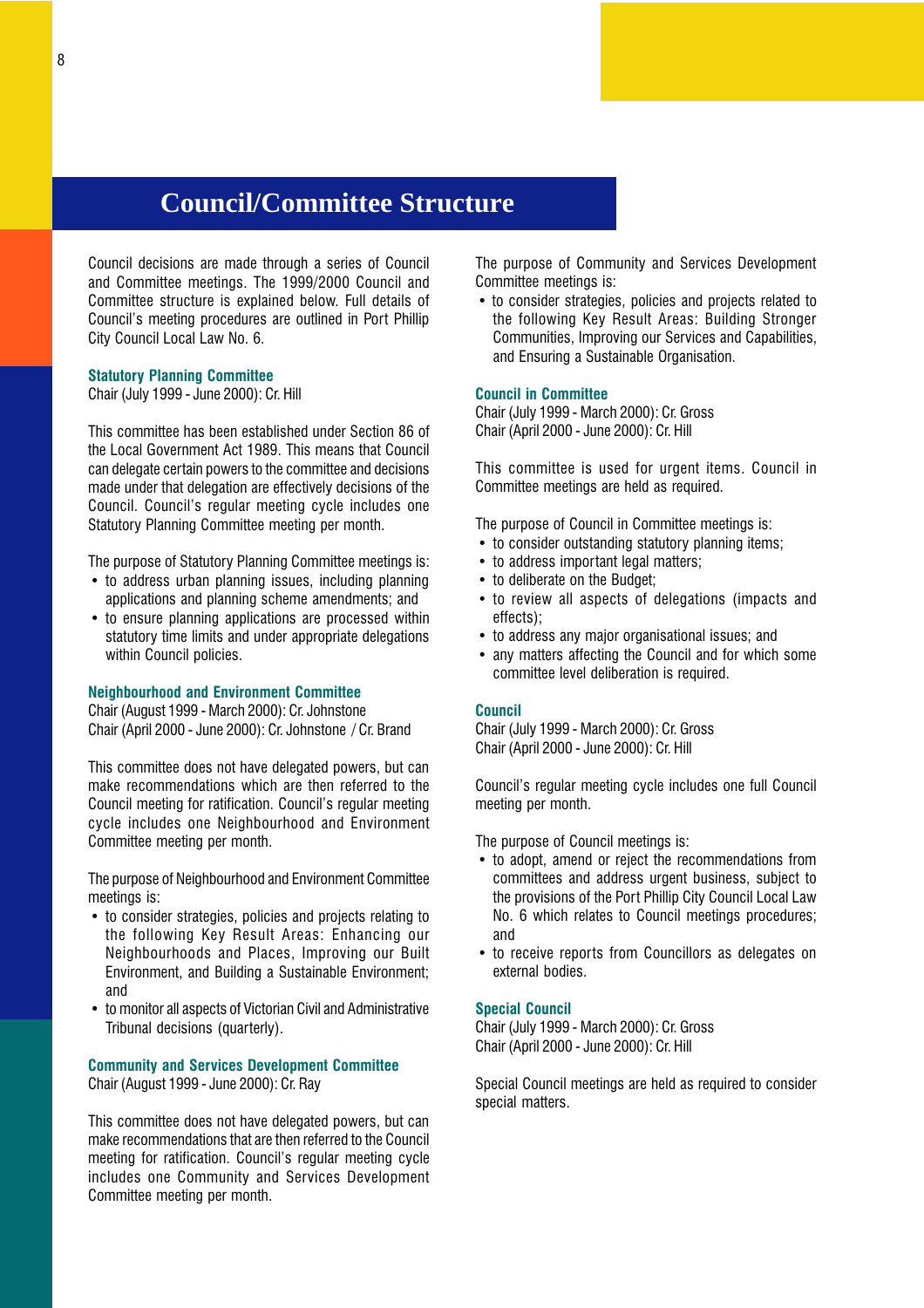**Administrative Structure**

<span id="page-10-0"></span>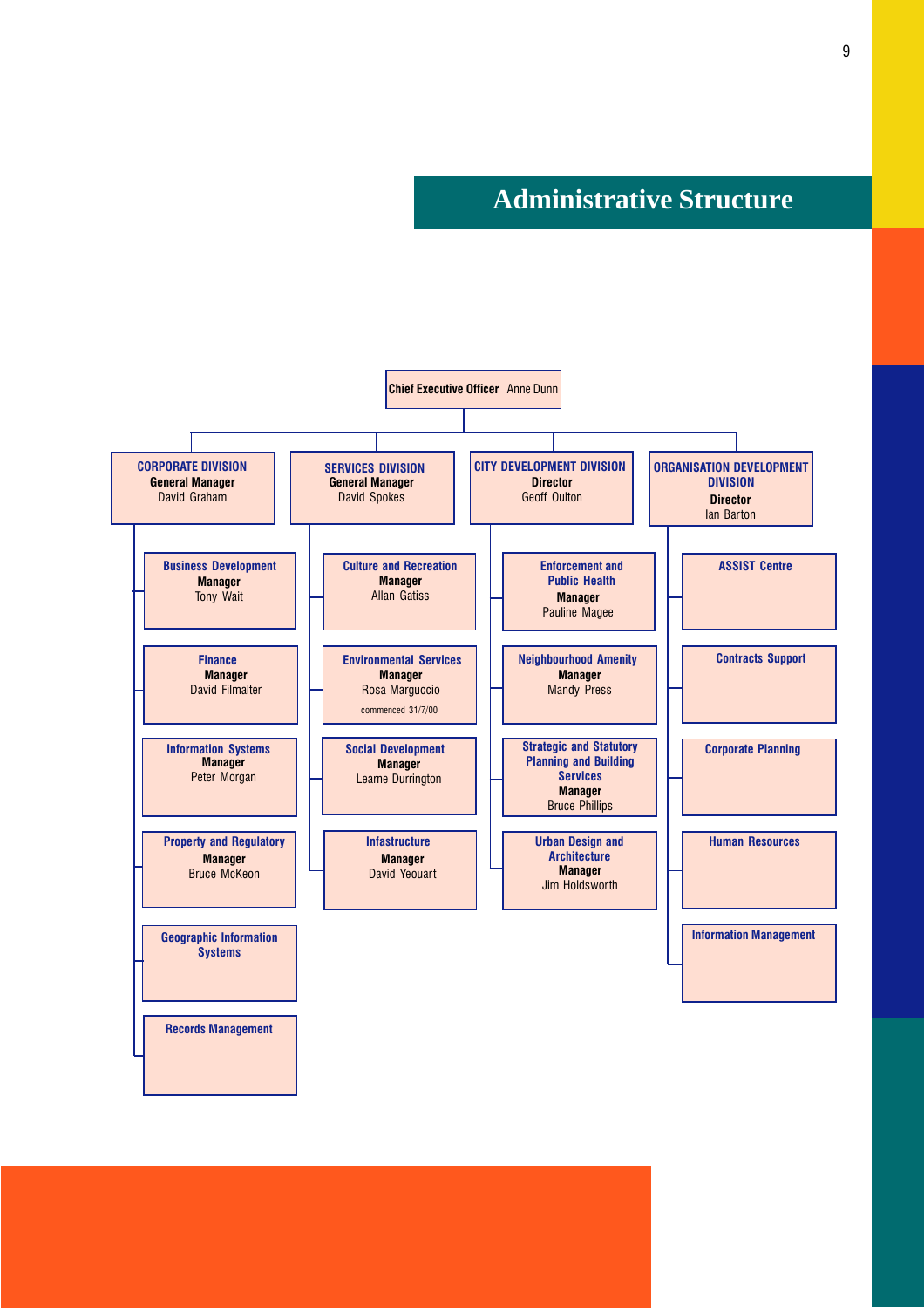<span id="page-11-0"></span>

## **Council Activities**

## **Services Division**

The Services Division plans for and provides services that satisfy the community, and provides leadership in articulating community aspirations. It is responsible for delivering quality services to ratepayers, residents and businesses, ensuring value for money from the delivery of these services and management of Council's assets and infrastructure.

### CULTURE AND RECREATION

Services provided:

- Library services
- Heritage services
- Neighbourhood and Community Centres and adventure playgrounds
- Recreational services, including school holiday programs and provision of sporting facilities
- Management of cultural activities and festivals
- Management of exhibition and work space for artists
- Function facilities and meeting room facilities
- Foreshore events management
- Corporate publicity

The Culture and Recreation unit ensures that the community is enriched by its experience of cultural and recreational programs. Its services are directed at residents and visitors, sporting and recreation clubs, artists and commercial operators utilising facilities within the City.

In the 1999/2000 financial year, outputs by Culture and Recreation included:

- 554,671 visitors to and 1,000,359 items borrowed from 5 library branches
- 5 major festivals
- \$127,000 in grants supporting cultural/artistic innovations distributed within the City of Port Phillip

### Major Achievement

Transferred the staff and management of the Gasworks Park facility to a community-based management board supported by an ongoing grant from Council, and prepared the Marine Reserve Masterplan, incorporating skating facilities, with significant community input

### ENVIRONMENTAL SERVICES

Services provided:

- Waste management, including collection of domestic refuse, recyclables, hard and green waste and public litter bin refuse
- Transfer station operation and waste disposal management
- Waste minimisation education
- Street, beach and drain cleaning
- Stormwater drainage maintenance
- Weed spraying programs
- Parks design and planning
- Street tree planting and pruning
- Maintenance of parks and gardens
- Irrigation installation and water management

The Environmental Services unit maintains a clean, safe and healthy environment for the City, its community and its visitors. Its service users include residents and businesses, shopping centre traders, visitors and tourists.

In the 1999/2000 financial year, outputs by Environmental Services included:

### Waste Management

- 17,943 tonnes of domestic waste collected from residential premises
- 9,926 tonnes of recyclable materials collected
- 660 public litter bins emptied an average of 3 times per week
- Approximately 1,000 users of the transfer station for waste and recycling per month

### **Cleaning**

- 1,500 kilometres of local street and arterial road channels swept per month
- 243 hectares of shopping centre footpaths swept per month
- 4.4 hectares of laneways swept and cleaned per month
- 80 hectares of beach sanded areas cleaned per month during the summer season
- 1,360 stormwater drainage pits cleaned per month

### Parks and Open Space

- 24 significant gardens and landscapes maintained
- 90 parks and reserves maintained
- 400 advanced trees planted

### Major Achievement

Conducted Clean and Green Campaign across the City and achieved significant milestones under the Cities for Climate Protection Program to reduce greenhouse gas emissions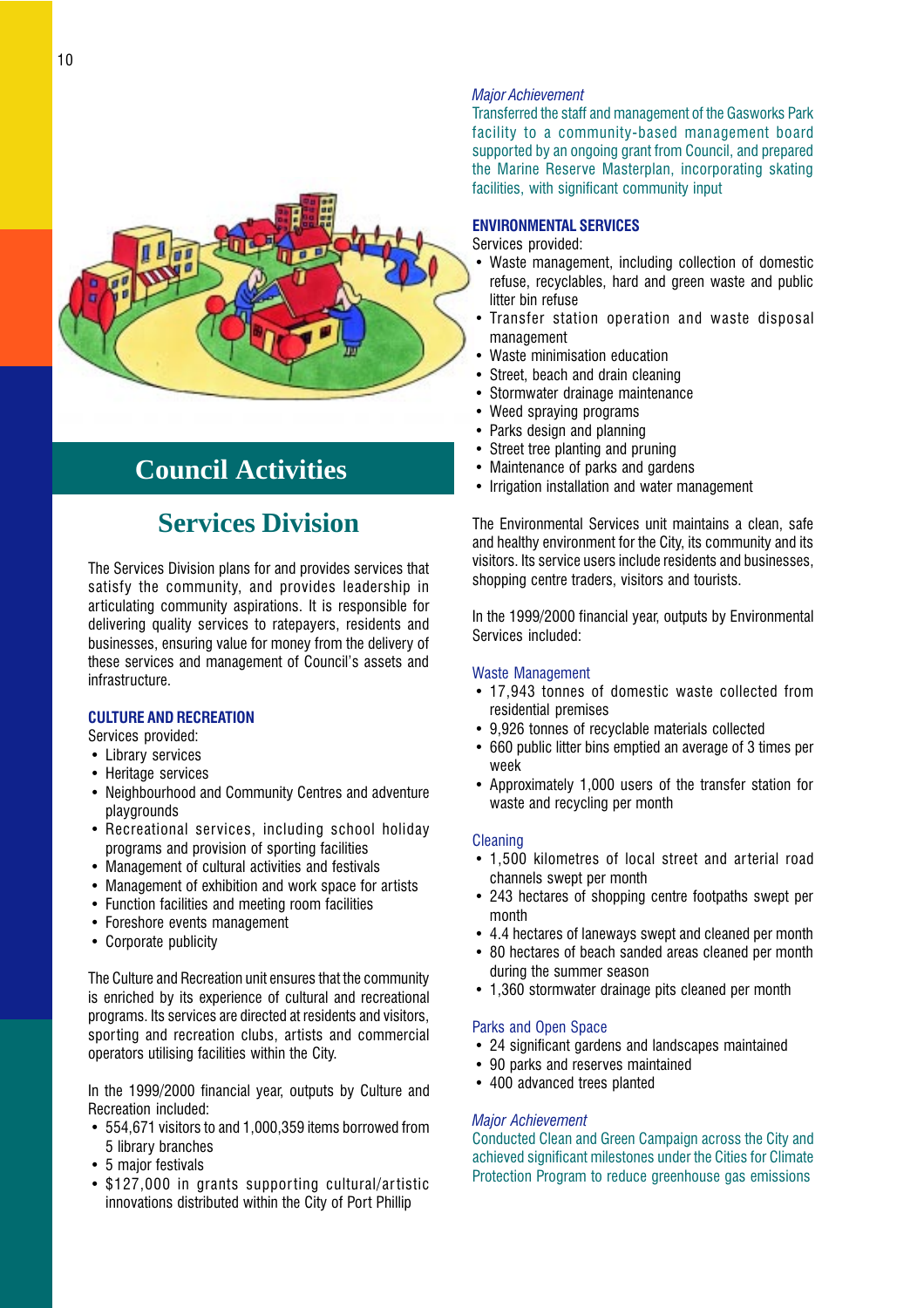### <span id="page-12-0"></span>**INFRASTRUCTURE**

Services provided:

- Project and contract management
- Physical infrastructure planning, strategic asset management and risk evaluation
- Civil infrastructure design, construction and maintenance

The Infrastructure unit shapes civic places throughout the City of Port Phillip through the development and maintenance of roadways, drainage, furniture and signage in the City's landscapes, seascapes and streetscapes. Its service users include residents and businesses, shopping centre traders, visitors and tourists.

In the 1999/2000 financial year, outputs by Infrastructure included:

- 5 local roads reconstructed
- 43,000 square metres of pavement resurfaced
- 15,700 square metres of footpaths rehabilitated
- 1.020 metres of drains reconstructed
- 5 shopping centres underwent major upgrades

### Major Achievement

Developed an Urban Stormwater Management Plan to reduce local flooding and pollution of waterways and completed an inventory of future requirements for public toilet provision

### SOCIAL DEVELOPMENT

Services provided:

- Child care and education, including day care, occasional care, home-based care and kindergartens
- Child and family health services, including maternal and child health and pre-school dental services
- Delivered and centre-based meals for the aged and disabled
- Home support and home maintenance for the aged and disabled
- Respite care for the aged and disabled
- Advocacy for the aged and disabled
- Adult day care, social support and recreation
- Special needs recreation access services
- Family support services such as in-home support, duty service/emergency relief, foster care and youth services
- Social policy, planning and advice to Council and community agencies

The Social Development unit is an amalgam of the Aged and Disability Services and Family, Children and Youth Services units. It has the greatest number of staff and provides one of the broadest ranges of services within the organisation. Social Development addresses the life cycle needs of residents and connects like services for frail and older people, people with disabilities, families, young people and children in the City of Port Phillip. It consists of the following five sub-programs: Children Services, Community Care Services, Community Access Services, Family and Youth Support Services and Social Policy and Planning. The structure allows for the integration of policy and

planning issues in relation to human services delivery. There is a greater potential to work across the "chimney stacks" of the unit and with other Divisions, and an increased capacity for management of resources for more effective delivery of human services to the community.

In the 1999/2000 financial year, outputs by Social Development included:

- 66,000 hours of support to aged and disabled people
- 2,672 hours assessment and care management
- 11,446 hours adult day activities and social support
- 120,465 delivered meals
- 309 families used centre-based child care and 140 families used home-based child care services
- 172 families accessed the family support program
- 465 first time mothers provided with maternal and child health services
- 98 community groups provided with grants and assisted with service development

### Major Achievement

Implemented the Child Care Review, including enhanced training and support to parent managed and City of Port Phillip centres, and assisted parents with 'at risk' infants through a new program focussed on in-home parenting and support services

Initiated specific strategies for young people, including targeted arts and drama programs such as 'Our Place' at Gasworks Theatre

Established the Older Persons Reference Group and Supported Residential Service Recreation and Social Support Network, and launched the RAG Theatre Troupe education kit for schools and rehabilitation centres

## **City Development Division**

The City Development Division is responsible for maintaining and enhancing the look, feel and sustainability of the City and its communities through excellent standards of design, sound strategic planning and the delivery of high quality and value added services in development approvals, health, traffic and land use management and enforcement.

### ENFORCEMENT AND PUBLIC HEALTH

Services provided:

- Community amenity, including local laws
- Parking enforcement
- Public health and safety, food surveillance and infectious disease prevention

The Enforcement and Public Health unit enhances the community's health, safety and amenity by providing integrated services to residents, ratepayers and businesses, and visitors such as motorists, workers and tourists. It also provides services to government authorities and nongovernment and community organisations.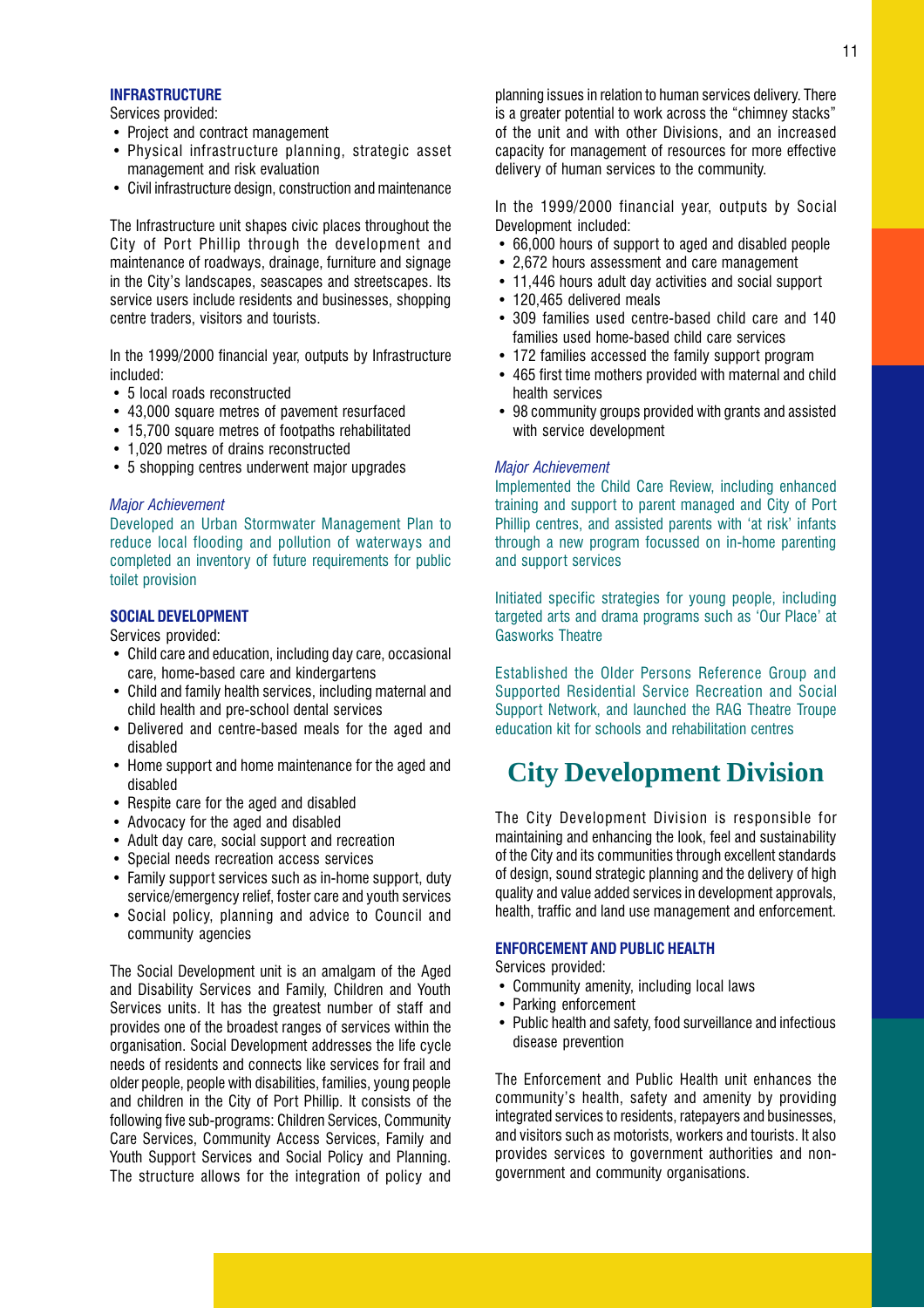<span id="page-13-0"></span>In the 1999/2000 financial year, outputs by Enforcement and Public Health included:

- 2,000 local laws complaints dealt with via ASSIST
- 147,000 parking tickets issued
- 950 registered food premises and 250 Health Act registered premises serviced
- 350 local employees attended food handling training
- syringe disposal units across the City increased from 26 to 100
- 25 school crossings supervised each day
- 2,311 pre-school children and 628 school age children immunised

### Major Achievement

Finalised and implemented new Local Law replacing four former Local Laws and complying with National Competition **Policy** 

### NEIGHBOURHOOD AMENITY

Services provided:

- Traffic management
- Pay parking and parking administration
- Animal management
- Multicultural and cross-cultural liaison
- Community housing
- Health promotion and community development
- Emergency management

The Neighbourhood Amenity unit has a prime role in driving Council initiatives to ensure that the City of Port Phillip is a safe and healthy environment. Specific service users include residents, visitors, commuters, businesses and workers, animal welfare organisations, local dog groups, pet owners, pedestrians and open space users. Services are also provided to social housing agencies and health, welfare, education, law enforcement, government and non government sector organisations, and emergency planning, response and recovery organisations.

In the 1999/2000 financial year, outputs by Neighbourhood Amenity included:

- 3,700 dogs and 4,500 cats registered
- \$3 million over 3 years obtained for the implementation of the Walksafe Pedestrian Safety Program
- 60,000 community bus patrons served and the service extended to the Alfred Hospital and South Melbourne
- 49 local residents provided with housing in the Regal Housing Project
- 4 community and 2 agency consultation and information sessions on injecting drug use issues

### Major Achievement

Finalised the Five Year Health Promotion Plan and implemented several health promotion projects, including Breathe Easy Day, the Safe Routes to Shops Program, provision of funding for a community garden in Port Melbourne and measurement of social wellbeing indicators in Council's annual community satisfaction survey

### STRATEGIC AND STATUTORY PLANNING AND BUILDING **SERVICES**

Services provided:

- Strategic land use planning
- Planning scheme reform
- Statutory planning in relation to land use, development and subdivision proposals
- Planning enforcement
- Building governance, regulation and certification
- Advice and advocacy

The Strategic and Statutory Planning and Building Services unit works with Council and the community to plan for the future of the City, and aims to ensure that any changes to the built fabric are appropriate and building practices are safe. It provides advice and direct services to members of the development industry, residents and ratepayers, business operators and employees, visitors and tourists, commuters, and other authorities and government agencies. It also provides guidance to objectors.

In the 1999/2000 financial year, outputs by Strategic and Statutory Planning and Building Services included:

- 1,654 planning and 251 subdivision certification applications processed
- 400 planning non-compliances investigated
- 291 building permits issued
- 102 planning appeals contested
- 3,200 building inspections undertaken
- 59 building emergency/dangerous situations investigated
- 339 responses to illegal/legal works

### Major Achievement

Re-aligned structure to better integrate statutory planning with strategic planning and planning enforcement to ensure more coordinated service delivery and improved alignment of decision making with Council policy

### URBAN DESIGN AND ARCHITECTURE

### Services provided:

- Urban design, streetscape, architectural, landscape and environmental guidelines and advice
- Management of major projects and nominated capital works projects
- Urban Arts and Design and Development Awards programs

The Urban Design and Architecture unit enhances the physical environment of the City by providing services to community groups, residents and ratepayers, the business community, developers, workers and visitors, and the natural community of flora and fauna.

In the 1999/2000 financial year, outputs by Urban Design and Architecture included:

• Advice on over 150 applications

### Major Achievement

Coordinated the upgrades of the Acland, Bay, Carlisle and Fitzroy Street shopping precincts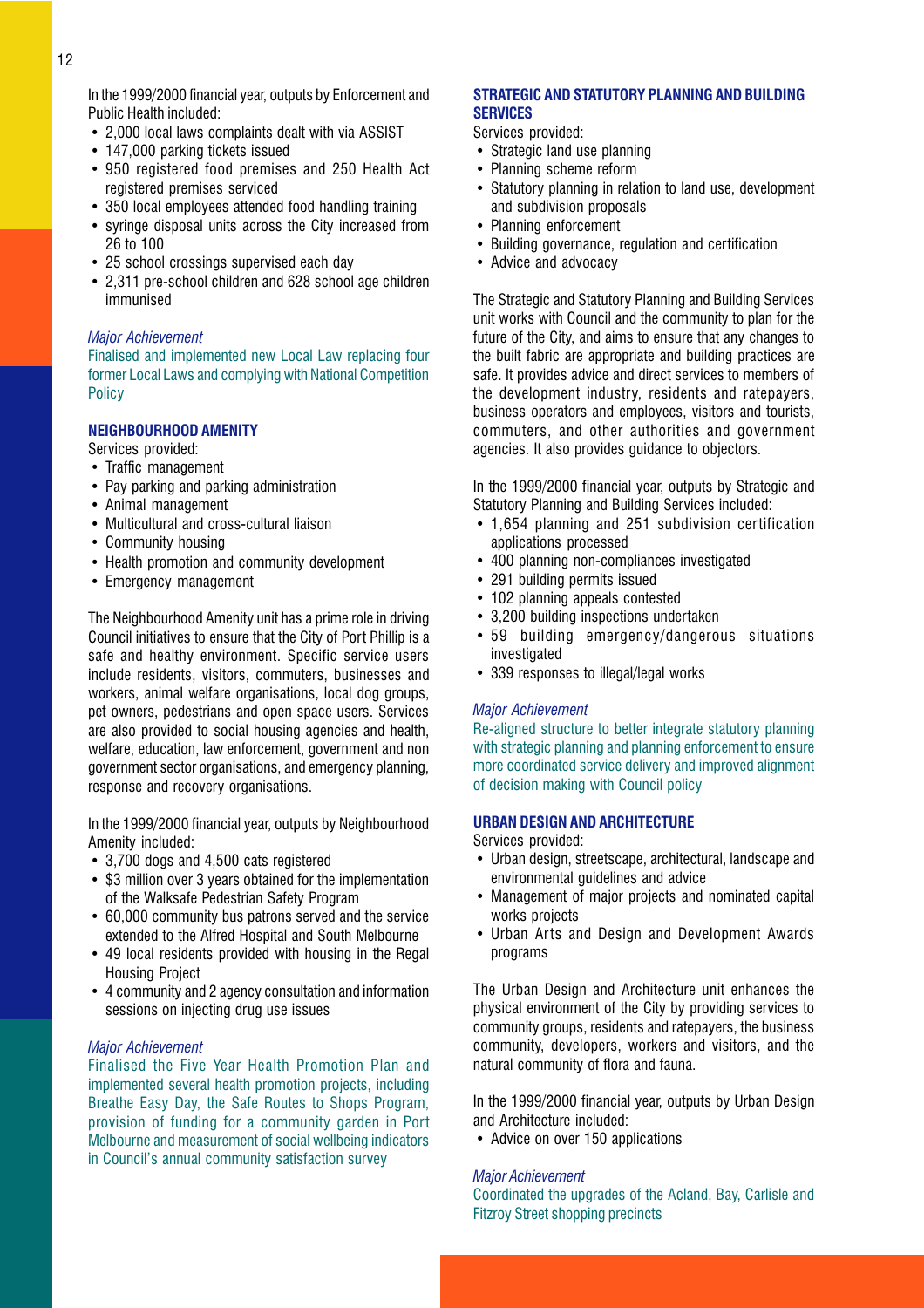## **Corporate Division**

<span id="page-14-0"></span>The Corporate Division safeguards the ongoing health, prosperity and relevance of the City of Port Phillip through direct service delivery to external clients and support of other service providers throughout the organisation. The Division also carries out the governance functions required of the City of Port Phillip.

### BUSINESS DEVELOPMENT

Services provided:

- New business development
- Provision of strategic business advice and support
- Bid preparation assistance for internal and external contracts
- Facilitation of joint ventures
- Competitor benchmarking and industry analysis
- Management of the South Melbourne Market

The Business Development unit pursues new business opportunities for Council and provides support to Council's internal business units.

In the 1999/2000 financial year, outputs by Business Development included:

 Oversaw the introduction of 2 new external contractors as City of Port Phillip service providers

### Major Achievement

Made significant improvements to the operation of the South Melbourne Market, including appointment of an interim management committee, completion of a status report, facilitation of the first stall holders forum in four years. commencement of a comprehensive market research program, production of an operations manual and development of a charter and strategic business plan for the next five years

### FINANCE

Services provided:

- Consulting services across a range of specialist financial areas, including GST and other taxation, and investment activities
- Financial systems support and maintenance
- Accounts payable, accounts receivable and purchasing
- Budgeting and financial control
- Management and statutory reporting
- Rates management and revenue collection
- Coordination of internal and external audit activities

The Finance unit provides sound financial support for the organisation. Its service users are primarily other internal service units, although some services are provided directly to external parties.

In the 1999/2000 financial year, outputs by Finance included:

- 97% rate collection rate (\$41.1 million in rate income collected from 47,197 assessments) compared to a metropolitan average of approximately 94%
- 76% of creditor invoices paid within 30 days

### Major Achievement

Implemented additional rate payment options that enable ratepayers to pay their rates over the phone using credit cards, at Australia Post and via the Internet

### INFORMATION SYSTEMS

Services provided:

- Information systems technical and software support
- supply and installation of computers and other information systems infrastructure
- information systems network maintenance
- data back up and recovery
- information systems disaster recovery planning
- information systems strategy and development

The Information Systems unit provides information systems support for the organisation. Its service users are primarily other internal service units.

In the 1999/2000 financial year, outputs by Information Systems included:

- 450 personal computers, 100 printers and 18 servers maintained
- 30 different locations provided with network access
- Over 1,000 helpdesk queries handled each month

### Major Achievement

Upgraded network speed and reliability to in excess of industry standard

### PROPERTY AND REGULATORY

Services provided:

- Asset and property management
- Valuations
- Building maintenance
- Insurance
- Risk and insurance claims management
- Tender management
- Statutory functions

The Property and Regulatory unit preserves Council's assets and supports the statutory activities of Council. Its service users are primarily Councillors and other internal service units.

In the 1999/2000 financial year, outputs by Property and Regulatory included:

- 5,136 supplementary valuations
- 876 building maintenance cases closed
- 26 Freedom of Information requests processed
- 372 people naturalised at Citizenship ceremonies
- 171 insurance claims finalised

### Major Achievement

Implemented several energy efficiency initiatives in Council buildings, including high efficiency lighting tubes and reflectors, power correction factor controls and high efficiency lighting powered by an interactive solar installation in the Council Chamber, which will result in running cost savings of approximately \$300,000 in the first year alone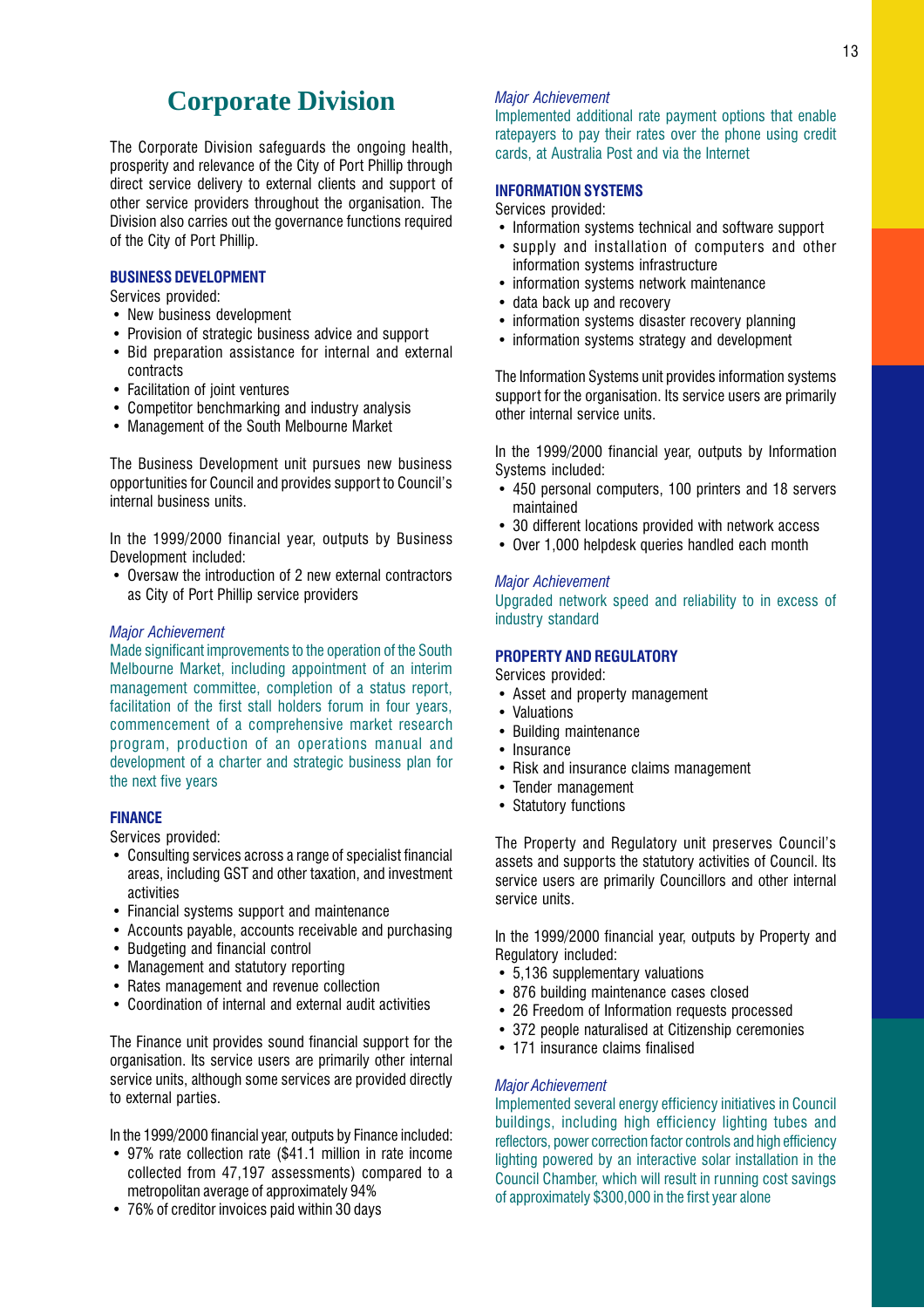### <span id="page-15-0"></span>GEOGRAPHIC INFORMATION SYSTEMS

Services provided:

- Development of Council's Geographic Information System for computer-based mapping and information analysis
- Maintenance of digital data and software
- Training of staff in use of the Geographic Information System

The Geographic Information Systems unit fulfils the geographical information needs of the organisation. Its service users are primarily other internal service units although information and maps are also provided to external parties.

In the 1999/2000 financial year, outputs by Geographic Information Systems included:

- 50 map layers, connected to 4 corporate databases, maintained
- 150 staff members provided with access to the geographic information system at their own workstation
- 5 help cards to assist geographic information systems users produced

### Major Achievement

Became the first metropolitan Council to implement a simplified method of processing updates to property map data as supplied by the State government, enabling Council's base maps to be updated quickly and easily every fortnight

### RECORDS MANAGEMENT

Services provided:

- Record keeping and management
- Mail management

The Records Management unit satisfies the organisation's records management needs through the strategic development and evolution of its records management systems. Its service users are primarily other internal service units.

In the 1999/2000 financial year, outputs by Records Management included:

- 261,944 pieces of outgoing mail
- 20.365 mail items registered
- 2,195 file creations
- 45,989 file and document movements

### Major Achievement

Integrated Council's records management system (TRIM) with its geographic information system (GIS) and property information system (Pathway)

## **Organisation Development Division**

The Organisation Development Division meets the organisational development needs of business and service units. It aims to facilitate a strategic approach to organisational change and to contribute to the implementation of service unit initiatives in a well-informed manner. Through the ASSIST Centre, the Organisation Development Division is also the public face of the organisation.

### ASSIST CENTRE

### Services provided:

- Central communication point for Council
- Call Centre services, including provision of advice and information
- Provision of front desk reception services
- Service request and complaint resolution
- Provision of trends and information on daily issues to management and internal departments

The ASSIST Centre provides a central point for anyone wishing to communicate with Council either face-to-face or by phone, fax, email or letter.

In the 1999/2000 financial year, outputs by the ASSIST Centre included:

- 235,040 telephone enquiries handled
- 92,169 visitors to Town Hall ASSIST front desks served
- 25,948 requests and complaints satisfactorily resolved
- 80% first point resolution for people contacting Council face to face or by phone, fax, email or letter

### Major Achievement

The ASSIST Centre has made significant service improvements, including faster response times, and is taking approximately triple the amount of calls it was last year due to improved call management and staff rostering, a new phone system and the promotion of 9209 6777 as the best number to get through to Council

## CONTRACTS SUPPORT

Services provided:

- Contract administration training, support and advice
- Consultancy and support to Council's Contracts **Committee**
- Establishment and review of contract performance indicators
- Development of Council's Sustainable Value Program

The Contracts Support unit manages the organisational processes for tendering and contract administration. Its service users are primarily other internal service units.

In the 1999/2000 financial year, outputs by Contracts Support included:

 development and implementation of a structured reporting process for Council's 28 major service contracts

### Major Achievement

Commenced implementation of an innovative service review process to meet the requirements of Best Value legislation

### CORPORATE PLANNING

Services provided:

- Development and monitoring of Council's corporate plan
- Support of service and business planning across the organisation
- Market research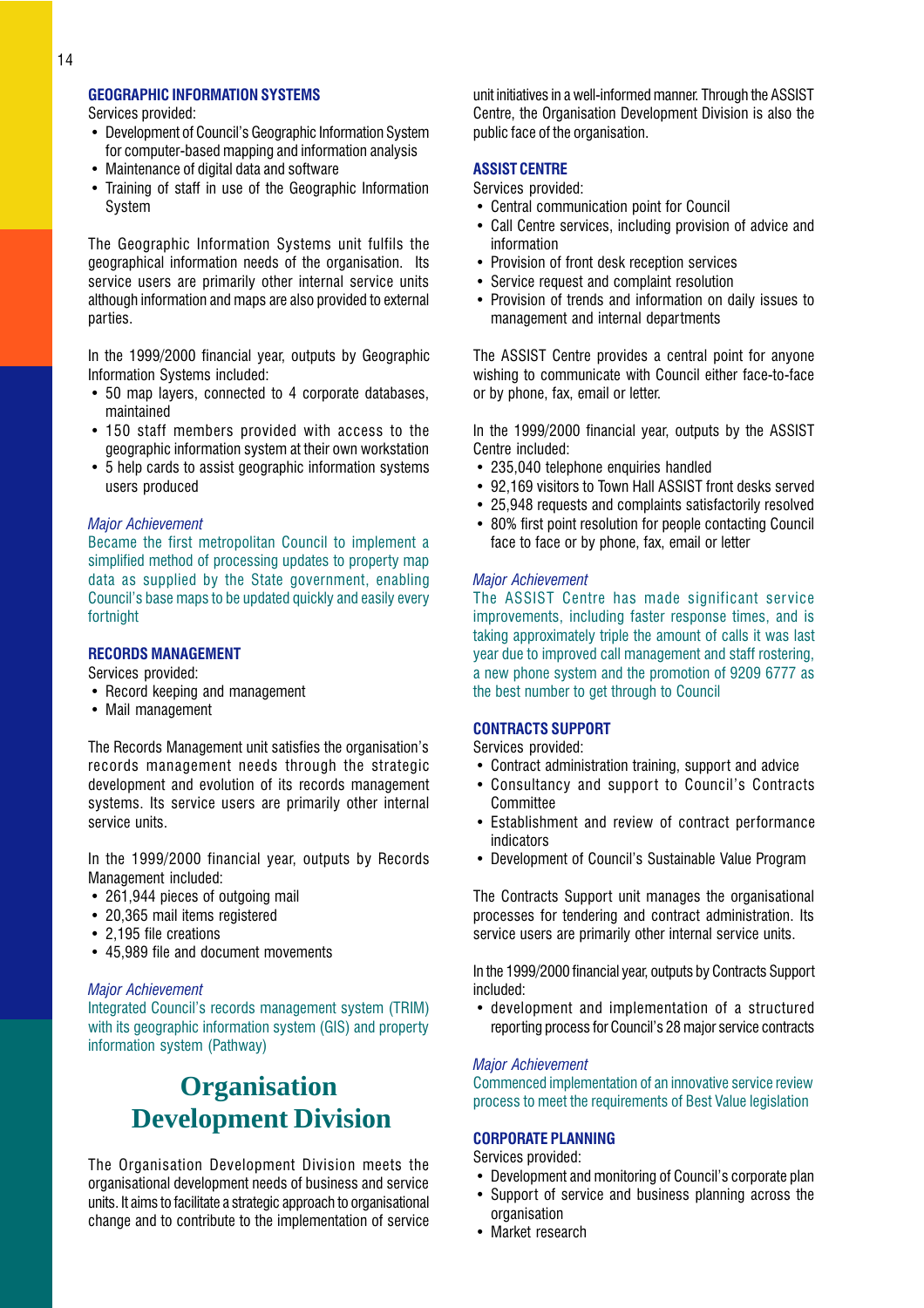<span id="page-16-0"></span>The Corporate Planning unit helps quide Council's directions and priorities through the corporate and business planning processes and monitors the organisation's progress against its set goals. It provides services to Councillors, senior management, staff and the Port Phillip community.

In the 1999/2000 financial year, outputs by Corporate Planning included:

- 6 cross functional corporate plan projects supported, further encouraging the concept of matrix management and developing leaders within the organisation
- 20 community surveys coordinated to measure satisfaction with services and test special issues

### Major Achievement

Entrenched and operationalised Council's Key Result Areas (KRAs) into day to day Council activities

### HUMAN RESOURCES

Services provided:

- Industrial and employee relations
- Human resources policy development and dissemination
- Workforce planning
- Recruitment
- Staff performance management and review
- Employee assistance and outplacement support
- Equal employment opportunity program
- Occupational health and safety consulting
- WorkCover claims management
- Remuneration packaging, payroll and superannuation

The Human Resources unit provides employment support, advice and training to staff. It is also responsible for handling employee relations issues, recruitment, performance planning and review as well as developing Council's Enterprise Agreement.

In the 1999/2000 financial year, outputs by Human Resources included:

- 40 new full time workers recruited
- 6 indigenous trainees placed into permanent positions across Council
- 60 courses offered as part of a new organisational wide Training and Development Program

### Major Achievement

Implemented the City of Port Phillip Enterprise Agreement 1999

### INFORMATION MANAGEMENT

Services provided:

• Provision of information regarding Council services, programs and facilities

The Information Services unit ensures that information about Council services is appropriately targeted and accessible to the community. It also has a role in improving internal communication within the organisation. The unit provides services to anyone wanting information about the City of Port Phillip and to other internal service units.

In the 1999/2000 financial year, outputs by Information Services included:

- 7 editions of 'Community Update' published
- 50 corporate newspaper columns written and published
- 1 Intranet for the Port Phillip organisation established

### Major Achievement

Produced the City of Port Phillip Community Guide, a ready to hand resource listing services and amenities available in the City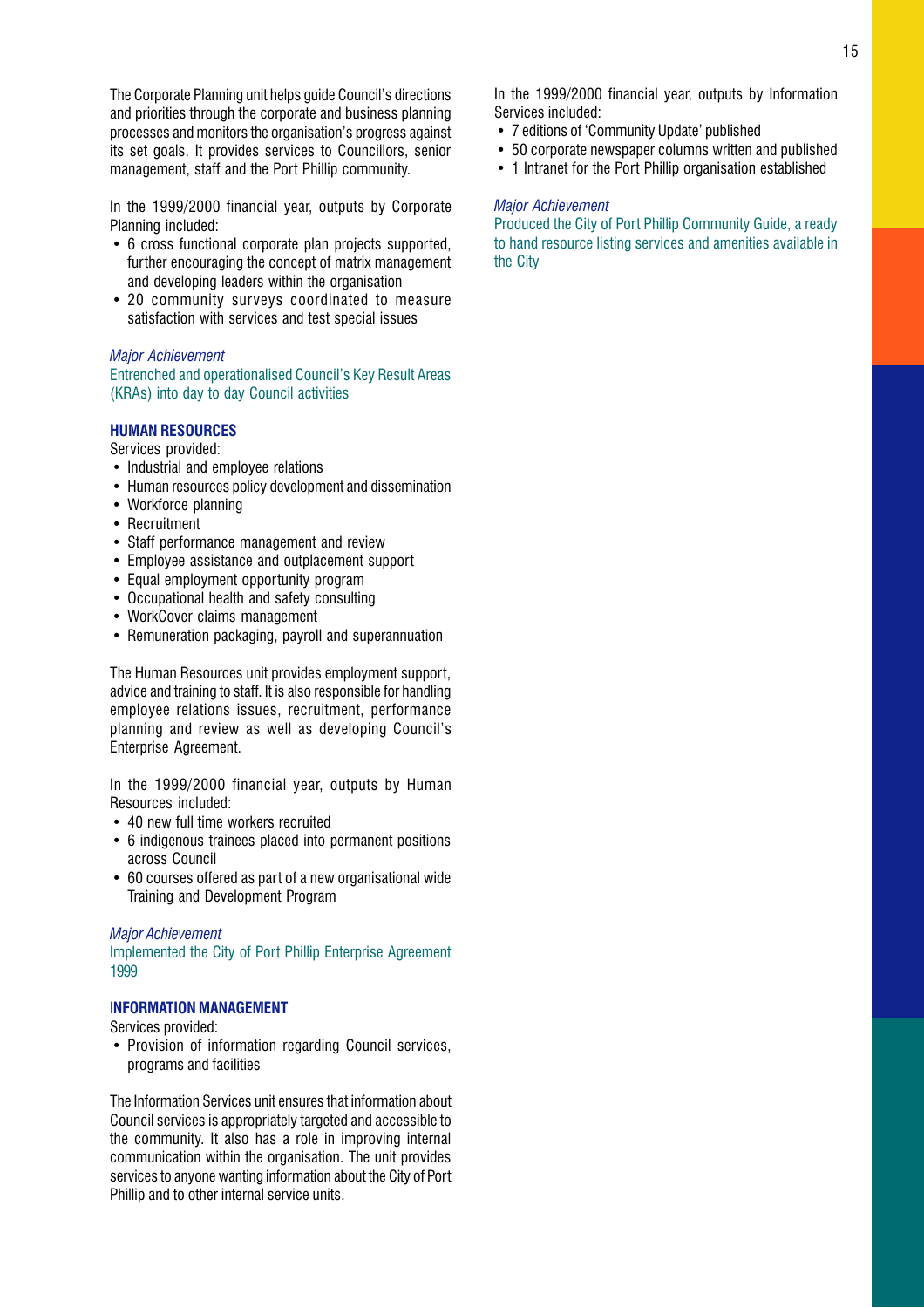

## <span id="page-17-0"></span>**Performance Statement**

We measure our Corporate Plan achievements through a set of Performance Indicators, selected to quantify the extent to which our organisation's planned outcomes are met. Targets for each Performance Indicator are established for three years and tracked on an annual basis. 1999/2000 was the first year of a three year Corporate Plan which reflected the aspirations of a new Council elected in March 1999. The Performance Statement below depicts how we went according to plan under each Key Result Area (KRA).

A mix of indicators is employed, with the majority representing the community's perceptions of outcomes. Telephone surveys amongst a random sample of the community are used to gauge these indicators. Other indicators relating to Council processes and outputs are used in cases where success in achieving a goal is more appropriately measured by how we do our work. Organisational targets are translated into motivational tools for staff through a filter-down process of annual service plans and then personal work plans. The result is a diverse yet cohesive organisation, united by shared goals and a culture committed to meeting the community's needs and expectations. Performance measures we are particularly proud of include:

### KRA 1: Building Stronger Communities

- \* 80% community agreement with not feeling isolated and receiving support when experiencing difficult life events
- \* 83% community satisfaction with safety and security
- \* 74% community satisfaction with sports and recreation

### KRA 2: Improving Our Built Environment

- \* 73% community satisfaction with parks and gardens
- 6 design and development awards given for design excellence

### KRA 3: Building a Sustainable Environment

\* 51% community aware of Community Gardens

### KRA 4: Enhancing Our Neighbourhoods and Places

\* 64% community agreement that a sense of community spirit exists in neighbourhood

### KRA 5: Improving Our Service and Capabilities

\* 75% community agreement that Council communications and services are accessible for the community

### KRA 6: Ensuring a Sustainable Organisation

\* 18 community alliances established for service delivery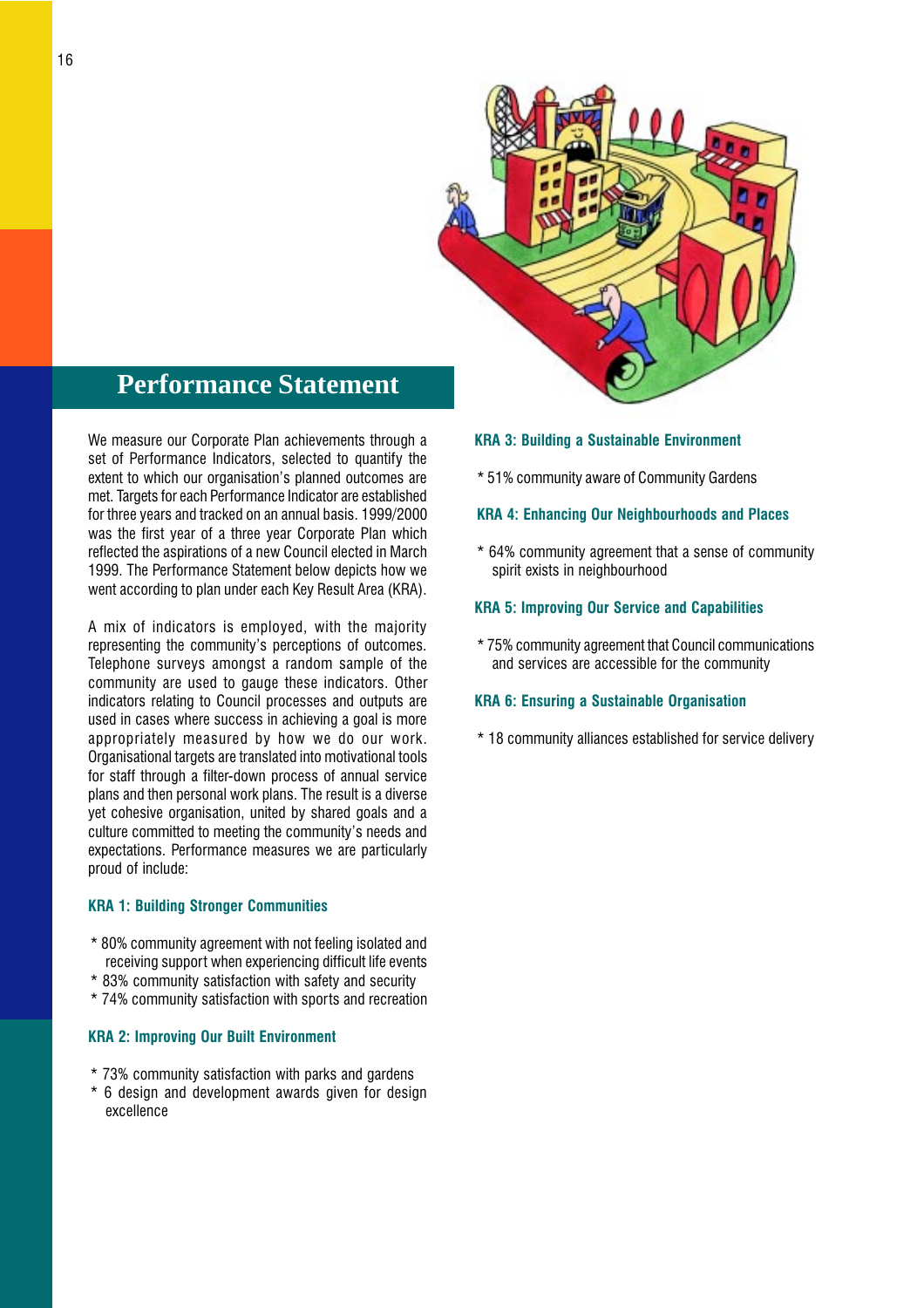## **Performance Indicators for the year ended 30 June 2000**

| <b>Key Performance Indicator</b>                                                                                                                                                                                                    | <b>Note</b> |                                            | 1999/2000         | <b>Target Actual Variance</b> |
|-------------------------------------------------------------------------------------------------------------------------------------------------------------------------------------------------------------------------------------|-------------|--------------------------------------------|-------------------|-------------------------------|
| <b>KRA 1: Building Stronger Communities</b>                                                                                                                                                                                         |             |                                            |                   |                               |
| Objective 1: Reduce social isolation and ensure specific lifecycle needs are met<br>% community agreement with not feeling isolated and receiving support when experiencing<br>difficult life events                                |             | 80%                                        | 80%               | 0%                            |
| % community agreement that feel encouraged to participate in the decisions that affect<br>individual and their community                                                                                                            |             | 60%                                        | 65%               | 5%                            |
| % of total population participating in community groups' projects/events that address reducing<br>social isolation and specific life cycle needs<br><b>Objective 2: Promote diversity</b>                                           |             | 12%                                        | 12%               | 0%                            |
| % community agreement that Council's communication and services are accessible for people<br>with specific multicultural needs<br>% community agreement that have not observed inequalities based on either class, ethnicity, race, |             | 55%                                        | 56%               | 1%                            |
| age, gender or sexual divisions<br>Number of indigenous trainees employed                                                                                                                                                           | 1.          | 70%<br>6                                   | 51%<br>6          | $-19%$<br>$\mathbf 0$         |
| <b>Objective 3: Ensure a safe and healthy environment</b><br>% community satisfaction with safety and security (E&G)<br>Objective 4: Foster an environment where recreation, arts, culture and knowledge are valued                 |             | 80%                                        | 83%               | 3%                            |
| % community satisfaction with sports and recreation (E&G)<br>% community satisfaction with arts and cultural events (E&G)<br><b>KRA 2: Improving our Built Environment</b>                                                          | 2.          | 65%<br>55%                                 | 74%<br>67%        | 9%<br>12%                     |
| Objective 1: Develop urban character and preserve heritage<br>% community satisfaction with town planning policy and approvals (indexed mean)<br>Number of design and development awards given for design excellence                |             | 60<br>6                                    | 58<br>6           | -2<br>$\Omega$                |
| <b>Objective 2: Improve access into and within the City</b><br>% community satisfaction with parking availability (E&G)<br><b>Objective 3: Enhance the City's appearance</b>                                                        |             | 30%                                        | 26%               | $-4%$                         |
| Annual average of street litter incidence rates (average)<br>% community satisfaction with parks and gardens (E&G)<br>% community satisfaction with street and beach cleaning (E&G)                                                 |             | 85%<br>65%<br>50% street<br>55% beach 61%  | 70%<br>73%<br>59% | $-15%$<br>8%<br>9%<br>6%      |
| % community satisfaction with appearance of streetscapes (E&G)<br>% community satisfaction with appearance and cleanliness of the beaches and foreshores (E&G)<br>Objective 4: Improve the City's physical infrastructure           |             | 60%<br>55%                                 | 57%<br>55%        | $-3%$<br>0%                   |
| % community satisfaction with roads and footpaths (indexed mean)<br><b>KRA 3: Building a Sustainable Environment</b>                                                                                                                |             | 58                                         | 62                | 4                             |
| <b>Objective 1: Encourage environmentally focused behaviour</b><br>Council building energy use - GJ (gigajoules) and \$'s<br>Street lighting energy use - GJ (gigajoules) and \$'s                                                  |             | 27,636 26,588 -1,048<br>21,292 20,920 -372 |                   |                               |
| % of community aware of GAP (Global Action Plan), Ecocentre, Living Cities, Community Gardens<br>- GAP (Global Action Plan)<br>- Ecocentre<br>- Community Gardens                                                                   |             | 20%<br>30%<br>45%                          | 23%<br>28%<br>51% | 3%<br>$-2%$<br>6%             |
| Number of promotional material and media releases relating to environmental initiatives<br><b>Objective 2: Reduce effects of pollution</b><br>kg (kilograms) street litter picked up (tonnes per month)                             | 3.          | 30<br>125                                  | 40<br>103.4       | 10<br>$-21.6$                 |
| Objective 3: Integrating sustainable objectives into urban planning<br>Number of planning permits which included environmental assessments                                                                                          | 4.          | 30                                         | 14                | $-16$                         |
| <b>KRA 4: Enhancing our Neighbourhoods and Places</b>                                                                                                                                                                               |             |                                            |                   |                               |
| Objective 1: Promote a sense of place and community identity<br>% community agreement that a sense of community spirit exists in neighbourhood<br>% community participation in community and neighbourhood centre programs          |             | 70%<br>33%                                 | 64%<br>35%        | $-6%$<br>2%                   |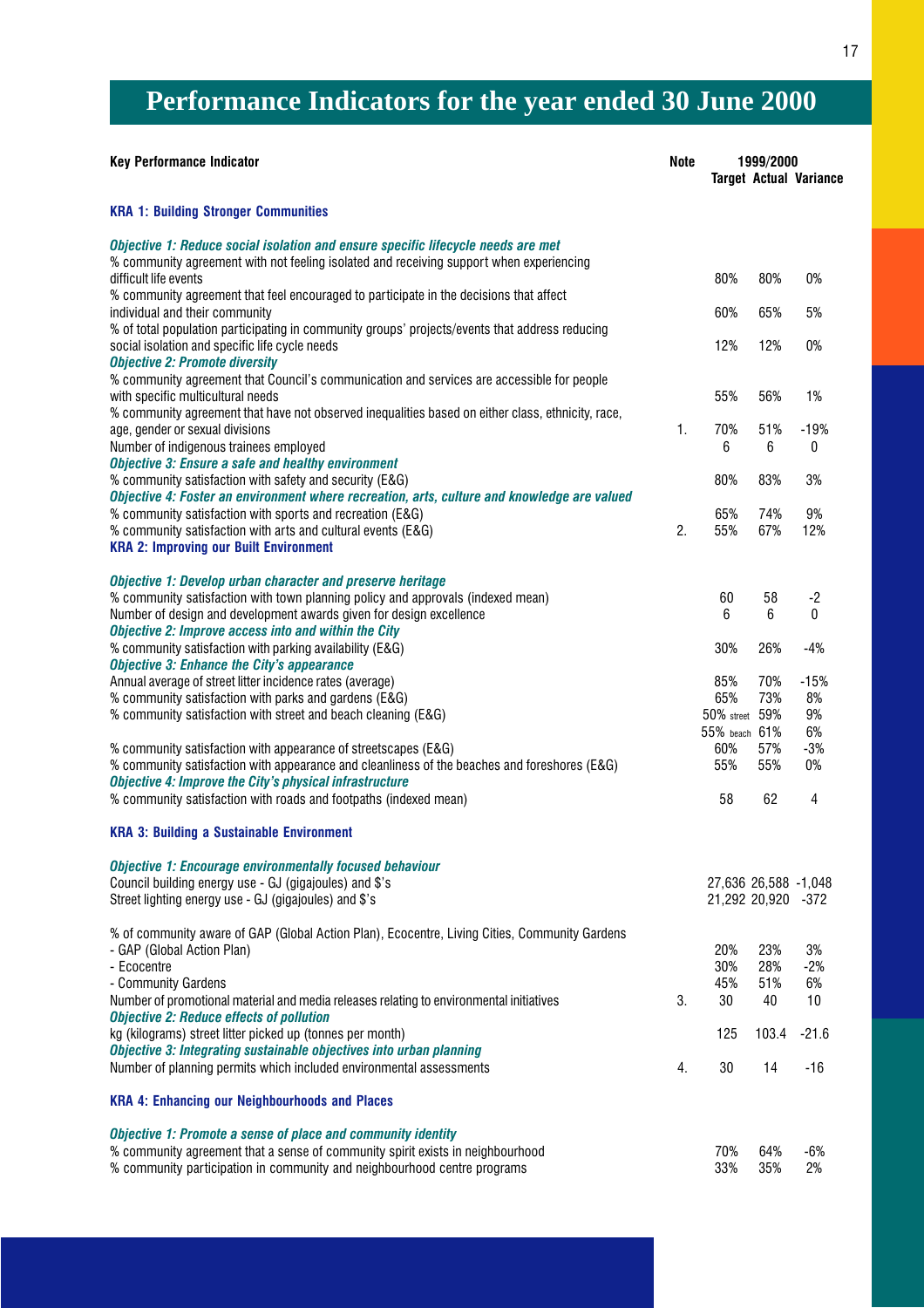| <b>Key Performance Indicator</b>                                                                                                                                                                                                                  | <b>Note</b> | 1999/2000  |            |                               |
|---------------------------------------------------------------------------------------------------------------------------------------------------------------------------------------------------------------------------------------------------|-------------|------------|------------|-------------------------------|
|                                                                                                                                                                                                                                                   |             |            |            | <b>Target Actual Variance</b> |
| Objective 2: Deliver coordinated services to identified geographical places<br>% community satisfaction with maintenance of local shopping centre (E&G)<br>Objective 3: Deliver coordinated services to identified neighbourhood community groups |             | 55%        | 60%        | 5%                            |
| Number of community groups/organisations develop alliances with for Neighbourhood Recreation<br>Objective 4: Encourage appropriate commerce, industry and tourism                                                                                 |             | 1          | 1          | 0                             |
| % community shopped at the South Melbourne Market                                                                                                                                                                                                 |             | 65%        | 71%        | 6%                            |
| % business satisfaction with Council                                                                                                                                                                                                              |             | 45%        | 53%        | 8%                            |
| % of Council's capital works budget spent on shopping centre improvements                                                                                                                                                                         | 5.          | 3%         | 8%         | 5%                            |
| <b>KRA 5: Improving our Service and Capabilities</b>                                                                                                                                                                                              |             |            |            |                               |
| <b>Objective 1: Align service delivery with consumer priorities</b>                                                                                                                                                                               |             |            |            |                               |
| Community satisfaction with overall performance of Council (E&G)                                                                                                                                                                                  |             | 50%        | 55%        | 5%                            |
| Community satisfaction with customer contact (indexed mean)                                                                                                                                                                                       |             | 70         | 71         | 1                             |
| <b>Objective 2: Improve effectiveness of communication</b>                                                                                                                                                                                        |             |            |            |                               |
| % community agreement that Council communications and services are accessible for the community                                                                                                                                                   |             | 70%<br>10% | 75%<br>14% | 5%<br>4%                      |
| % of community who visited Port Phillip website<br>% community readership of Community Update                                                                                                                                                     | 6.          | 50%        | 65%        | 15%                           |
| Number of new residents packs distributed                                                                                                                                                                                                         | 7.          | 5,000      | 3,320      | $-1,680$                      |
| <b>Objective 3: Improve organisational effectiveness</b>                                                                                                                                                                                          |             |            |            |                               |
| Number of services reviewed for effectiveness and Best Value                                                                                                                                                                                      |             | 1          | 0          | $-1$                          |
| <b>KRA 6: Ensuring a Sustainable Organisation</b>                                                                                                                                                                                                 |             |            |            |                               |
| <b>Objective 1: Improve financial viability</b>                                                                                                                                                                                                   |             |            |            |                               |
| Total \$ variance between mid-year's revised budget and the original budget                                                                                                                                                                       |             | 0          |            | \$750,000 \$750,000           |
|                                                                                                                                                                                                                                                   |             | favourable |            | favourable                    |
| % ROS (Return On Sales) on the South Melbourne Market                                                                                                                                                                                             |             | 30%        | 32.4%      | 2.4%                          |
| <b>Objective 2: Improve competitiveness of service delivery</b>                                                                                                                                                                                   |             |            |            |                               |
| Number of services reviewed for effectiveness and Best Value                                                                                                                                                                                      |             | 1          | 0          | $-1$                          |
| <b>Objective 3: Develop community alliances for service delivery</b>                                                                                                                                                                              |             |            |            |                               |
| Number of community alliances established for service delivery<br><b>Objective 4: Promote effective inter-governmental relationships</b>                                                                                                          |             | 18         | 18         | 0                             |
| \$ capital grants received for projects (million)                                                                                                                                                                                                 | 8.          | \$5.83     | \$1.05     | $-$4.78$                      |
| \$ grants received related to maintenance and ongoing programs (million)                                                                                                                                                                          |             | \$1.46     | \$1.44     | \$0                           |
|                                                                                                                                                                                                                                                   |             |            |            |                               |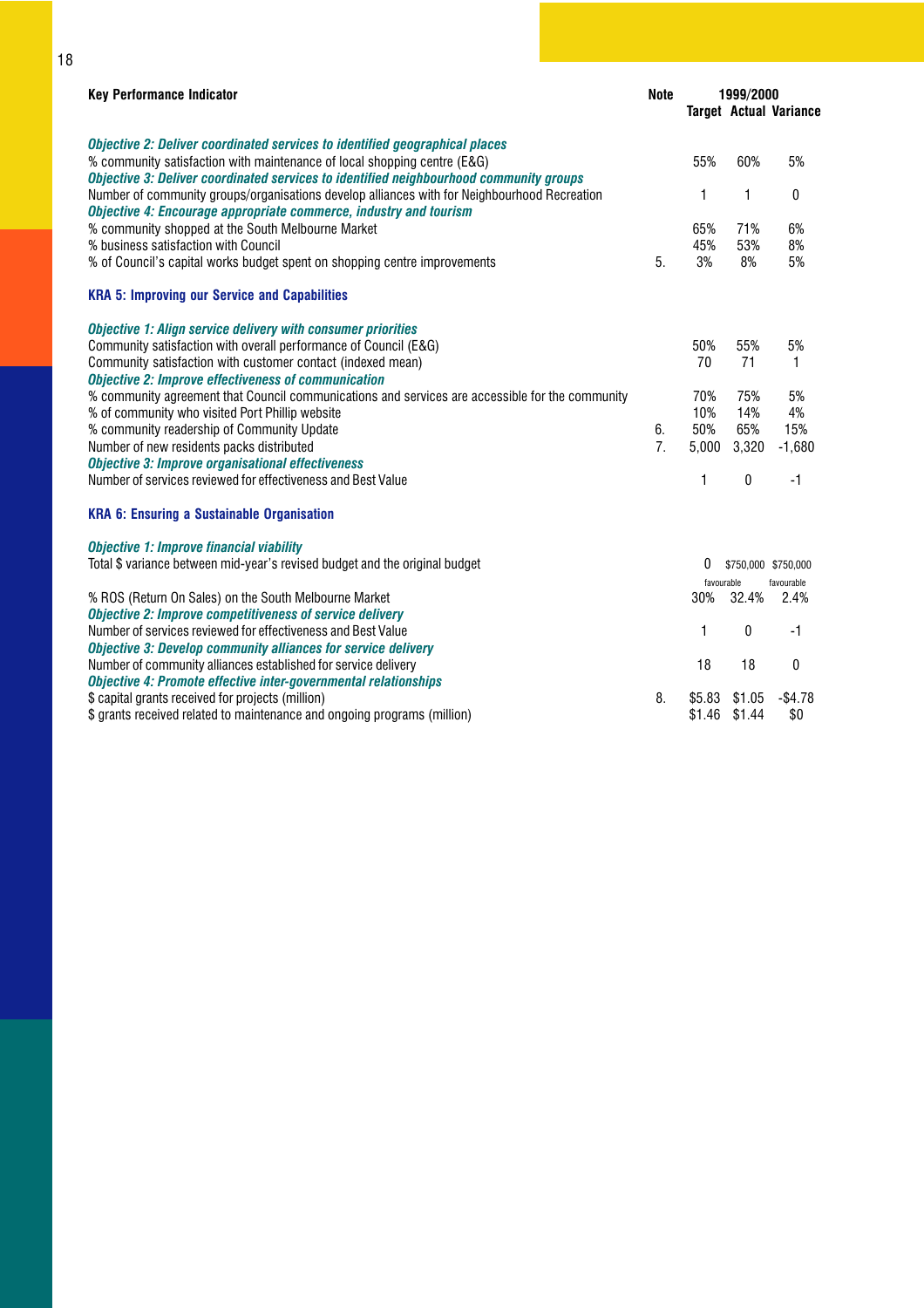## **Notes to and forming part of the Performance Statement for 1999/2000**

Since 1997/1998, there has been a requirement for Councils to adopt an annual business plan as part of its corporate planning cycle and so include in its annual report a statement of performance against the targets set in the annual business plan.

Council has substantially revised its Performance Statement in 1999/2000 to incorporate performance targets and measures that are included in its business plan. In view of the substantial changes to the targets and measures reported on in the current performance statement, there are no comparative details showing the previous vear's results.

### COMMON TERMS

The majority of the terms used in the performance statement are the same as those used in the financial statements. Short explanations of the terms used are listed below.

 $Budget$  – the originally published budget of the Council.

Customer Satisfaction Ratings – indexed mean of 350 respondents' answers in a survey, conducted by the independent strategic research consultants Newton Wayman Research asking them to rate Council's performance.

The indexed mean is a weighted score across five performance ratings being:

100 > for an excellent/outstanding performance

80 > a good/high standard

60 > adequate/acceptable

40 > needs some improvement

20 > needs a lot of improvement

Population – estimated total residential population of the municipality as at 30 June of the previous year, as published by the ABS in 'Regional Population Guide' catalogue no. 32180 or 'Population by Age and Sex ' catalogue no. 3235.2.

### EXPLANATIONS OF SIGNIFICANT VARIATIONS

1. % community agreement that have not observed inequalities based on either class, ethnicity, race, age, gender or sex divisions

Initial target overestimated. This is a new indicator which represents community quality of life in general and does not link directly to Council performance, but a perception which we can attempt to influence in our service delivery. 2. % community satisfaction with arts and cultural events

This achievement over target is primarily attributed to very successful festivals conducted throughout the year such as the St.Kilda Festival, the new Port Phillip Community Festival and the St.Kilda Film Festival.

3. Number of promotional material and media releases relating to environmental initiatives

With this new key result area (and a new set of objectives) increased promotional activity has been conducted specific to the environment.

4. Number of planning permits which included environmental assessments

The achievement is below target due to environmental assessments commencing in January 2000, while the target was based on this work being done for a full year.

5. % of Council's capital works budget spent on shopping centre improvements

The development and implementation of Shopping Centre Masterplans to improve the quality of neighbourhood shopping centres has increased the capital works budget allocation to shopping centres relative to previous years.

6. % community readership of Community Update

The design of the publication was changed to make it more readable, also the frequency of distribution was reduced. 7. Number of new residents packs distributed

The number of new residents to the City in 1999/2000 were overestimated when setting targets.

8. \$ capital grants received for projects

The target was erroneously based on the total value of grants received for all projects (capital and recurrent).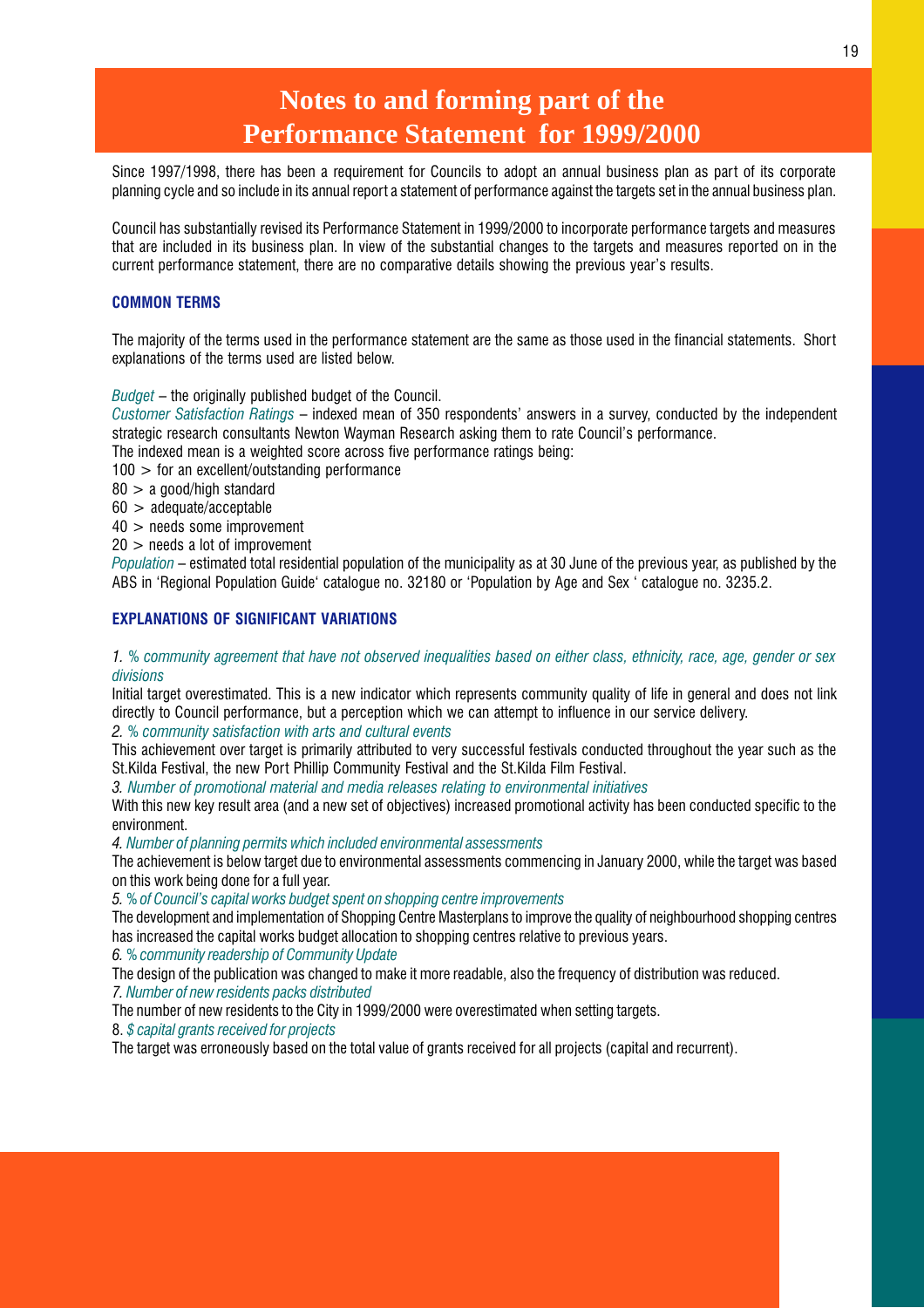## <span id="page-21-0"></span>**Council Approval of the Performance Statement**

In our opinion, the accompanying performance statement of the Port Phillip City Council in respect of the 1999/2000 financial year is presented fairly in accordance with the Local Government Act 1989.

The statement outlines the performance targets and measures which Council is required by statute to publish as part of the annual report.

Council's corporate plan set out these measures in relation to the achievement of the business plan for the 1999/2000 financial year. The corporate plan also included many performance indicators above and beyond those required by the Local Government Branch.

As at the time of signing, we are not aware of any circumstance which would render any particular in this statement to be misleading or inaccurate.

Julian Hill Mayor and Councillor Dated: 16/10/00

Darren Ray **Councillor** Dated: 16/10/00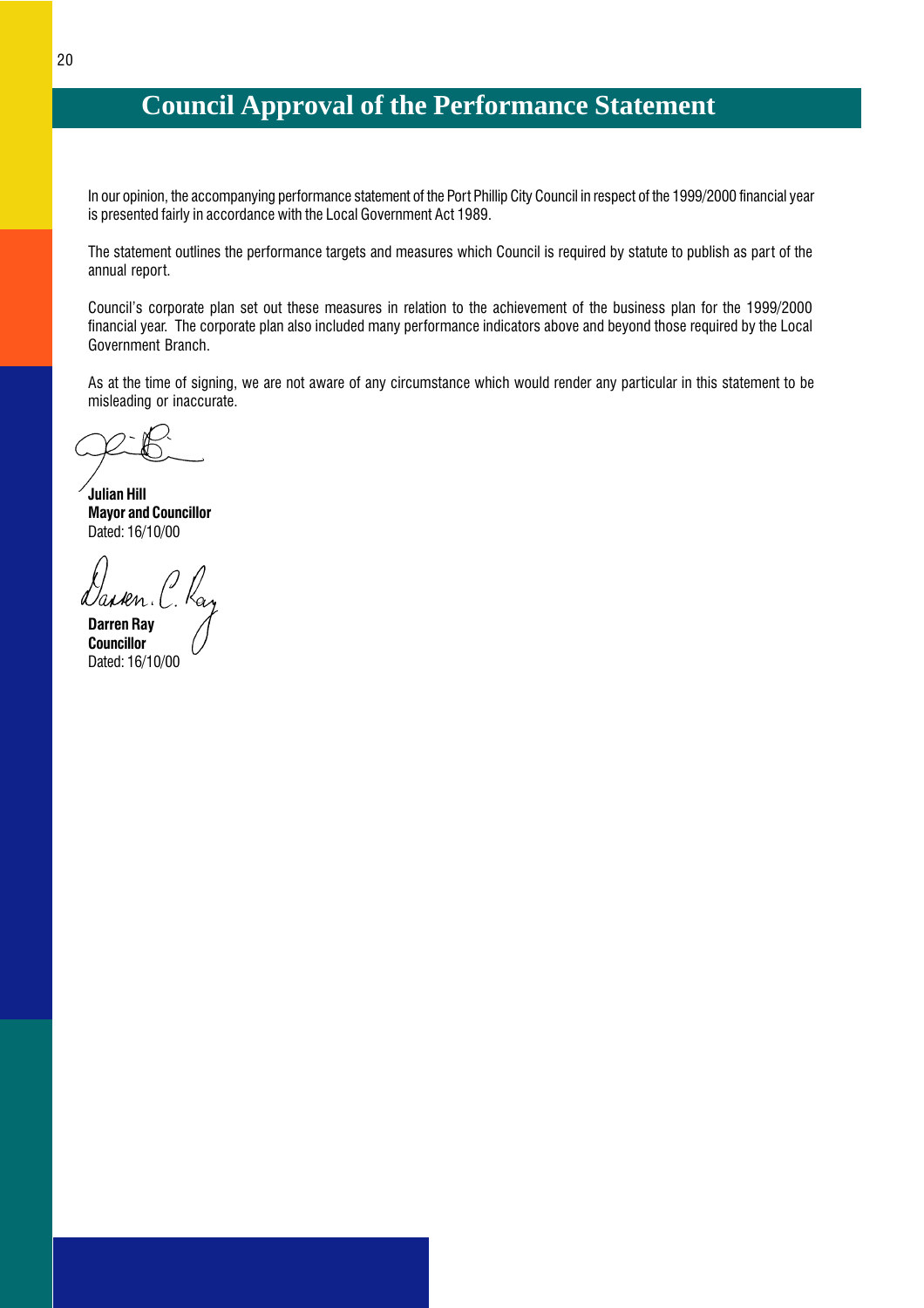## <span id="page-22-0"></span>**Auditor-General's Report on Performance Statement**



## **AUDITOR-GENERAL'S REPORT** ON PERFORMANCE STATEMENT

### To the responsible Ministers and the Councillors of Port Phillip City Council

### Matters relating to the electronic presentation of the Audited Performance Statement

This audit report relates to the performance statement of Port Phillip City Council in respect of the 1999/2000 financial year included on Port Phillip City Council's web site. The Councillors of Port Phillip City Council are responsible for the integrity of Port Phillip City Council's web site. We have not been engaged to report on the integrity of Port Phillip City Council's web site. The audit report refers only to the statement named below. It does not provide an opinion on any other information which may have been hyperlinked to/from the statement. If users of this report are concerned with the inherent risks arising from electronic data communications they are advised to refer to the hard copy of the audited performance statement to confirm the information included in the audited performance statement presented on this web site.

### Audit Scope

n.

The accompanying performance statement of Port Phillip City Council in respect of the 1999/2000 financial year has been audited. The Councillors are responsible for the preparation and presentation of the statement and the information it contains. An independent audit of the statement has been carried out in order to express an opinion on the statement to the responsible Ministers and the Councillors as required by the Local Government Act 1989.

The Local Government Act 1989 requires the performance statement to outline the performance targets and measures set out in relation to the achievement of the business plan as described in the council's corporate plan submitted to the responsible Minister and to describe the extent to which the business plan was met having regard to those targets and measures.

The audit has been conducted in accordance with Australian Auditing Standards to provide reasonable assurance as to whether the performance statement is free of material misstatement. The audit procedures included an examination, on a test basis, of evidence supporting the amounts and other disclosures in the statement. These procedures, which did not extend to an assessment of the relevance or appropriateness of the performance measures contained within the statement, have been undertaken to form an opinion as to whether, in all material respects, the performance statement is presented fairly in accordance with the Local Government Act 1989.

The audit opinion expressed in this report has been formed on the above basis.

### **Audit Opinion**

In my opinion, the performance statement of Port Phillip City Council in respect of the 1999/2000 financial year is presented fairly in accordance with the Local Government Act 1989.

MELBOURNE 19 Ap / 2000

 $0<sub>c</sub>$  J.W. CAMERON Auditor-General

Victorian Auditor-General's Office Level 34, 140 William Street, Melbourne Victoria 3000 Telephone (03) 8601 7000 Facsimile (03) 8601 7010 Email comments@andit.vic.gov.au Website www.andit.vic.gov.au

Auditing in the Public Interest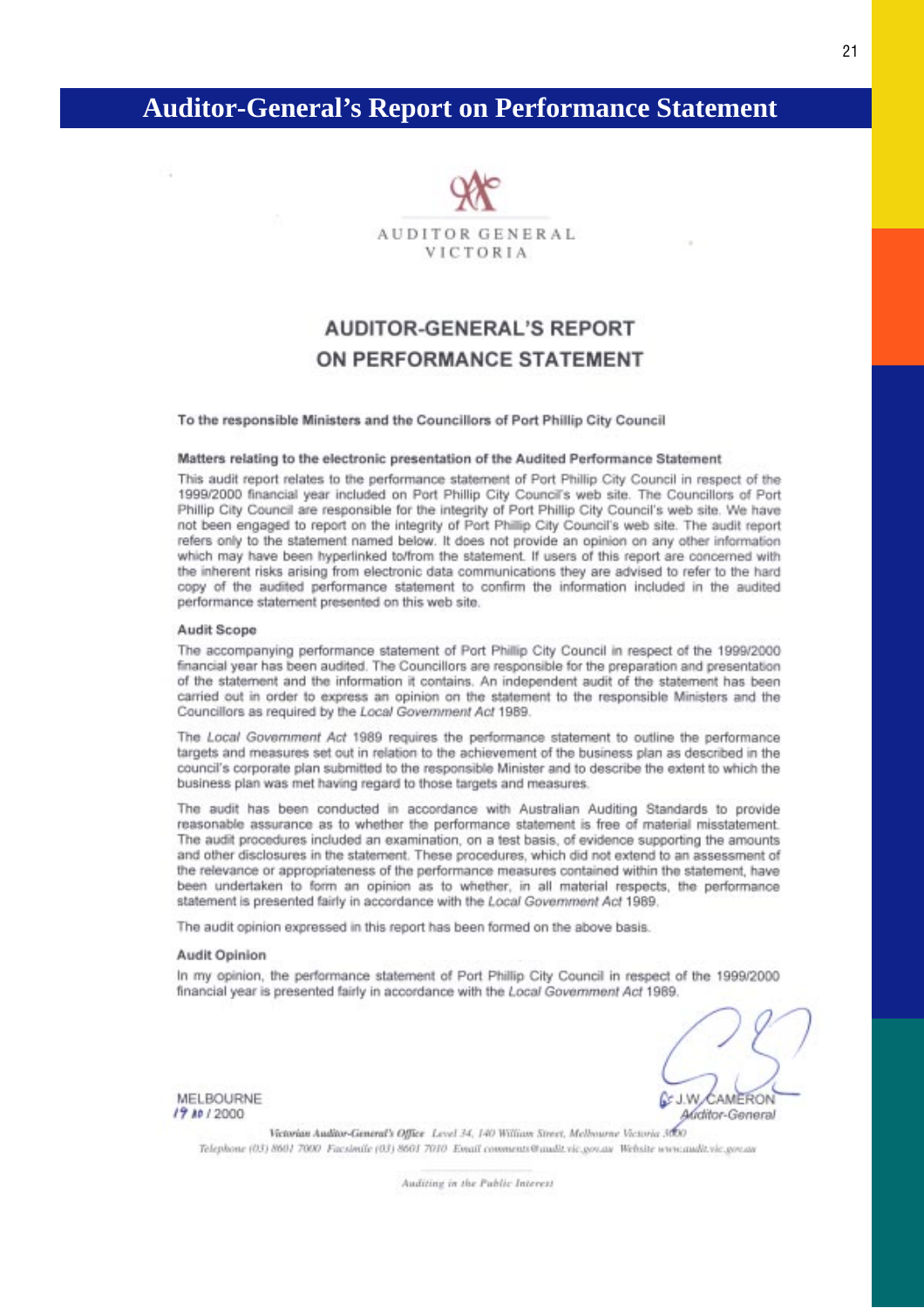## <span id="page-23-0"></span>**Equal Employment Opportunity Program Information**

An Equal Employment Opportunity Strategy has been developed to provide a general guide for the organisation. This ongoing program is supported by the Senior Management Team and has the main objective of promoting a work environment characterised by positive morale, a sense of justice and fair play and an absence of bias, harassment and intimidation, as well as the celebration of diversity and difference.

In supporting this objective, the City of Port Phillip has undertaken various activities as outlined below:

- The Memorandum of Understanding with the indigenous community which includes an Indigenous Recruitment Strategy, demonstrates the City's commitment to sustainable employment and career opportunities for indigenous people by employing eighteen indigenous people into permanent positions over a three year period. Six Indigenous trainees have already commenced with the City of Port Phillip.
- The City of Port Phillip continues to recognise the challenges that face individuals as they balance their work and family responsibilities. To this end, the City of Port Phillip has committed to and implemented a more innovative and flexible approach to the way employees can manage their work and family responsibilities through the City of Port Phillip Enterprise Bargaining Agreement 1999.
- The organisation is proactively providing equal employment opportunity training specifically related to the differing needs of various service units and the needs continuously evolving within the community. Training on disability awareness, gay and lesbian awareness, indigenous issues, cross cultural awareness and topics specifically relating to sexual harassment and expected behaviour within the workplace are a part of the organisational training calendar.
- The City of Port Phillip recruitment and selection procedures are clearly documented and a comprehensive Recruitment and Selection Kit is available for all employees involved in recruiting a new employee. General equal employment opportunity principles are clearly reflected in the Recruitment and Selection Kit. Selection is based on merit, and Human Resources specialists are involved to ensure the processes are adhered to.
- All policies, position descriptions, advertisements and formal documents are reviewed to ensure that appropriate language is used.
- The City of Port Phillip is committed to providing relevant and inclusive services for all of the City's diverse citizens, visitors and staff. The City has undertaken to promote opportunities for community and cultural development as well as to develop services that are responsive to the needs of our culturally and linguistically diverse community. As a result, all service planning and development is based on understanding the needs of the multicultural community.
- The City of Port Phillip also has a stated commitment to the promotion of a fair, just, tolerant and inclusive community. The Statement of Commitment supports and recognises the contribution of the lesbian and gay community. It upholds the right of all individuals to full access to all the services the City has to offer.

As stated on the bottom of all of our recruitment advertisements:

The City of Port Phillip is proud of its diversity. We will actively encourage and develop it, both in the community and in our organisation.'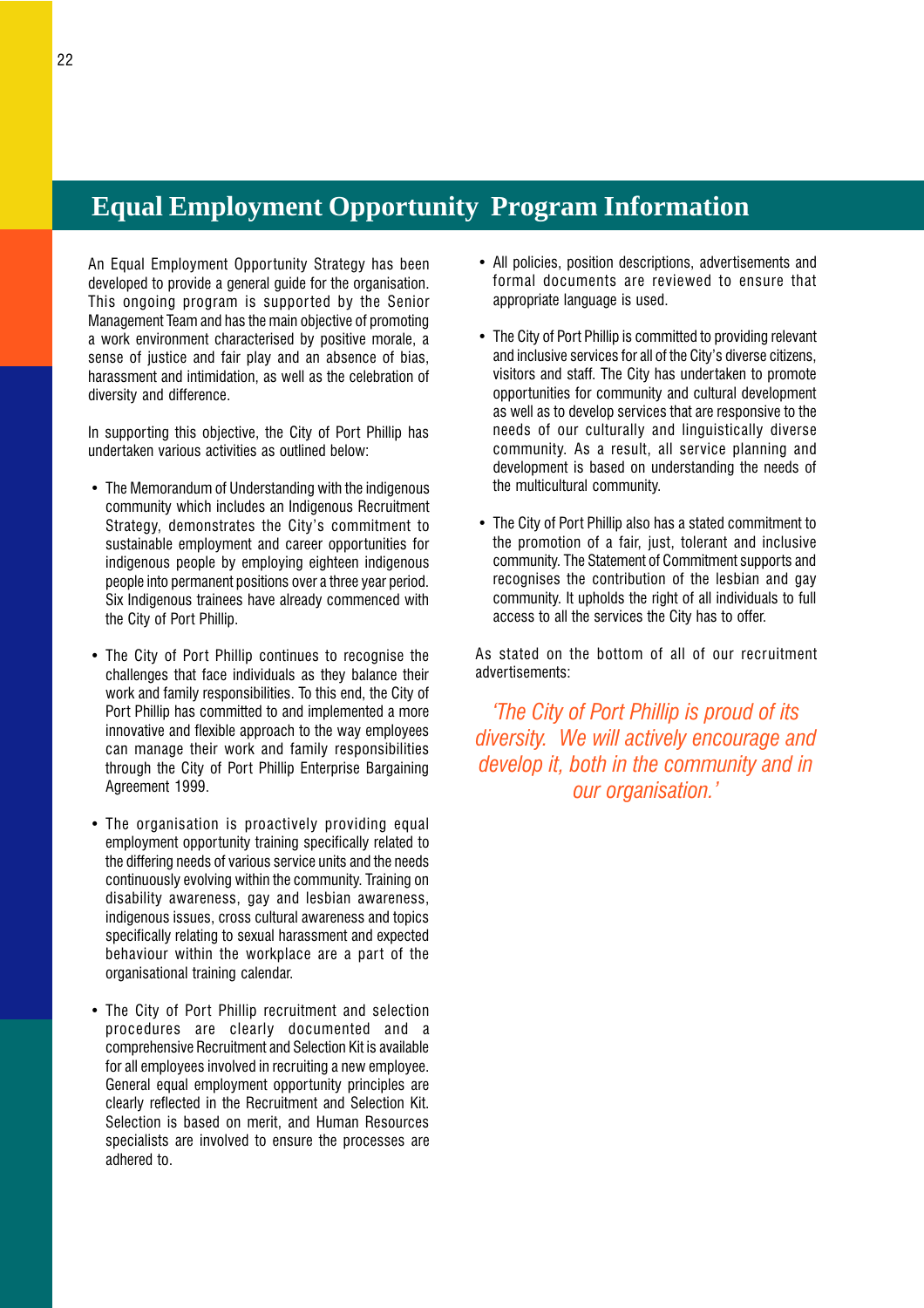## **Jobs Profile Information**

<span id="page-24-0"></span>The following table outlines the number, classification and types of jobs within the City of Port Phillip organisation, including the numbers of staff of both sex, and members of Council staff in designated groups.

| <b>CLASSIFICATION</b> | <b>FEMALE</b><br><b>FULL</b><br><b>TIME</b> | <b>FEMALE</b><br><b>PART</b><br><b>TIME</b> | <b>FEMALE</b><br><b>CASUAL</b> | <b>FEMALE</b><br><b>TOTAL</b> | <b>MALE</b><br><b>FULL</b><br><b>TIME</b> | <b>MALE</b><br><b>PART</b><br><b>TIME</b> | <b>MALE</b><br><b>CASUAL</b> | <b>MALE</b><br><b>TOTAL</b> | <b>TOTAL</b><br><b>FOR</b><br><b>CLASS</b> |
|-----------------------|---------------------------------------------|---------------------------------------------|--------------------------------|-------------------------------|-------------------------------------------|-------------------------------------------|------------------------------|-----------------------------|--------------------------------------------|
| <b>BAND 1</b>         | 1                                           | 17                                          | $6\phantom{1}6$                | 24                            | 1                                         | 23                                        | $\overline{5}$               | 29                          | 53                                         |
| <b>BAND 2</b>         | $\bf{0}$                                    | 9                                           | 20                             | 29                            | $\overline{7}$                            | 1                                         | 27                           | 35                          | 64                                         |
| <b>BAND 3</b>         | $6\phantom{a}$                              | 22                                          | 34                             | 62                            | 11                                        | 17                                        | 13                           | 41                          | 103                                        |
| <b>BAND 4</b>         | 23                                          | 16                                          | 11                             | 50                            | 18                                        | $\mathbf{0}$                              | 3                            | 21                          | 71                                         |
| <b>BAND 5</b>         | 49                                          | 11                                          | 15                             | 75                            | 17                                        | 4                                         | 8                            | 29                          | 104                                        |
| BAND 6                | 17                                          | $6\phantom{1}6$                             | 1                              | 24                            | 14                                        | $\bf{0}$                                  | 0                            | 14                          | 38                                         |
| <b>BAND 7</b>         | 1                                           | 1                                           | $\overline{2}$                 | 4                             | $\overline{4}$                            | $\mathbf 0$                               | 0                            | $\overline{4}$              | $\boldsymbol{8}$                           |
| <b>BAND 8</b>         | $\bf{0}$                                    | $\bf{0}$                                    | $\overline{0}$                 | $\bf{0}$                      | $\bf{0}$                                  | $\mathbf{0}$                              | $\bf{0}$                     | $\bf{0}$                    | $\mathbf{0}$                               |
| SE <sub>0</sub>       | 36                                          | 1                                           | 0                              | 37                            | 35                                        | $\bf{0}$                                  | $\mathbf{0}$                 | 35                          | 72                                         |
| CONTRACT              | $\overline{4}$                              | $\pmb{0}$                                   | $\pmb{0}$                      | 4                             | 11                                        | $\bf{0}$                                  | $\bf{0}$                     | 11                          | 15                                         |
| CE <sub>0</sub>       | $\mathbf{1}$                                | $\mathbf{0}$                                | $\overline{0}$                 | $\mathbf{1}$                  | $\mathbf{0}$                              | $\mathbf{0}$                              | $\overline{0}$               | $\bf{0}$                    | $\mathbf{1}$                               |
| <b>CHILD CARE</b>     |                                             |                                             |                                |                               |                                           |                                           |                              |                             |                                            |
| <b>WORKERS</b>        | 58                                          | 16                                          | 41                             | 115                           | 1                                         | $\mathbf{0}$                              | $\mathbf{0}$                 | 1                           | 116                                        |
| <b>MATERNAL</b>       |                                             |                                             |                                |                               |                                           |                                           |                              |                             |                                            |
| <b>NURSES</b>         | 4                                           | $\boldsymbol{8}$                            | 19                             | 31                            | $\bf{0}$                                  | $\bf{0}$                                  | $\mathbf{0}$                 | $\pmb{0}$                   | 31                                         |
| APPRENTICES/          |                                             |                                             |                                |                               |                                           |                                           |                              |                             |                                            |
| <b>TRAINEES</b>       | $\mathbf{0}$                                | $\bf{0}$                                    | $\bf{0}$                       | $\theta$                      | $\pmb{0}$                                 | $\bf{0}$                                  | $\mathbf{0}$                 | $\bf{0}$                    | $\bf{0}$                                   |
| <b>TEMPORARIES</b>    | 11                                          | 10                                          | $\bf{0}$                       | 21                            | $\overline{5}$                            | $\mathbf{0}$                              | $\bf{0}$                     | $\overline{5}$              | 26                                         |
| <b>MISCELLANEOUS</b>  | $\mathbf{0}$                                | 45                                          | 0                              | 45                            | $\mathbf{1}$                              | 14                                        | $\bf{0}$                     | 15                          | 60                                         |
| <b>TOTAL</b>          | 211                                         | 162                                         | 149                            | 522                           | 125                                       | 59                                        | 56                           | 240                         | 762                                        |
|                       |                                             |                                             |                                |                               |                                           |                                           |                              |                             |                                            |

### Figures correct as at 30 June 2000

| Non English speaking background    | Not available |
|------------------------------------|---------------|
| Aborigines/Torres Strait Islanders | 8             |
| <b>Disabled</b>                    | Not available |
| Women                              | 522           |
| TOTAL FOR ALL STAFF                | 762           |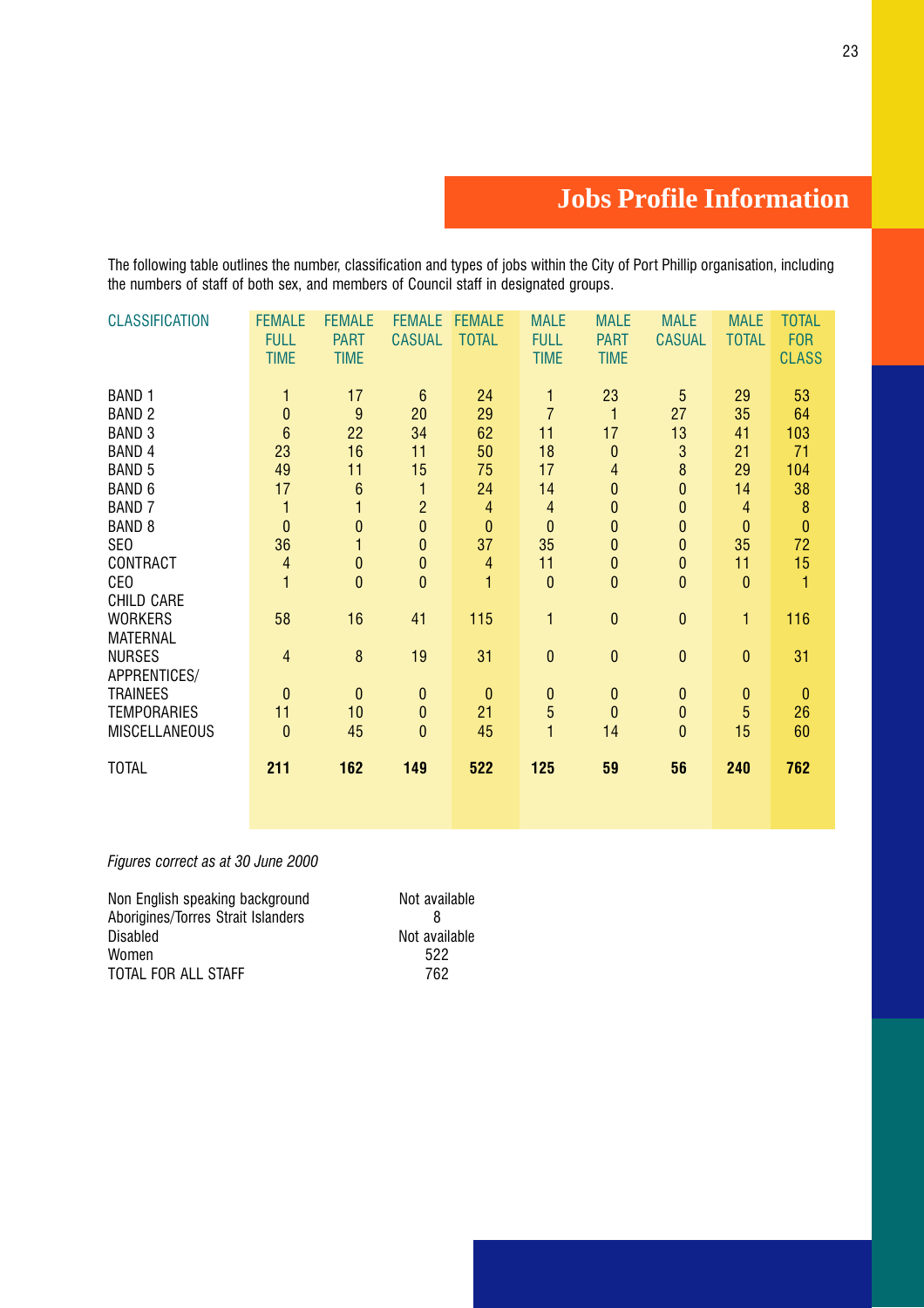## <span id="page-25-0"></span>**Year 2000 Compliance**

The City of Port Phillip took the Year 2000 (Y2K) or 'Millennium Bug' issue seriously, considering that Council would have difficulty performing core business and supporting activities if its computer systems and infrastructure were unable to deal with dates beyond 31 December 1999.

Council took a proactive stance, adopting a Y2K Compliance Plan and making a number of significant computer system enhancements to reduce the risk exposure of Council's critical business systems.

In several instances, non-compliant systems and equipment were discovered by Council's Y2K test laboratory and test methodology, including equipment tested *after* the supplier had upgraded it to Y2K compliance.

In the lead up to the critical period of New Year's Eve, staff took the precaution of backing up and closing down all server-based applications and not restarting them until the following day.

As a result, the City did not suffer any deleterious effects from the threat of Y2K issues and by mid afternoon on 1 January 2000, Council's systems were operational and ready for business.

## **Local Laws**

The following list details local laws current at the end of the 1999/2000 financial year.

LOCAL LAW NUMBER: 1 SUBJECT: Community Amenity DATE OF ADOPTION/LAST AMENDMENT: 31 Jan 2000

LOCAL LAW NUMBER: 6 SUBJECT: Council Meetings Procedures DATE OF ADOPTION/LAST AMENDMENT: 27 Nov 1996

LOCAL LAW NUMBER: 7 SUBJECT: Footpath Activities DATE OF ADOPTION/LAST AMENDMENT: 31 May 1999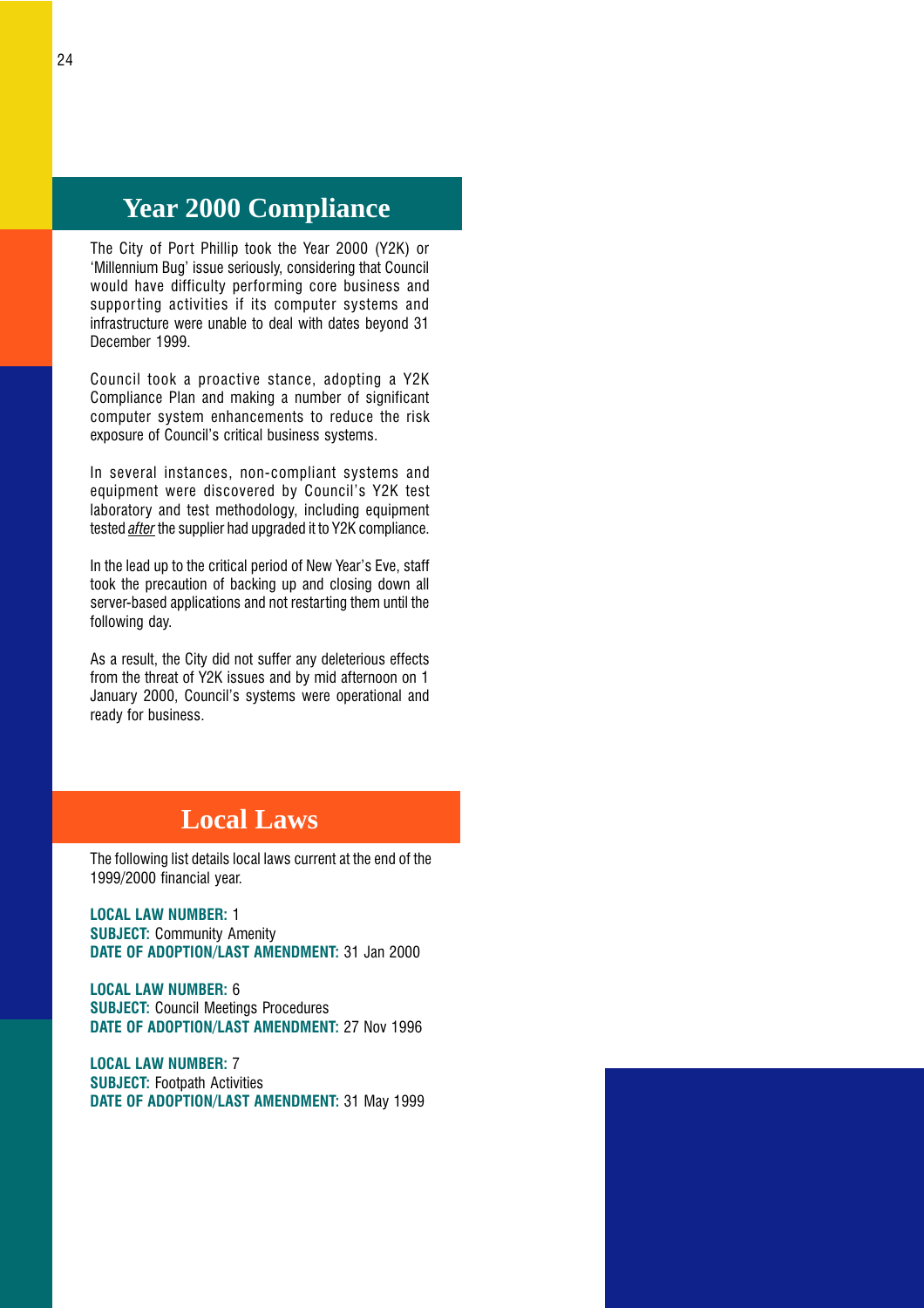The following list details documents which are available for public inspection and the places where such information can be inspected or copies obtained.

## **Public Documents**

### ACCOUNTS

### OTHER DOCUMENTS

Details of current allowances fixed for the Mayor and Councillors. St Kilda Town Hall.Contact the Statutory Functions unit.

Details of senior officers' total salary packages for the current financial St Kilda Town Hall. Contact the Statutory Functions unit. year and the two previous financial years.

Details of overseas or interstate travel, with the exception of interstate St Kilda Town Hall. Contact the Statutory Functions unit. travel to a neighbouring municipality, undertaken in an official capacity by Councillors or any member of Council staff in the previous 12 months.

Names of Council officers who were required to submit a return of St Kilda Town Hall. Contact the Statutory Functions unit. interest during the financial year and the dates the returns were submitted.

Names of Councillors who submitted returns of interest during the St Kilda Town Hall. Contact the Statutory Functions unit. financial year and the dates the returns were submitted.

Agendas for and minutes of ordinary and special meetings held in the St Kilda Town Hall. Contact the Statutory Functions unit. previous 12 months kept under Section 93 of the Act except where such minutes relate to parts of meetings which have been closed to members of the public under Section 89 of the Act.

A list of all major committees established by the Council and the purpose St Kilda Town Hall. Contact the Statutory Functions unit. for which each committee was established.

A list of all major committees established by the Council which were St Kilda Town Hall. Contact the Statutory Functions unit. abolished or ceased to function during the financial year.

Minutes of meetings of special committees established under Section 86 St Kilda Town Hall. Contact the Statutory Functions unit. of the Act and held in the previous 12 months except where such minutes relate to parts of meetings which have been closed to members of the public under Section 89 of the Act.

Applications for enrolment on the voters' roll under Section 12 and 13 of St Kilda Town Hall.Contact the Rates unit. the Act for the immediate past roll and the next roll being prepared.

Register of delegations kept under Section 87 of the Act. St Kilda Town Hall. Contact the Statutory Functions unit.

Register of delegations kept under Section 88 of the Act. St Kilda Town Hall. Contact the Statutory Functions unit.

Submissions received under Section 223 of the Act during the previous St Kilda Town Hall. Contact the Statutory Functions unit. 12 months.

Agreements to establish regional libraries under Section 196 of the Act. Not applicable.

A register of all property, finance and operating leases involving land, St Kilda Town Hall. Contact the Statutory Functions unit. buildings, plant, computer equipment and vehicles entered into by the Council as lessor or lessee.

Register of authorised officers appointed under Section 224 of the Act. St Kilda Town Hall. Contact the Statutory Functions unit.

### <span id="page-26-0"></span>DOCUMENT PLACE WHERE INFORMATION CAN BE INSPECTED OR COPIES OBTAINED

**Operating statement.** St Kilda Town Hall. Contact the Finance unit.

**Statement of financial position.** Statement of finance unit. Statement of finance unit.

Notes to the financial statement. Statement is a statement of the Finance unit. St Kilda Town Hall. Contact the Finance unit.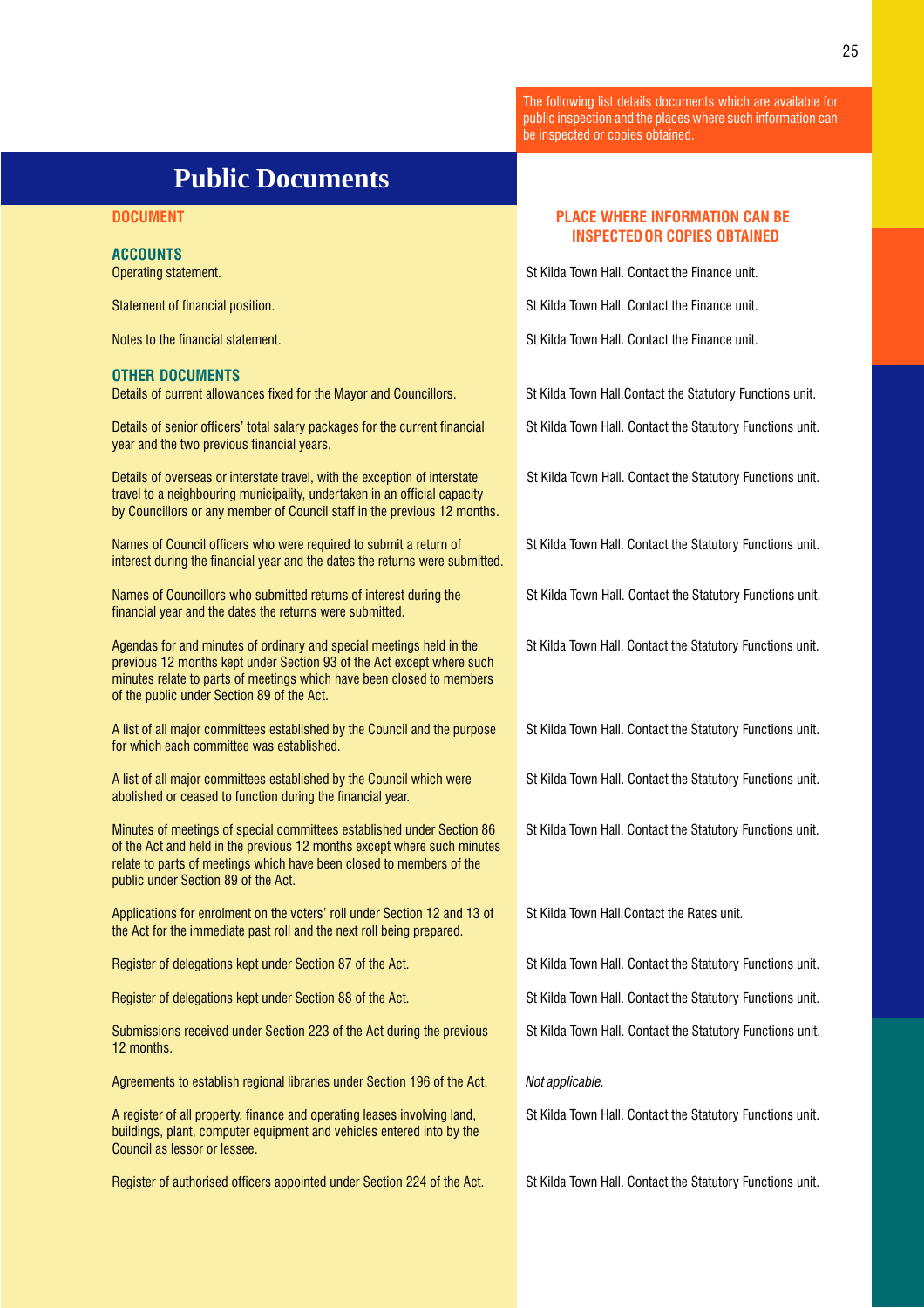## <span id="page-27-0"></span>**Organisations of which the City of Port Phillip was a Member**

The following list details the names of the organisations of which the City of Port Phillip was a member during the 1999/2000 financial year. It includes details of all membership fees and other amounts and services provided during that year to each such organisation by the Council.

| <b>ORGANISATION</b><br><b>MEMBERSHIP</b> | SERVICE PROVIDED BY THE ORGANISATION TO COUNCIL                                                                             | <b>SERVICE PROVIDED</b> |                             |
|------------------------------------------|-----------------------------------------------------------------------------------------------------------------------------|-------------------------|-----------------------------|
|                                          |                                                                                                                             | BY COUNCIL TO THE       |                             |
| <b>FEES</b>                              |                                                                                                                             | <b>ORGANISATION</b>     |                             |
|                                          |                                                                                                                             |                         |                             |
|                                          |                                                                                                                             |                         |                             |
|                                          |                                                                                                                             |                         |                             |
|                                          |                                                                                                                             |                         |                             |
|                                          |                                                                                                                             |                         |                             |
|                                          | Association of Bayside Municipalities  Represents bayside Councils on issues associated with the bay, technical support and |                         |                             |
| Association of Risk and Insurance        |                                                                                                                             |                         |                             |
| Manager of Australasia                   |                                                                                                                             |                         |                             |
| Association of Waste and                 | Recycling Educators Victoria  Peer support and professional development, regional, State and                                |                         |                             |
| Australasian Urban and Regional          |                                                                                                                             |                         |                             |
|                                          |                                                                                                                             |                         |                             |
| Australian Coalition Victoria            |                                                                                                                             |                         |                             |
| Australian Early Childhood               |                                                                                                                             |                         |                             |
|                                          |                                                                                                                             |                         |                             |
|                                          |                                                                                                                             |                         |                             |
| <b>Australian Human Resources</b>        |                                                                                                                             |                         |                             |
|                                          |                                                                                                                             |                         |                             |
| Australian Institute of Company          |                                                                                                                             |                         |                             |
|                                          |                                                                                                                             |                         |                             |
| Australian Institute of Urban            |                                                                                                                             |                         |                             |
|                                          |                                                                                                                             |                         |                             |
|                                          | Australian Leisure Management  Monthly magazine, information, conferences, training programs                                |                         |                             |
| Australian Library and                   |                                                                                                                             |                         |                             |
| <b>Australian Local Government</b>       |                                                                                                                             |                         |                             |
|                                          |                                                                                                                             |                         |                             |
| <b>Australian Performing Rights</b>      |                                                                                                                             |                         |                             |
|                                          |                                                                                                                             |                         | number of<br>festivals held |
|                                          |                                                                                                                             |                         |                             |
| <b>Australian Sister Cities</b>          |                                                                                                                             |                         |                             |
|                                          |                                                                                                                             |                         |                             |
|                                          |                                                                                                                             |                         |                             |
| <b>Bay Street Committee of</b>           |                                                                                                                             |                         |                             |
|                                          |                                                                                                                             |                         |                             |
|                                          |                                                                                                                             |                         |                             |
|                                          |                                                                                                                             |                         |                             |
|                                          |                                                                                                                             |                         |                             |
| <b>Children's Welfare Association</b>    |                                                                                                                             |                         |                             |
|                                          |                                                                                                                             |                         |                             |
|                                          |                                                                                                                             |                         |                             |
| <b>Cities for Climate Protection</b>     |                                                                                                                             |                         |                             |
|                                          | Support for participation in the Cities for Climate Protection                                                              |                         |                             |
|                                          |                                                                                                                             |                         |                             |
|                                          |                                                                                                                             |                         | payment of                  |
|                                          |                                                                                                                             |                         | \$5.000                     |
| <b>City of Port Phillip Indigenous</b>   |                                                                                                                             |                         |                             |
|                                          | Policy advice on Koorie community issues and opportunities, quides projects and                                             |                         |                             |
| <b>City of Port Phillip Older</b>        |                                                                                                                             |                         |                             |
| Persons Reference Group                  | Discusses ways of increasing the participation of older persons in local                                                    |                         |                             |
|                                          |                                                                                                                             |                         |                             |
| <b>Claremont Aged Hostel</b>             |                                                                                                                             |                         |                             |
|                                          |                                                                                                                             |                         |                             |
|                                          |                                                                                                                             |                         |                             |
| <b>Community Housing Association</b>     |                                                                                                                             |                         |                             |
|                                          |                                                                                                                             |                         |                             |
|                                          |                                                                                                                             |                         |                             |
|                                          | Cultural Programs Board  Policy advice/overview and management of the Council's cultural policy                             |                         |                             |
| Dept of Human Services Southern          |                                                                                                                             |                         |                             |
|                                          |                                                                                                                             |                         |                             |
|                                          |                                                                                                                             |                         |                             |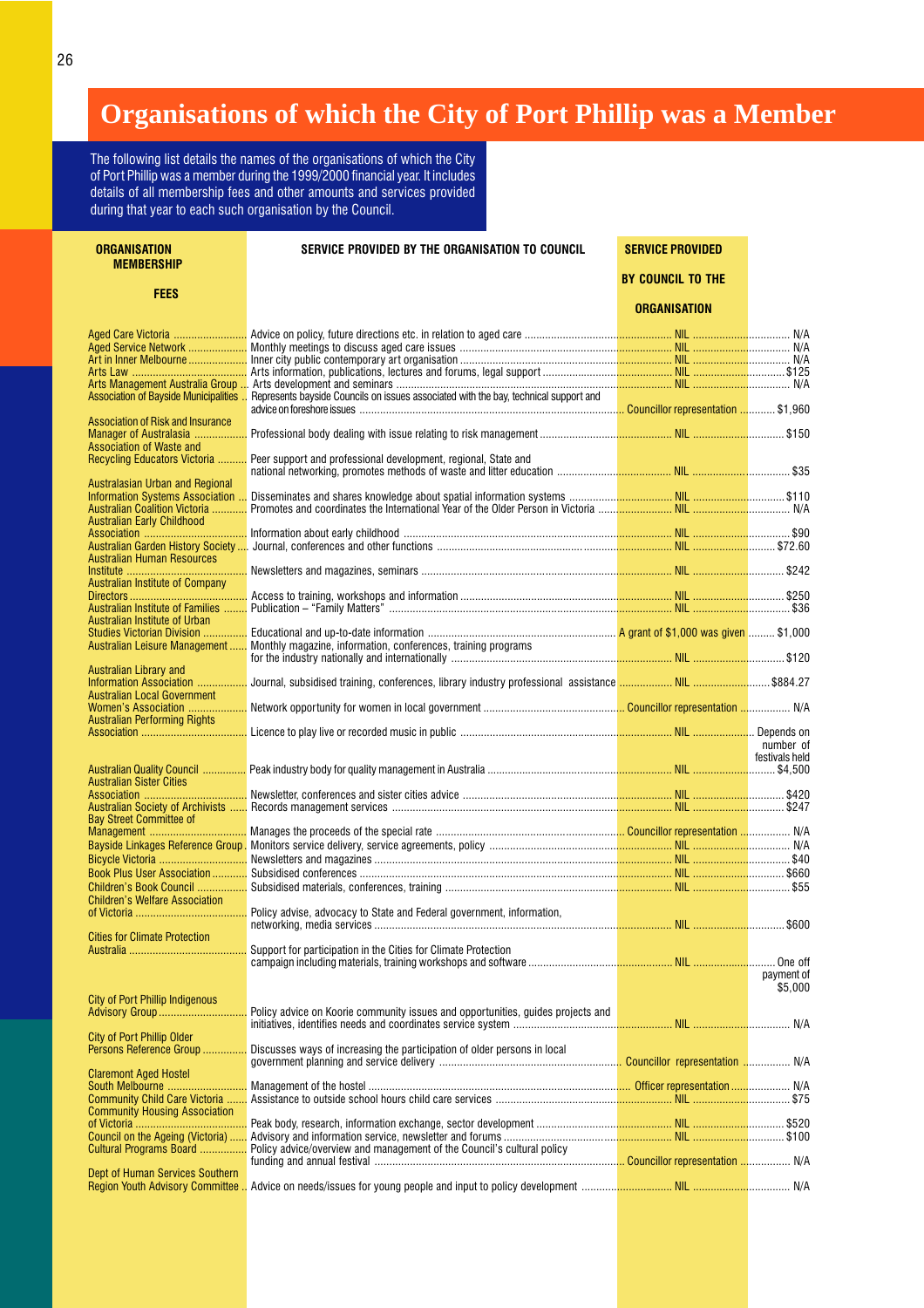### ORGANISATION SERVICE PROVIDED BY THE ORGANISATION TO COUNCIL SERVICE PROVIDED MEMBERSHIP

|                                                                                                         |                                                                                                                                                                                                                                    | BY COUNCIL TO THE<br>ORGANISATION    | <b>FEES</b> |
|---------------------------------------------------------------------------------------------------------|------------------------------------------------------------------------------------------------------------------------------------------------------------------------------------------------------------------------------------|--------------------------------------|-------------|
| Eastern Bayside Traffic Monitoring                                                                      | Monitors the impact of traffic along the bayside corridor and recommends                                                                                                                                                           |                                      |             |
| <b>EcoCentre Committee of</b><br>Management                                                             |                                                                                                                                                                                                                                    |                                      |             |
| Environs Australia                                                                                      | National local government environment network, shares ideas and experiences                                                                                                                                                        |                                      |             |
| Fitzroy Street Traders Group                                                                            |                                                                                                                                                                                                                                    |                                      |             |
| <b>Free Kindergarten Association</b>                                                                    |                                                                                                                                                                                                                                    |                                      |             |
| Friends of Suai Community                                                                               | Raises awareness in the community and organises fundraising projects for Suai  Councillor representation  N/A                                                                                                                      |                                      |             |
| <b>Inner South and Coastal</b>                                                                          |                                                                                                                                                                                                                                    |                                      |             |
| Community Transport                                                                                     | Transport information and referral service to frail, aged and younger people with                                                                                                                                                  |                                      |             |
| Inner South East Managed Care<br>Alliance/Inner South East Post                                         | Network for agencies providing managed care for aged people and those with                                                                                                                                                         |                                      |             |
| <b>Committee of Management Inner</b><br>South East Partnership in<br><b>Community and Health (PHACS</b> |                                                                                                                                                                                                                                    |                                      |             |
| Demonstration Project)                                                                                  |                                                                                                                                                                                                                                    |                                      |             |
| Inner South East Planning Group                                                                         |                                                                                                                                                                                                                                    |                                      |             |
| <b>International Council for Local</b><br>Environmental Initiatives                                     | Environmental best practice information from around the world in the form                                                                                                                                                          |                                      |             |
| <b>International Foster Care</b>                                                                        | <mark>Organisation ………………………………</mark> Information regarding fostering around the world and current issues ……………………… <mark>…………………………</mark> … Free for the                                                                        |                                      |             |
| Jewish Historical Society                                                                               |                                                                                                                                                                                                                                    |                                      | first vear  |
|                                                                                                         | Keep Australia Beautiful Victoria  Entry to the City Pride Awards, information and strategies regarding environmental/<br>litter programs and projects, access to Keep Australia Beautiful Project Officers  Participation in Keep | Australia Beautiful projects \$1,000 |             |
| Lady Gowrie Resource Centre<br>Learn for Yourself                                                       | Community-based adult learning/recreation organisation focusing                                                                                                                                                                    |                                      |             |
| <b>LGPRO Family and Children's</b>                                                                      | <mark>Services Special Interest Group </mark> Information exchange, policy and strategy development, professional                                                                                                                  |                                      |             |
|                                                                                                         |                                                                                                                                                                                                                                    |                                      |             |
| <b>Local Government Social</b>                                                                          | L <mark>ocal Govt Research Network ………</mark> Information about research methods that are useful for local government ……………… <mark>…………………… NIL ……………………</mark> …………… N/A                                                          |                                      |             |
|                                                                                                         |                                                                                                                                                                                                                                    |                                      |             |
| Melbourne Local Government<br><b>Geographic Information</b>                                             |                                                                                                                                                                                                                                    |                                      |             |
|                                                                                                         |                                                                                                                                                                                                                                    |                                      |             |
| <b>Melbourne Sports and Aquatic</b><br>Centre Advisory Committee                                        |                                                                                                                                                                                                                                    |                                      |             |
| Metropolitan Transport Forum                                                                            |                                                                                                                                                                                                                                    |                                      |             |
| Multicultural Resource Centre                                                                           |                                                                                                                                                                                                                                    |                                      |             |
| <b>Municipal Association of Victoria</b><br><b>-Human Services Portfolio</b>                            | Information exchange, policy advice, development and coordination of                                                                                                                                                               |                                      |             |
| <b>Municipal Association of Victoria</b>                                                                |                                                                                                                                                                                                                                    |                                      |             |
| -Local Government Indigenous                                                                            |                                                                                                                                                                                                                                    |                                      |             |
| Museums Australia<br>Napier Street Hostel Committee                                                     |                                                                                                                                                                                                                                    |                                      |             |
| of Management<br><b>National Childcare Accreditation</b>                                                |                                                                                                                                                                                                                                    |                                      |             |
| National Academy of Music                                                                               |                                                                                                                                                                                                                                    |                                      |             |
| <b>National Family Day Care Council</b>                                                                 |                                                                                                                                                                                                                                    |                                      |             |
|                                                                                                         |                                                                                                                                                                                                                                    |                                      |             |
| Parks and Leisure Australia                                                                             | Monthly magazine, information, conferences, training programs for the industry                                                                                                                                                     |                                      |             |
|                                                                                                         |                                                                                                                                                                                                                                    |                                      |             |
| Playgrouping Australia<br>Port Melbourne Historical and<br>Preservation Society                         | Group meetings to discuss heritage and preservation issues in the Port Melbourne                                                                                                                                                   |                                      |             |
| Port Melbourne Neighbourhood                                                                            |                                                                                                                                                                                                                                    |                                      |             |
|                                                                                                         | Management Committee for the community centre, drop-in and programmed                                                                                                                                                              |                                      |             |
| Port Phillip Emergency Relief                                                                           | Service provider forum for information exchange, needs identification,                                                                                                                                                             |                                      |             |
|                                                                                                         |                                                                                                                                                                                                                                    |                                      |             |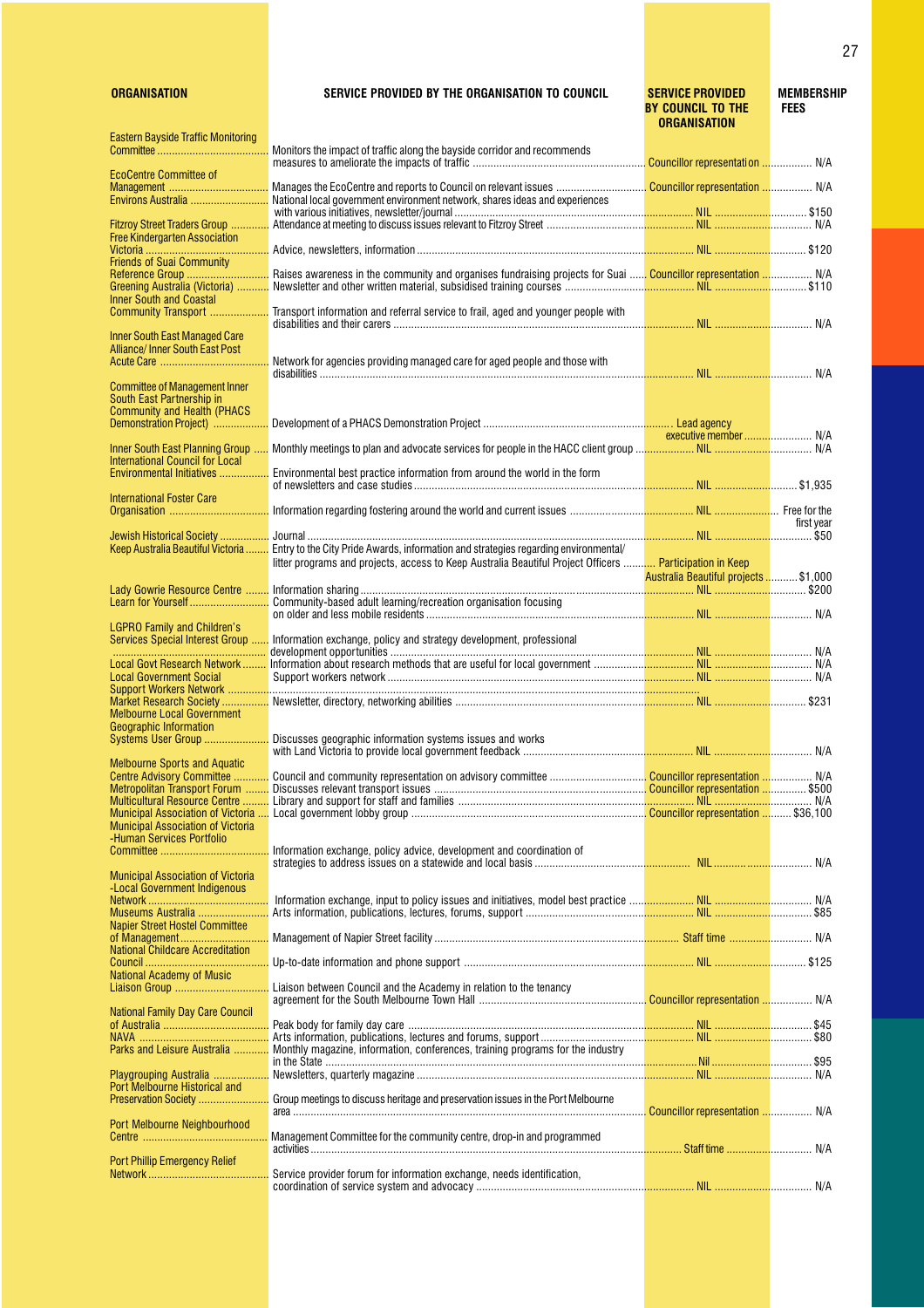| ORGANISATIOI |  |  |  |  |
|--------------|--|--|--|--|
|              |  |  |  |  |

| <b>ORGANISATION</b>                                                     | SERVICE PROVIDED BY THE ORGANISATION TO COUNCIL                                                                                                                                                                                                                           | <b>SERVICE PROVIDED</b><br><b>BY COUNCIL TO THE</b> | <b>MEMBERSHIP</b><br><b>FEES</b> |
|-------------------------------------------------------------------------|---------------------------------------------------------------------------------------------------------------------------------------------------------------------------------------------------------------------------------------------------------------------------|-----------------------------------------------------|----------------------------------|
| <b>Port Phillip Business Association </b>                               |                                                                                                                                                                                                                                                                           |                                                     |                                  |
| Port Phillip Family and Children's<br>Services Network                  | Service provider forum for information exchange, needs identification,                                                                                                                                                                                                    |                                                     |                                  |
| <b>Port Phillip Regional Catchment</b>                                  |                                                                                                                                                                                                                                                                           |                                                     |                                  |
| and Land Protection Board                                               | Protects the interest of the City of Port Phillip in relation to land and flooding                                                                                                                                                                                        |                                                     |                                  |
| <b>Port Phillip Youth Services</b>                                      | Service provider forum for information exchange, needs identification                                                                                                                                                                                                     |                                                     |                                  |
| Property Council of Victoria                                            |                                                                                                                                                                                                                                                                           |                                                     |                                  |
| <b>Psychiatric Disability Services</b><br><b>Records Management</b>     |                                                                                                                                                                                                                                                                           |                                                     |                                  |
| <b>Recreation Opportunities for Port</b>                                |                                                                                                                                                                                                                                                                           |                                                     |                                  |
| <b>Phillip Older Residents Taskforce</b>                                | Network for recreation workers working with Port Phillip older residents ……………… <mark>………………… NIL ……………………</mark> ………… N/A                                                                                                                                                |                                                     |                                  |
|                                                                         |                                                                                                                                                                                                                                                                           |                                                     |                                  |
|                                                                         |                                                                                                                                                                                                                                                                           |                                                     |                                  |
| <b>South Port Community Housing</b>                                     |                                                                                                                                                                                                                                                                           |                                                     |                                  |
| <b>St Kilda Beach Pavilion Committee</b>                                |                                                                                                                                                                                                                                                                           |                                                     |                                  |
| of Management<br>St Kilda Citizens Advice Bureau                        |                                                                                                                                                                                                                                                                           |                                                     |                                  |
| <b>St Kilda Housing Association</b>                                     |                                                                                                                                                                                                                                                                           |                                                     |                                  |
| Committee of Management                                                 | Manages Council's community housing under the City of Port Phillip                                                                                                                                                                                                        |                                                     |                                  |
| St Kilda Indigenous Nursery                                             |                                                                                                                                                                                                                                                                           |                                                     |                                  |
| <b>St Kilda Parish Mission Drop-in</b>                                  |                                                                                                                                                                                                                                                                           |                                                     |                                  |
| St Kilda Road Campaign                                                  |                                                                                                                                                                                                                                                                           |                                                     |                                  |
| St Vincent's Gardens Advisory                                           | Advisory committee to Council on issues associated with St Vincent's                                                                                                                                                                                                      |                                                     |                                  |
| <b>Sustainable Environment Advisory</b>                                 |                                                                                                                                                                                                                                                                           |                                                     | N/A                              |
| Victorian Drug Reform Foundation                                        | Advice on the implementation of the Sustainable Environment Strategy,<br>ensures effective community input into Council's policy formulation process,<br>improves communication on environmental results achieved by Council <mark> Councillor representation </mark> N/A |                                                     |                                  |
| Victorian Employers' Chamber of                                         |                                                                                                                                                                                                                                                                           |                                                     |                                  |
| <b>Victorian Family Day Care</b>                                        |                                                                                                                                                                                                                                                                           |                                                     |                                  |
| Victorian Local Governance                                              | n second to the contract of the contract of the contract of the contract of the contract of the contract of the contract of the contract of the contract of the contract of the contract of the contract of the contract of th                                            |                                                     |                                  |
| <b>Victorian Sport and Recreation</b><br>Association of Persons with an |                                                                                                                                                                                                                                                                           |                                                     |                                  |
| Intellectual Disability                                                 | Peak body, promotes sport and recreational participation for people with                                                                                                                                                                                                  |                                                     |                                  |
| <b>Victorian Local Government</b><br>Multicultural Issues Network       |                                                                                                                                                                                                                                                                           |                                                     |                                  |
|                                                                         | Professional interest group, information sharing, advice and contacts for ethnic                                                                                                                                                                                          |                                                     |                                  |
| <b>Victorian Safe Communities</b>                                       |                                                                                                                                                                                                                                                                           |                                                     |                                  |
| <b>Western Regional Waste</b><br>Management Group                       |                                                                                                                                                                                                                                                                           |                                                     |                                  |
| Young Australia Best Books                                              |                                                                                                                                                                                                                                                                           |                                                     |                                  |
|                                                                         |                                                                                                                                                                                                                                                                           |                                                     |                                  |
| Youth Research Centre Faculty of                                        |                                                                                                                                                                                                                                                                           |                                                     |                                  |
|                                                                         |                                                                                                                                                                                                                                                                           |                                                     |                                  |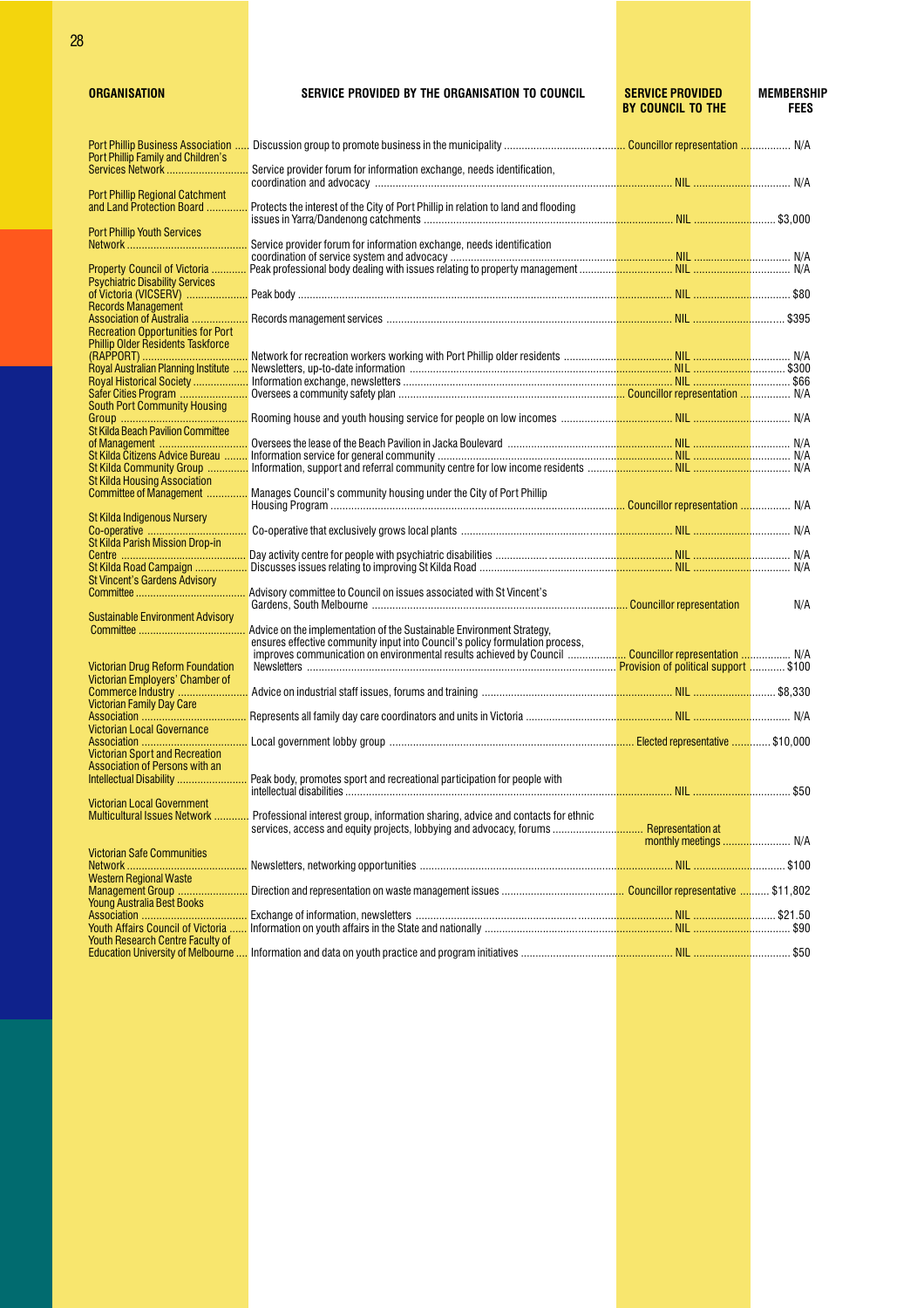## <span id="page-30-0"></span>**List of Donations and Grants**

The following list details donations and grants made by the City of Port Phillip during the 1999/2000 financial year. It includes the names of the persons or bodies which have received a donation or grant and the amount of each donation or grant.

### NAME DESCRIPTION AMOUNT

### COMMUNITY GRANTS SCHEME

| SPORT AND RECREATION                                                                                                                                         |
|--------------------------------------------------------------------------------------------------------------------------------------------------------------|
| Fisherman's Bend Gymnastic Club                                                                                                                              |
| Southport Basketball Club                                                                                                                                    |
|                                                                                                                                                              |
| Raglan Ingles Community Flat                                                                                                                                 |
| Inner South Community Health Service                                                                                                                         |
| Inner South Community Health Service                                                                                                                         |
| Inner South Community Health Service                                                                                                                         |
| Inner South Community Health Service                                                                                                                         |
| The St Kilda Police and Citizens Youth Club                                                                                                                  |
| St Kilda City Sports Club                                                                                                                                    |
|                                                                                                                                                              |
| South Melbourne Senior Citizens Club                                                                                                                         |
| Share and Care Association                                                                                                                                   |
| St Luke's Anglican Church, South Melbourne                                                                                                                   |
| St Luke's Anglican Church, South Melbourne                                                                                                                   |
|                                                                                                                                                              |
| Third St Kilda Scout Group                                                                                                                                   |
|                                                                                                                                                              |
| Inner South Foster Care Support Group                                                                                                                        |
|                                                                                                                                                              |
| South Melbourne Life Saving Club Inc.                                                                                                                        |
| Association of Jews from CIS - Shalom                                                                                                                        |
| Association of Jews from CIS - Shalom                                                                                                                        |
| South Port Anglican Uniting Ministries                                                                                                                       |
| Middle Park Bowling Club                                                                                                                                     |
| South Melbourne Men's Trugo Club                                                                                                                             |
|                                                                                                                                                              |
|                                                                                                                                                              |
|                                                                                                                                                              |
| Port Phillip Line Dancing Association Inc.                                                                                                                   |
|                                                                                                                                                              |
| Jewish Community Services                                                                                                                                    |
| Cora Graves Senior Citizens Centre                                                                                                                           |
| Inner South Community Health Service<br><b>STATE OF STATE OF STATE OF STATE OF STATE OF STATE OF STATE OF STATE OF STATE OF STATE OF STATE OF STATE OF S</b> |
|                                                                                                                                                              |

### SOCIAL SUPPORT

| Russian Women's Group of South Melbourne                           |
|--------------------------------------------------------------------|
|                                                                    |
| Nursing Mother's Association, South Melbourne Group                |
|                                                                    |
|                                                                    |
|                                                                    |
|                                                                    |
| Southern Region Cross Cultural Network                             |
| Polish Senior Citizens Club ASTRY in St Kilda                      |
|                                                                    |
|                                                                    |
| <b>Greek Elderly Association of South Melbourne and Albert Par</b> |
|                                                                    |
|                                                                    |
|                                                                    |
| Better Hearing Australia (Victorian Branch)                        |
|                                                                    |
|                                                                    |
|                                                                    |
|                                                                    |
| Machaeah House                                                     |

| SPORT AND RECREATION |                                                                                                                                         |  |
|----------------------|-----------------------------------------------------------------------------------------------------------------------------------------|--|
|                      |                                                                                                                                         |  |
|                      |                                                                                                                                         |  |
|                      |                                                                                                                                         |  |
|                      |                                                                                                                                         |  |
|                      |                                                                                                                                         |  |
|                      |                                                                                                                                         |  |
|                      |                                                                                                                                         |  |
|                      |                                                                                                                                         |  |
|                      |                                                                                                                                         |  |
|                      |                                                                                                                                         |  |
|                      |                                                                                                                                         |  |
|                      |                                                                                                                                         |  |
|                      |                                                                                                                                         |  |
|                      |                                                                                                                                         |  |
|                      | St Luke's Anglican Church, South Melbourne ……………………………… Woodwork program …………………………………………………………………… \$500                               |  |
|                      | <mark>Claremont Home ………………………………………………………………</mark> … Activities program ……………………………………………………………………………………… \$1,000                     |  |
|                      |                                                                                                                                         |  |
|                      | <mark>Hobsons Bay District Guides ……………………………………………</mark> … Guide activities …………………………………………………………………………………… \$1,500                  |  |
|                      |                                                                                                                                         |  |
|                      |                                                                                                                                         |  |
|                      |                                                                                                                                         |  |
|                      |                                                                                                                                         |  |
|                      |                                                                                                                                         |  |
|                      |                                                                                                                                         |  |
|                      |                                                                                                                                         |  |
|                      |                                                                                                                                         |  |
|                      |                                                                                                                                         |  |
|                      | <mark>Elwood Angling Club …………………………………………………………</mark> … Upgrade activities for community groups ………………………………………………………………………………\$1,500 |  |
|                      |                                                                                                                                         |  |
|                      |                                                                                                                                         |  |
|                      |                                                                                                                                         |  |
|                      |                                                                                                                                         |  |
|                      | Cora Graves Senior Citizens Centre ……………………………………………………Functions and outings ……………………………………………………………………………………\$800                      |  |
|                      |                                                                                                                                         |  |

|                                                     |                                                                                                                             | \$700   |
|-----------------------------------------------------|-----------------------------------------------------------------------------------------------------------------------------|---------|
|                                                     |                                                                                                                             |         |
|                                                     | <mark>Do Care …………………………………………………………………………</mark> … Volunteer Targeting Project ………………………………………………………………………… \$400          |         |
|                                                     |                                                                                                                             |         |
|                                                     |                                                                                                                             |         |
|                                                     |                                                                                                                             |         |
| Nursing Mother's Association, South Melbourne Group |                                                                                                                             |         |
|                                                     |                                                                                                                             |         |
|                                                     |                                                                                                                             |         |
|                                                     |                                                                                                                             |         |
|                                                     |                                                                                                                             |         |
|                                                     |                                                                                                                             |         |
| Polish Senior Citizens Club ASTRY in St Kilda       |                                                                                                                             | \$700   |
|                                                     |                                                                                                                             |         |
|                                                     |                                                                                                                             |         |
|                                                     |                                                                                                                             |         |
|                                                     |                                                                                                                             | \$2,660 |
|                                                     |                                                                                                                             |         |
|                                                     | <mark>Victorian Relief Committee …………………………………………………</mark> … Emergency material relief needs …………………………………………………………… \$500 |         |
|                                                     |                                                                                                                             |         |
|                                                     | <mark>Garden City Neighbourhood House ……………………………………</mark> … Services …………………………………………………………………………………… \$800               |         |
|                                                     | <mark>Civic Kindergarten PSAMPI ………………………………………………</mark> … Teaching numeracy to pre-schoolers …………………………………………………… \$192   |         |
|                                                     | <mark>Figtree Inn …………………………………………………………………………</mark> … Christmas Day Iunch ……………………………………………………………………………… \$1.500          |         |
|                                                     |                                                                                                                             |         |
|                                                     | <mark>Machaseh House ………………………………………………………………</mark> … Administrative support ………………………………………………………………………… \$5,000          |         |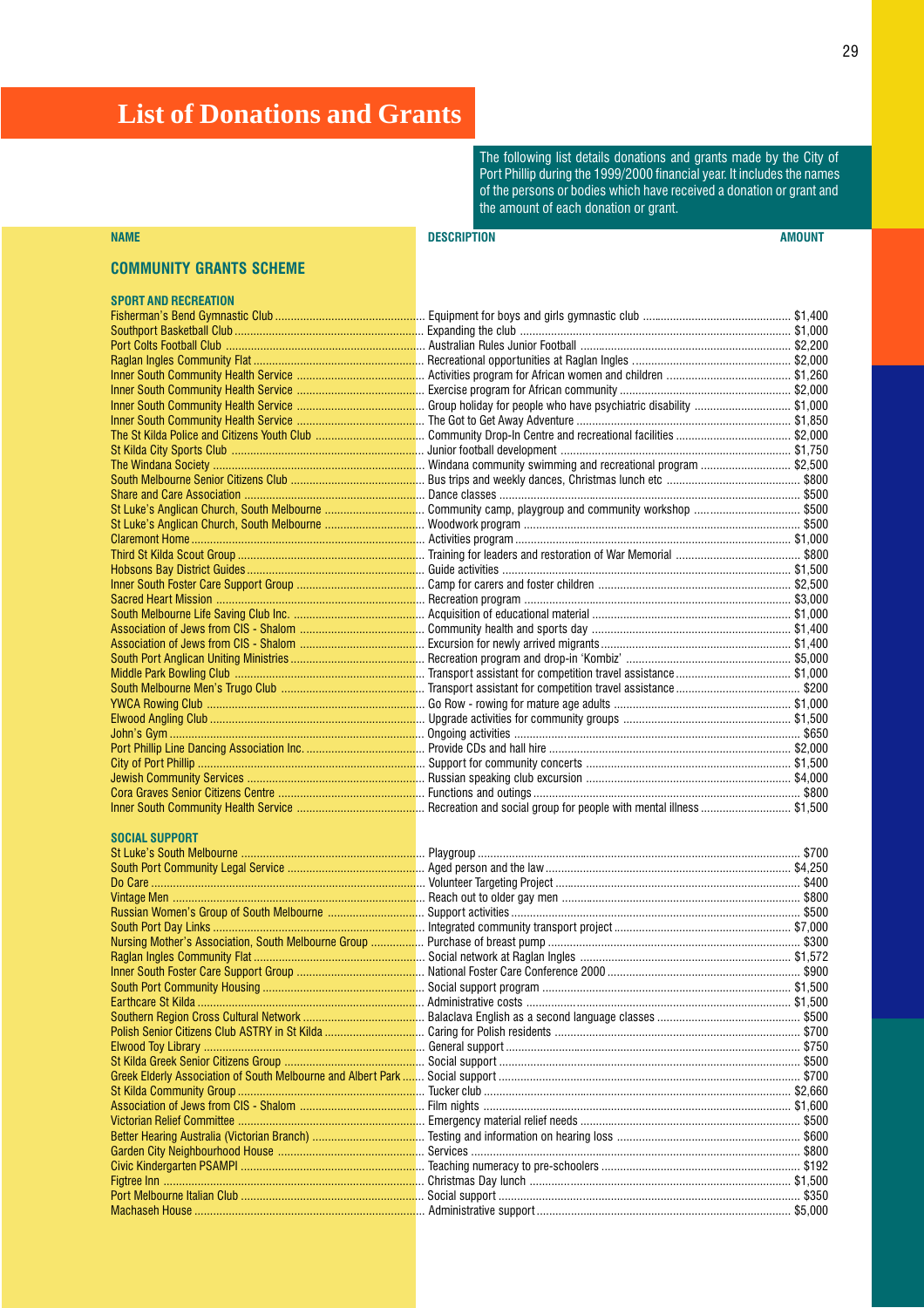### Emerald Hill Toy Library ................................................................ Purchase new toys, replace and report existing toys ........................................ \$750 South Melbourne Anglican Uniting Ministries ................................. Youth support, casework and This is Our Place project ................................ \$2,500 Merry Leisure Time Russian Speaking Women's Club ................................ AIDS Care Association .................................................................. Training and development of current and new members .................................... \$700 South Port Day Links .................................................................... Port Phillip Community Ball .......................................................................... \$2,000 Learn for Yourself Inc. ................................................................... Discussion group development with volunteer training ................................... \$2,740 Eremia Greek Elderly Association .................................................. Social support ................................................................................................. \$500 South Melbourne Greek Elderly Women's Club, Olympia ................. Gallini Greek Elderly Association of Port Melbourne ............................ Russian Senior Citizens Club ........................................................ Club - Nadezhda .............................................................................................. \$900 Hungarian Senior Citizens ............................................................. Social support ................................................................................................. \$400 Russian Seniors/Pinaroo Village .................................................... Social support ................................................................................................. \$200 St Kilda Welfare Organisation ........................................................ Material aid .................................................................................................. \$2,000 St Kilda Citizens Advice Bureau ..................................................... Operating costs and software ....................................................................... \$3,000 Port Phillip Chinese Womens Association ..................................... Social support ................................................................................................. \$500 St Kilda Mauritian Social Club ....................................................... Social support ................................................................................................. \$200 Victorian Association of World War Two Veterans from the Ex Soviet Union ....................................................................... Activities and running of the club .................................................................. \$1,000 Association of former Inmates of Nazi Concentration Camps and Ghettos from former USSR ..................................................... Activities and running of the club ..................................................................... \$500 Port Melbourne Toy Library ........................................................... Purchase of toys ............................................................................................. \$500 Sacred Heart Mission ................................................................... Breakfast club .............................................................................................. \$1,000 Port Phillip Citizens for Reconciliation ............................................ Support for ongoing activities ....................................................................... \$3,000 St Kilda Parish Mission Drop-In Centre .......................................... Activities program - life skills and socialisation .............................................. \$7,500 Volunteer Tutor Program ............................................................... Port Phillip Project ........................................................................................ \$2,000 Port Melbourne Senior Citizens Club ............................................. Catered dinner ................................................................................................. \$200 The Jewish Cultural Centre and National Library 'Kadimah' ............. ARDOCH Youth Foundation ........................................................... ARDOCH Youth Action Group ........................................................................ \$2,000 St Kilda Community Group ............................................................ Coordination of International Womens Day 2000 activities ............................ \$2,000 Inner South Community Health Service ......................................... Good tucker for toddlers ............................................................................... \$1,000 Inner South Community Health Service ......................................... Winter breakfast program .............................................................................. \$2,000 Port Melbourne Neighbourhood House .......................................... Mens activity club ........................................................................................ \$2,020 Port Melbourne Neighbourhood House .......................................... South Port Community Research and Outreach Project................................ \$10,000 Elwood/St Kilda Neighbourhood Learning Centre .................................. African Communities Elderly Association - Victoria ............................. Garden City Neighbourhood House ............................................... Craft group ...................................................................................................... \$300 Inner South Community Health Service ......................................... The day trippers program .............................................................................. \$1,500 Inner South Community Health Service ......................................... Family outing and activities for homeless families in St Kilda private hotels .... \$3,000 St Kilda Community Gardens Club ................................................ Grass cutting/bordering ................................................................................... \$500 Betar Melbourne ........................................................................... Weekly sessions, summer camp ...................................................................... \$500

### COUNCIL FUNDED SERVICE AGREEMENTS WITH HUMAN SERVICE PROVIDERS Copelen Child and Family Services ................................................ Ten hours per week counselling service for South and

South Port Legal Service ............................................................. Coordination and administration services to operate the

Migrant Resource Centre ............................................................. Multi-lingual Learning Group classes provided in Port Phillip ...................... \$17,913 Migrant Resource Centre ............................................................. Transport costs to assist Port Phillip residents to access services

St Kilda Theos Youth Outreach ...................................................... Outreach services primarily to young women .............................................. \$25,059 St Kilda Theos Youth Outreach ...................................................... Youth Peer Support Project ......................................................................... \$25,080 Inner South Community Health Service ......................................... Additional financial counselling and a tax return preparation service to

Inner South Community Health Service ......................................... Additional podiatry service .......................................................................... \$19,612 Inner South Community Health Service - Prahran ..................................

St Kilda Community Group ............................................................ Information, support and referral services ................................................... \$64,495 St Kilda Community Group ............................................................ Housing related crisis fund ......................................................................... \$12,000 St Kilda Community Group ............................................................ Neighbourhoods Project (Private Hotels/Rooming Houses) .......................... \$40,646 South Port Daylinks ...................................................................... Transport service for frail elderly and disabled residents .............................. \$11,286 Sacred Heart Mission ................................................................... Volunteer recruitment, training and coordination services ............................ \$14,709 St Kilda Community Group ............................................................ Information and support service to South and Port Melbourne ................... \$172,000

### PORT PHILLIP CULTURAL DEVELOPMENT FUND

Sacred Heart Mission ................................................................... Arts for All Abilities ....................................................................................... \$2,950 Association of Jews from CIS - Shalom ........................................ Community Radio Program ........................................................................... \$1,850 Lilian Cannam Kindergarten .......................................................... Koori Education Module ................................................................................ \$1,910 St Kilda Park Primary Before and After School ............................... Circus, Be Active and Build a St Kilda Gorilla projects .................................... \$2,790 St Kilda Community Group ........................................................... International Womens Day 2000 .................................................................. \$2,200

### NAME DESCRIPTION AMOUNT

|                                                                                                                     | Eremia Greek Elderly Association ……………………………………………………Social support ………………………………………………………………………………………… \$500           |       |
|---------------------------------------------------------------------------------------------------------------------|------------------------------------------------------------------------------------------------------------------------|-------|
|                                                                                                                     |                                                                                                                        |       |
|                                                                                                                     |                                                                                                                        |       |
|                                                                                                                     | <mark>Russian Senior Citizens Club ………………………………………………</mark> … Club - Nadezhda ………………………………………………………………………… \$900      |       |
|                                                                                                                     |                                                                                                                        |       |
|                                                                                                                     | Russian Seniors/Pinaroo Village …………………………………………………… Social support ……………………………………………………………………………… \$200               |       |
|                                                                                                                     |                                                                                                                        |       |
|                                                                                                                     |                                                                                                                        |       |
|                                                                                                                     |                                                                                                                        |       |
|                                                                                                                     | St Kilda Mauritian Social Club ………………………………………………………… Social support …………………………………………………………………………… \$200               |       |
| Victorian Association of World War Two Veterans from                                                                |                                                                                                                        |       |
|                                                                                                                     |                                                                                                                        |       |
| Association of former Inmates of Nazi Concentration Camps                                                           |                                                                                                                        |       |
|                                                                                                                     |                                                                                                                        |       |
|                                                                                                                     |                                                                                                                        |       |
|                                                                                                                     |                                                                                                                        |       |
|                                                                                                                     |                                                                                                                        |       |
|                                                                                                                     |                                                                                                                        |       |
|                                                                                                                     | <mark>Volunteer Tutor Program ………………………………………………………</mark> … Port Phillip Project ………………………………………………………………………… \$2,000 |       |
|                                                                                                                     |                                                                                                                        |       |
|                                                                                                                     |                                                                                                                        |       |
|                                                                                                                     |                                                                                                                        |       |
|                                                                                                                     |                                                                                                                        |       |
|                                                                                                                     | Inner South Community Health Service ………………………………………………Good tucker for toddlers ………………………………………………………………………………\$1,000  |       |
|                                                                                                                     | Inner South Community Health Service ……………………………………… Winter breakfast program …………………………………………………………………………… \$2,000    |       |
|                                                                                                                     |                                                                                                                        |       |
|                                                                                                                     |                                                                                                                        |       |
|                                                                                                                     |                                                                                                                        |       |
|                                                                                                                     |                                                                                                                        |       |
|                                                                                                                     |                                                                                                                        |       |
|                                                                                                                     |                                                                                                                        |       |
|                                                                                                                     |                                                                                                                        |       |
|                                                                                                                     |                                                                                                                        |       |
| <b>Retar Melhourne</b><br>the control of the control of the control of the control of the control of the control of | Weekly sessions summer camp                                                                                            | \$500 |

| . Ten nours ber week counseiling service for South and                      |  |
|-----------------------------------------------------------------------------|--|
|                                                                             |  |
| . Coordination and administration services to operate the                   |  |
|                                                                             |  |
| . Multi-lingual Learning Group classes provided in Port Phillip \$17,913    |  |
| . Transport costs to assist Port Phillip residents to access services       |  |
| and Windsor offices and rent in kind for use of South Melbourne             |  |
| Council offices for one day per week to provide social work services        |  |
|                                                                             |  |
|                                                                             |  |
|                                                                             |  |
| . Additional financial counselling and a tax return preparation service to  |  |
|                                                                             |  |
|                                                                             |  |
| . Contribution for the provision of the pre-school dental service on behalf |  |
|                                                                             |  |
|                                                                             |  |
|                                                                             |  |
| Neighbourhoods Project (Private Hotels/Rooming Houses)  \$40,646            |  |
| . Transport service for frail elderly and disabled residents \$11,286       |  |
| . Volunteer recruitment, training and coordination services \$14,709        |  |
| . Information and support service to South and Port Melbourne  \$172,000    |  |
|                                                                             |  |
|                                                                             |  |

| . Arts for All Abilities ……………………………………………………………………………… \$2,950 |  |
|-----------------------------------------------------------------|--|
|                                                                 |  |
| . Koori Education Module ……………………………………………………………………… \$1.910    |  |
|                                                                 |  |
|                                                                 |  |
|                                                                 |  |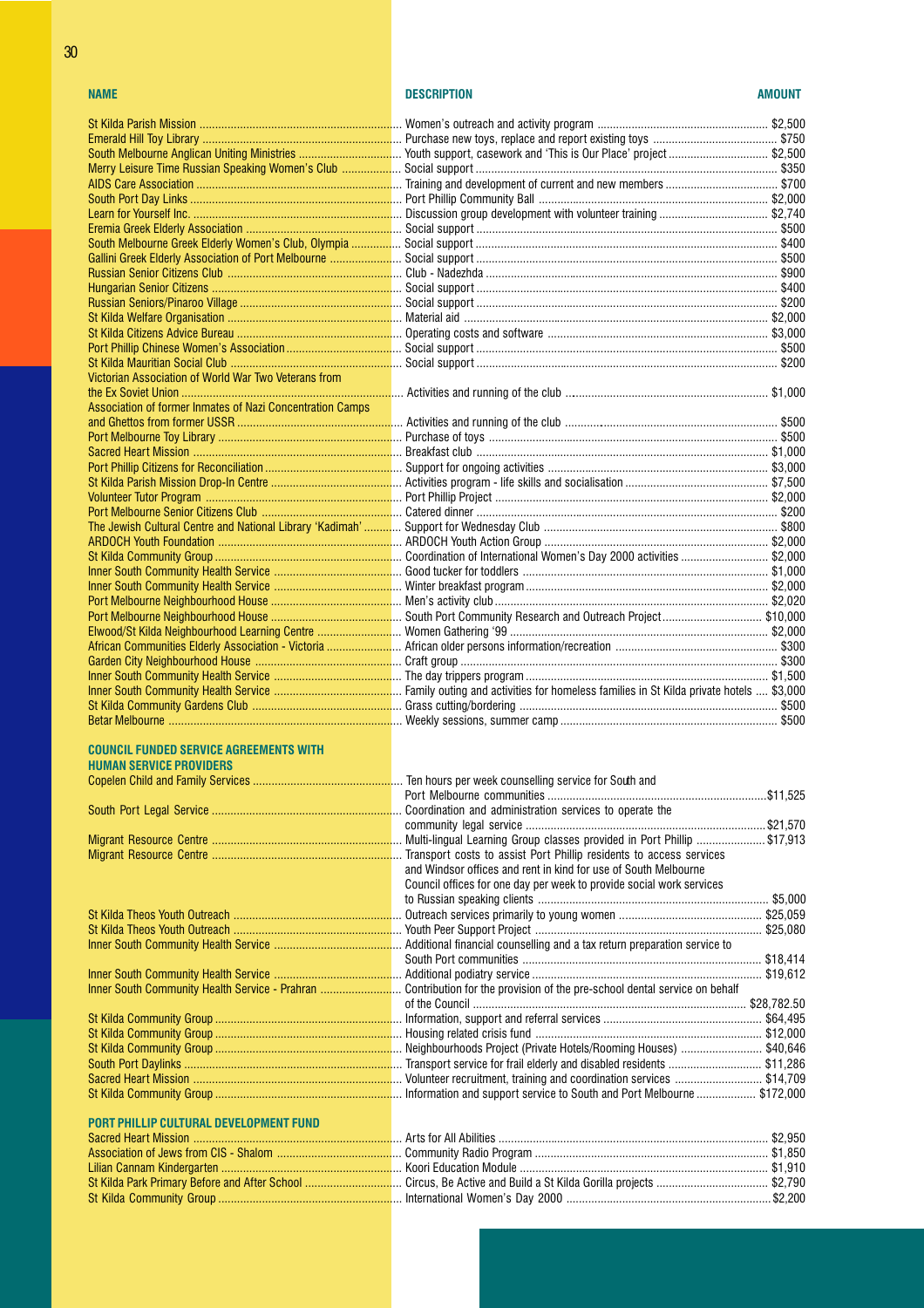### **NAME**

 $31$ 

| PORT PHILLIP COMMUNITY CELEBRATIONS FUND   |  |
|--------------------------------------------|--|
|                                            |  |
|                                            |  |
|                                            |  |
|                                            |  |
|                                            |  |
|                                            |  |
|                                            |  |
|                                            |  |
| PORT PHILLIP FESTIVAL FUNDING AGREEMENTS   |  |
|                                            |  |
|                                            |  |
| <b>PORT PHILLIP CORPORATE SPONSORSHIPS</b> |  |
|                                            |  |
|                                            |  |
|                                            |  |
|                                            |  |
| <b>OTHER GRANTS</b>                        |  |
|                                            |  |
|                                            |  |
|                                            |  |
|                                            |  |
|                                            |  |
|                                            |  |
|                                            |  |
|                                            |  |
|                                            |  |
|                                            |  |
|                                            |  |
|                                            |  |
|                                            |  |
|                                            |  |
|                                            |  |
|                                            |  |
|                                            |  |
|                                            |  |
|                                            |  |
|                                            |  |
|                                            |  |
|                                            |  |
|                                            |  |
|                                            |  |
|                                            |  |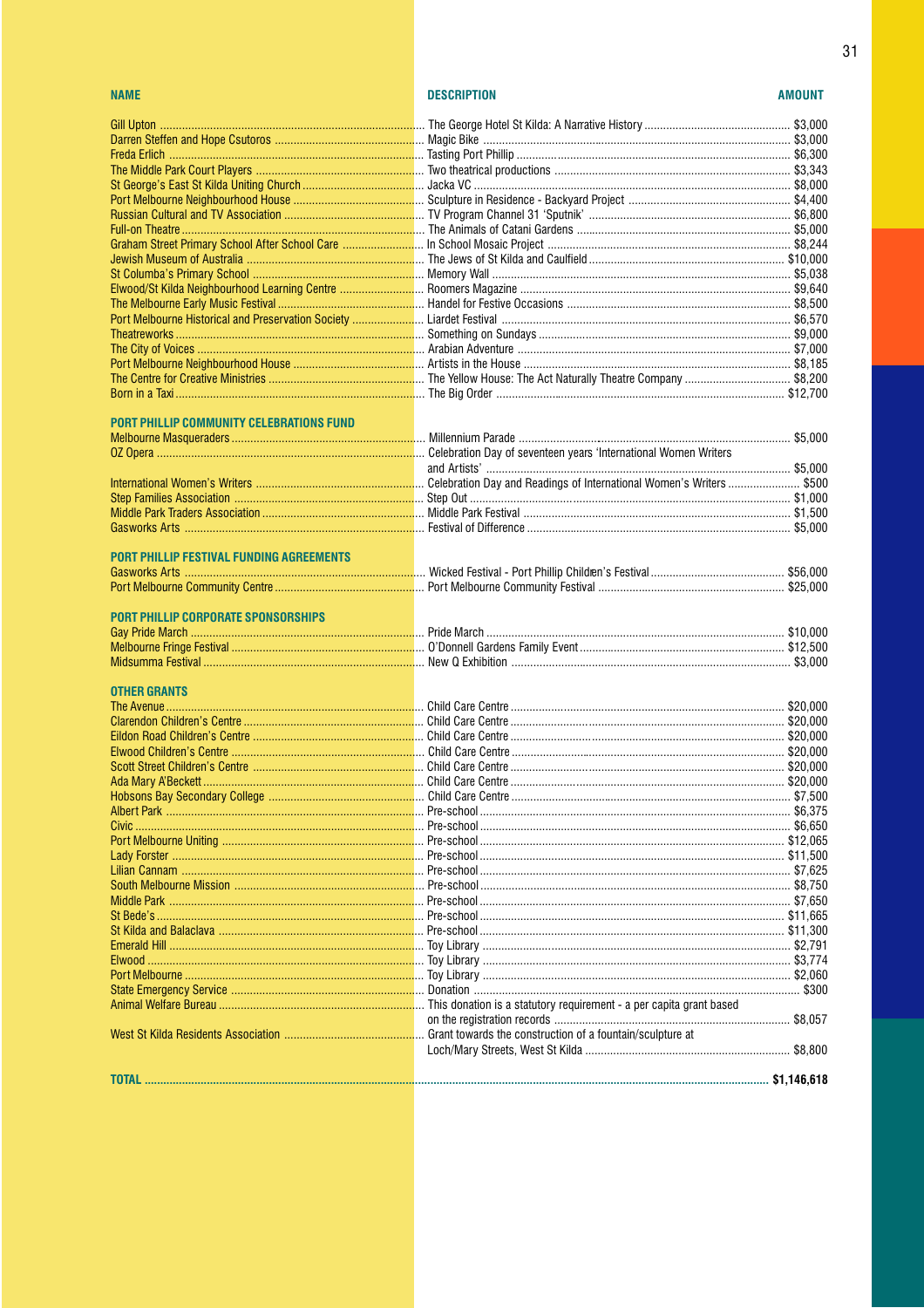## <span id="page-33-0"></span>**OPERATING STATEMENT FOR THE YEAR ENDED 30 JUNE 2000**

| Net increase/(decrease) in net assets arising from operations                       |      | 61,960         | 86,470         |  |
|-------------------------------------------------------------------------------------|------|----------------|----------------|--|
| Abnormal Items                                                                      | 8    | 53,590         | 87,404         |  |
| Net increase/(decrease) in net assets arising from operations before abnormal items |      | 8,370          | (934)          |  |
| <b>Total Expenses</b>                                                               |      | 75,249         | 70,194         |  |
| Other expenses                                                                      | 7    | 11,933         | 10,831         |  |
| Debt servicing cost                                                                 |      | 811            | 855            |  |
| Consultants                                                                         |      | 2,659          | 2,438          |  |
| Depreciation                                                                        | 6    | 10,528         | 7,532          |  |
| Utility payments                                                                    |      | 1,902          | 2,195          |  |
| Materials and contracts                                                             |      | 21,501         | 18,086         |  |
| Employee costs                                                                      |      | 25,915         | 28,257         |  |
| <b>EXPENSES</b>                                                                     |      |                |                |  |
| <b>Total Revenue</b>                                                                |      | 83,619         | 69,260         |  |
| Other revenue                                                                       |      | 5,054          | 4,528          |  |
| Contributions                                                                       |      | 2,416          | 1,551          |  |
| Gain/(Loss) on disposal of non current assets                                       | 5    | 3,259          | (3,663)        |  |
| Charges, fees, fines                                                                |      | 22,551         | 20,525         |  |
| Grants commission                                                                   | 4    | 1,446          | 1,384          |  |
| Interest                                                                            |      | 1,351          | 1,140          |  |
| Grants                                                                              | 4    | 7,180          | 6.502          |  |
| Rates                                                                               |      | 40.362         | 37,293         |  |
| <b>REVENUE</b>                                                                      |      |                |                |  |
|                                                                                     | Note | 2000<br>\$'000 | 1999<br>\$'000 |  |
|                                                                                     |      |                |                |  |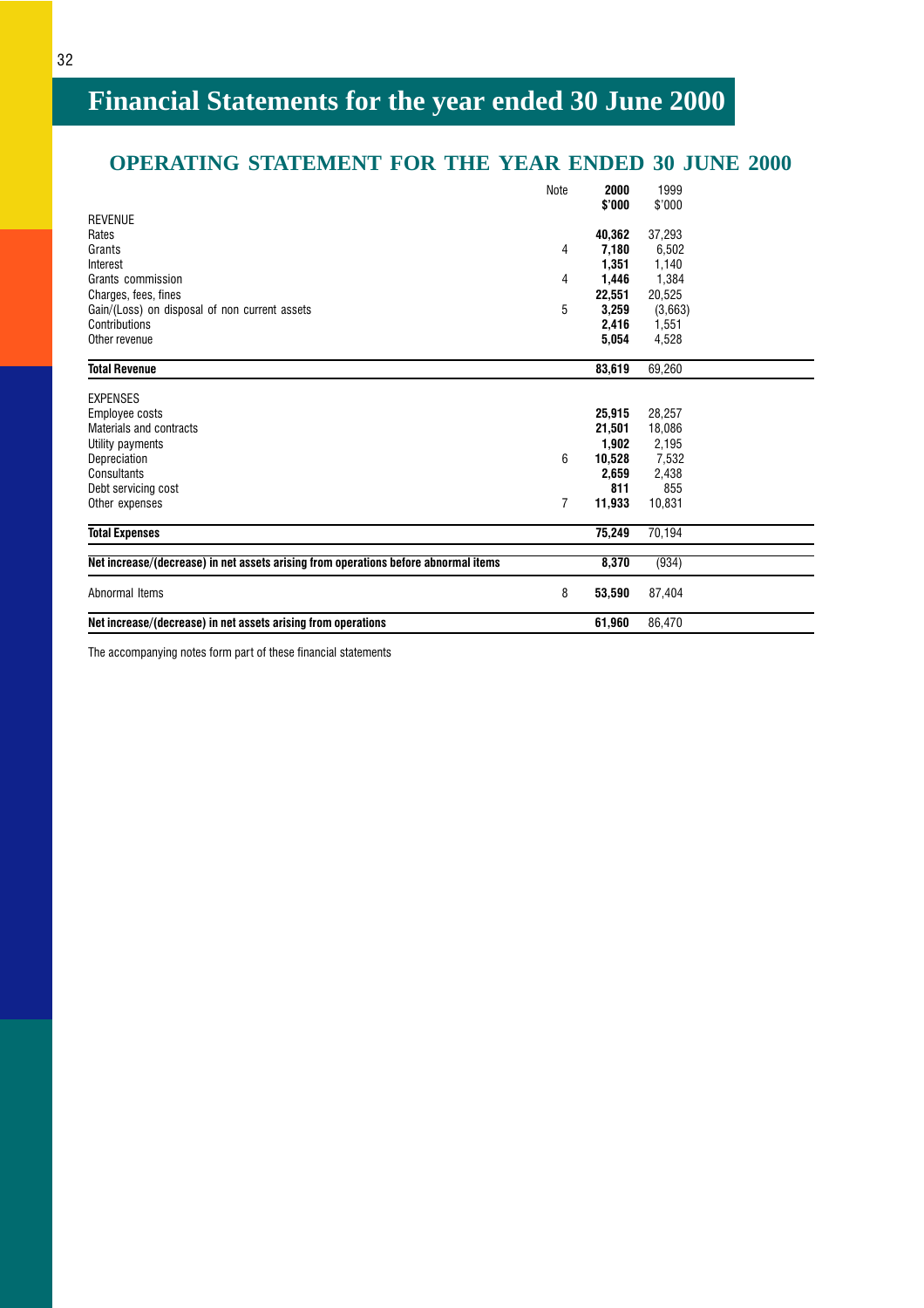## **STATEMENT OF FINANCIAL POSITION AS AT 30 JUNE 2000**

|                                      | Note | 2000<br>\$'000     | 1999               |  |
|--------------------------------------|------|--------------------|--------------------|--|
| <b>CURRENT ASSETS</b>                |      |                    | \$'000             |  |
| Cash                                 | 9    | 2,067              | 1,771              |  |
| Receivables                          | 10   | 15,557             | 5,669              |  |
| Investments                          | 11   | 16,446             | 18,085             |  |
| Other                                | 12   | 1,336              | 917                |  |
| <b>Total Current Assets</b>          |      | 35,406             | 26,442             |  |
| <b>CURRENT LIABILITIES</b>           |      |                    |                    |  |
| Bank overdraft                       | 13   |                    | 949                |  |
| Creditors                            | 14   | 9,060              | 9,258              |  |
| Provisions                           | 15   | 3,031              | 2,693              |  |
| <b>Borrowings</b>                    | 16   | 598                | 563                |  |
| <b>Total Current Liabilities</b>     |      | 12,689             | 13,463             |  |
| <b>NET CURRENT ASSETS</b>            |      | 22,717             | 12,979             |  |
| <b>NON CURRENT ASSETS</b>            |      |                    |                    |  |
| Investments                          | 11   | 504                | 5                  |  |
| Property, plant and equipment        | 17   | 818,906            | 563,340            |  |
| <b>Total Non Current Assets</b>      |      | 819,410            | 563,345            |  |
| <b>NON CURRENT LIABILITIES</b>       |      |                    |                    |  |
| Provisions                           | 15   | 1,609              | 1,882              |  |
| <b>Borrowings</b>                    | 16   | 12,239             | 12,837             |  |
| <b>Total Non Current Liabilities</b> |      | 13,848             | 14,719             |  |
|                                      |      |                    |                    |  |
| <b>NET NON CURRENT ASSETS</b>        |      | 805,562            | 548,626            |  |
| <b>NET ASSETS</b>                    |      | 828,279            | 561,605            |  |
|                                      |      |                    |                    |  |
| <b>EQUITY</b>                        |      |                    |                    |  |
| Accumulated surplus<br>Reserves      | 23   | 473,284<br>354,995 | 419,726<br>141,879 |  |
| <b>TOTAL EQUITY</b>                  |      | 828,279            | 561,605            |  |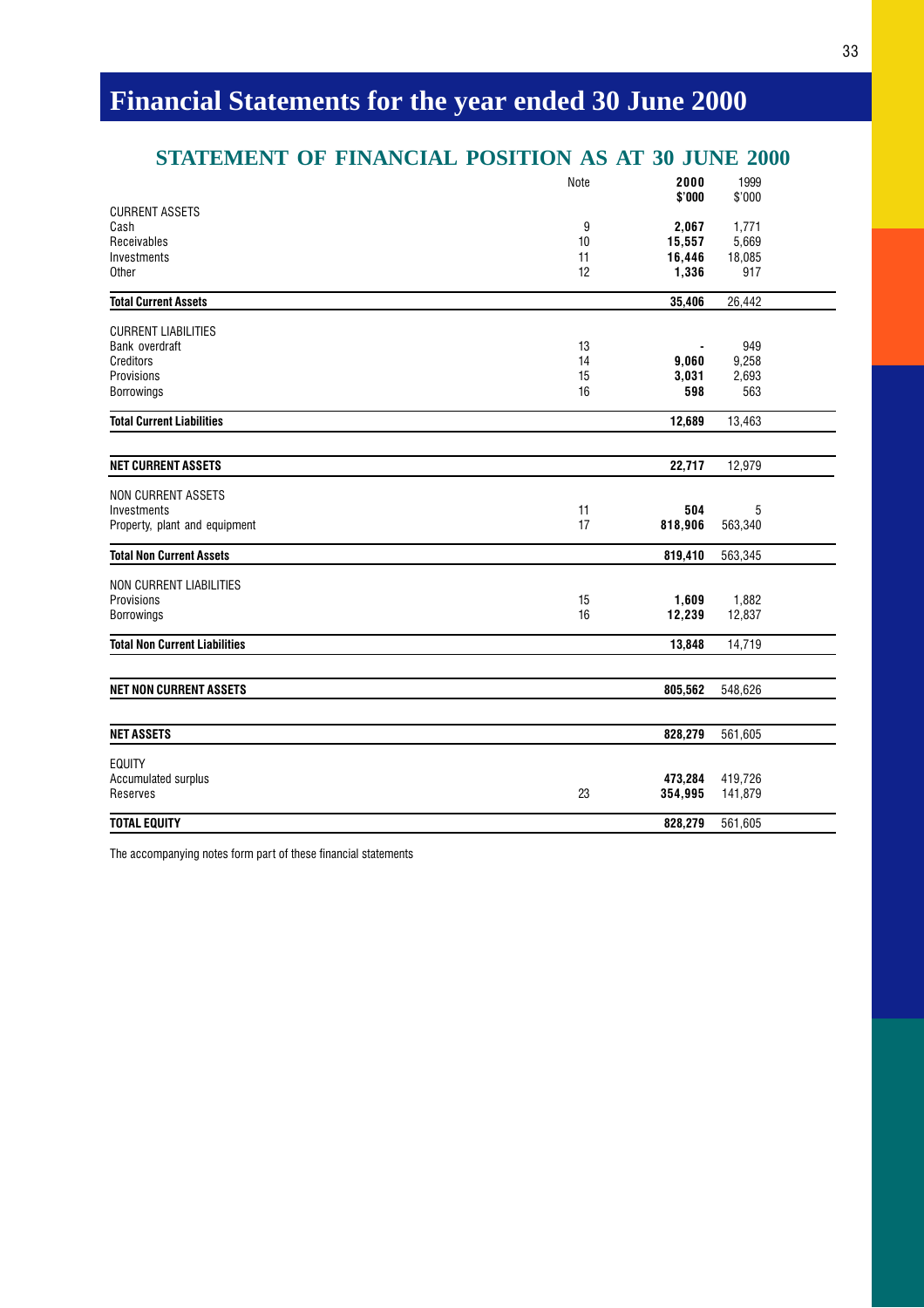## **STATEMENT OF CHANGES IN EQUITY FOR THE YEAR ENDED 30 JUNE 2000**

|                                                                     | Note | Accumulated<br>Surplus<br>Reserve | Asset<br>Revaluation | General<br>Reserves | Statutory<br>Reserves | Total   |
|---------------------------------------------------------------------|------|-----------------------------------|----------------------|---------------------|-----------------------|---------|
|                                                                     |      | \$'000                            | \$'000               | \$'000              | \$'000                | \$'000  |
| Balance at beginning of period                                      |      | 419.726                           | 131.796              | 6,982               | 3,101                 | 561.605 |
| Increase in net assets arising from Operations after abnormal items |      | 61.960                            | ۰                    |                     | $\sim$                | 61,960  |
| Transfers to reserves                                               | 23   | (10, 798)                         | 204.714              | 7.459               | 3,339                 | 204.714 |
| Transfers from reserves                                             | 23   | 2.396                             | $\blacksquare$       | (1,291)             | (1, 105)              |         |
| <b>Balance at end of period 2000</b>                                |      | 473.284                           | 336.510              | 13,150              | 5,335                 | 828,279 |
| Comparatives 1999                                                   |      | 419.726                           | 131.796              | 6.982               | 3.101                 | 561.605 |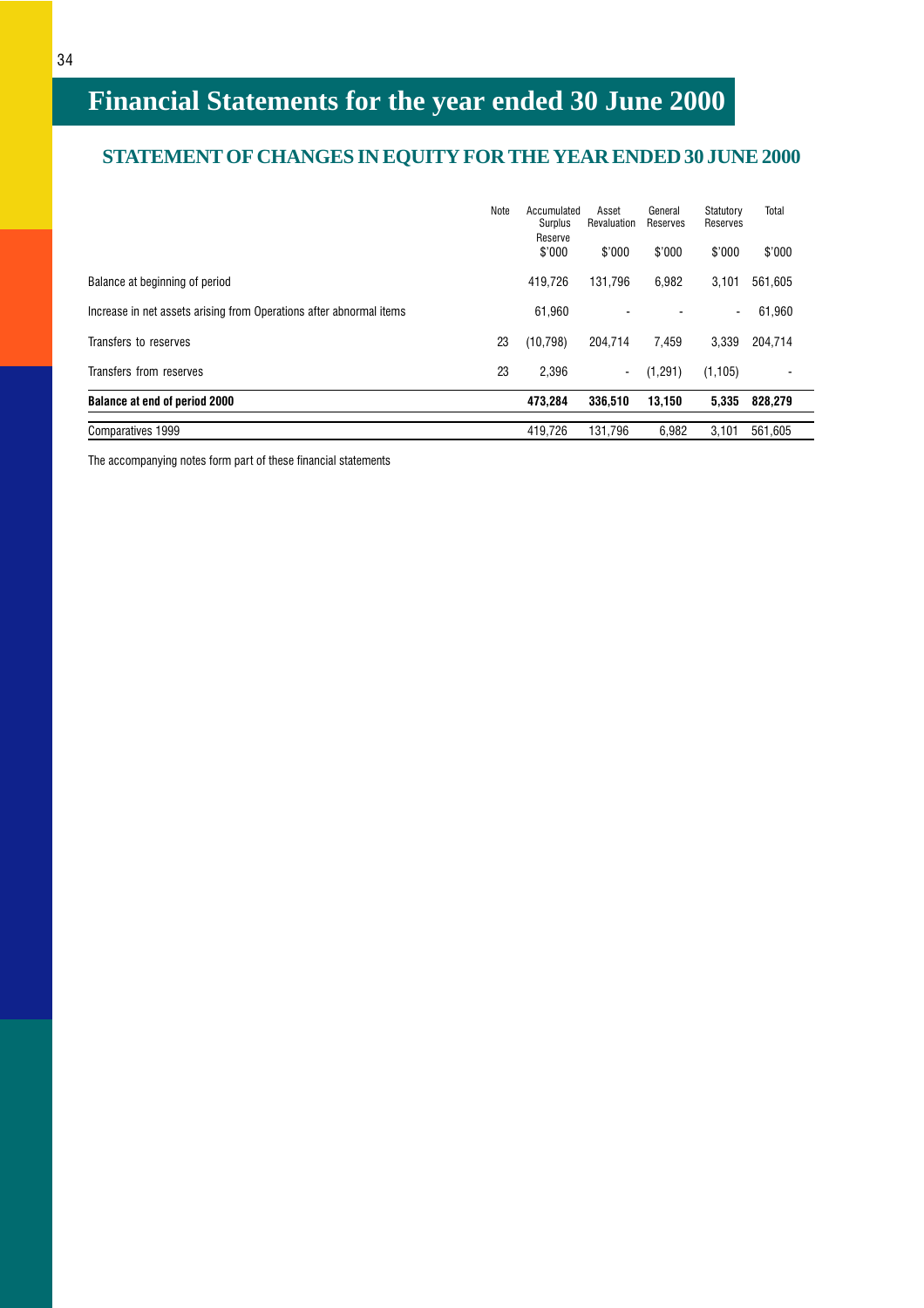## **STATEMENT OF CASH FLOWS FOR THE YEAR ENDED 30 JUNE 2000**

| \$'000<br>\$'000<br>CASH FLOWS FROM OPERATING ACTIVITIES<br><b>Receipts:</b><br>Receipts from ratepayers<br>39,516<br>37,445<br>Grants commission<br>1.446<br>1,384<br>865<br>Vicroads grants<br>726<br>6.315<br>5.776<br>Other government grants<br>1,351<br>Interest received<br>1,140<br>13,509<br>22,877<br>User charges<br>Other receipts<br>7,470<br>1,552<br>Payments:<br>Payments to suppliers<br>(16,070)<br>(15, 435)<br>Payments to employees<br>(24, 611)<br>(28, 806)<br>Interest paid<br>(811)<br>(855)<br>Consultants<br>(2,616)<br>(2, 489)<br>(2, 134)<br>Utility costs<br>(2,089)<br>Staff redundancies<br>(1, 111)<br>(497)<br>(12,027)<br>(9, 354)<br>Other payments<br>Net cash provided by operating activities<br>11,137<br>11,330<br>18<br>CASH FLOWS FROM INVESTING ACTIVITIES<br>Proceeds from sale of investments<br>1,639<br>457<br>(12, 941)<br>(10,600)<br>Payments for property, plant and equipment<br>Proceeds from sale of property, plant and equipment<br>1,973<br>1,087<br>Net cash used in investing activities<br>(9, 329)<br>(9,056)<br>CASH FLOWS FROM FINANCING ACTIVITIES<br>Proceeds from borrowing<br>13,310<br>Repayment of borrowings<br>(563)<br>Re-financing of superannuation liability<br>(13, 400)<br>Net cash used in financing activities<br>(563)<br>(90)<br>1.245<br>Net increase/(decrease) in cash held<br>2.184<br>822<br>(1, 362)<br>Cash at the beginning of period<br>18<br>2,067<br>822<br>Cash at the end of the period | 2000<br>Note | 1999 |  |
|-----------------------------------------------------------------------------------------------------------------------------------------------------------------------------------------------------------------------------------------------------------------------------------------------------------------------------------------------------------------------------------------------------------------------------------------------------------------------------------------------------------------------------------------------------------------------------------------------------------------------------------------------------------------------------------------------------------------------------------------------------------------------------------------------------------------------------------------------------------------------------------------------------------------------------------------------------------------------------------------------------------------------------------------------------------------------------------------------------------------------------------------------------------------------------------------------------------------------------------------------------------------------------------------------------------------------------------------------------------------------------------------------------------------------------------------------------------------------------------------|--------------|------|--|
|                                                                                                                                                                                                                                                                                                                                                                                                                                                                                                                                                                                                                                                                                                                                                                                                                                                                                                                                                                                                                                                                                                                                                                                                                                                                                                                                                                                                                                                                                         |              |      |  |
|                                                                                                                                                                                                                                                                                                                                                                                                                                                                                                                                                                                                                                                                                                                                                                                                                                                                                                                                                                                                                                                                                                                                                                                                                                                                                                                                                                                                                                                                                         |              |      |  |
|                                                                                                                                                                                                                                                                                                                                                                                                                                                                                                                                                                                                                                                                                                                                                                                                                                                                                                                                                                                                                                                                                                                                                                                                                                                                                                                                                                                                                                                                                         |              |      |  |
|                                                                                                                                                                                                                                                                                                                                                                                                                                                                                                                                                                                                                                                                                                                                                                                                                                                                                                                                                                                                                                                                                                                                                                                                                                                                                                                                                                                                                                                                                         |              |      |  |
|                                                                                                                                                                                                                                                                                                                                                                                                                                                                                                                                                                                                                                                                                                                                                                                                                                                                                                                                                                                                                                                                                                                                                                                                                                                                                                                                                                                                                                                                                         |              |      |  |
|                                                                                                                                                                                                                                                                                                                                                                                                                                                                                                                                                                                                                                                                                                                                                                                                                                                                                                                                                                                                                                                                                                                                                                                                                                                                                                                                                                                                                                                                                         |              |      |  |
|                                                                                                                                                                                                                                                                                                                                                                                                                                                                                                                                                                                                                                                                                                                                                                                                                                                                                                                                                                                                                                                                                                                                                                                                                                                                                                                                                                                                                                                                                         |              |      |  |
|                                                                                                                                                                                                                                                                                                                                                                                                                                                                                                                                                                                                                                                                                                                                                                                                                                                                                                                                                                                                                                                                                                                                                                                                                                                                                                                                                                                                                                                                                         |              |      |  |
|                                                                                                                                                                                                                                                                                                                                                                                                                                                                                                                                                                                                                                                                                                                                                                                                                                                                                                                                                                                                                                                                                                                                                                                                                                                                                                                                                                                                                                                                                         |              |      |  |
|                                                                                                                                                                                                                                                                                                                                                                                                                                                                                                                                                                                                                                                                                                                                                                                                                                                                                                                                                                                                                                                                                                                                                                                                                                                                                                                                                                                                                                                                                         |              |      |  |
|                                                                                                                                                                                                                                                                                                                                                                                                                                                                                                                                                                                                                                                                                                                                                                                                                                                                                                                                                                                                                                                                                                                                                                                                                                                                                                                                                                                                                                                                                         |              |      |  |
|                                                                                                                                                                                                                                                                                                                                                                                                                                                                                                                                                                                                                                                                                                                                                                                                                                                                                                                                                                                                                                                                                                                                                                                                                                                                                                                                                                                                                                                                                         |              |      |  |
|                                                                                                                                                                                                                                                                                                                                                                                                                                                                                                                                                                                                                                                                                                                                                                                                                                                                                                                                                                                                                                                                                                                                                                                                                                                                                                                                                                                                                                                                                         |              |      |  |
|                                                                                                                                                                                                                                                                                                                                                                                                                                                                                                                                                                                                                                                                                                                                                                                                                                                                                                                                                                                                                                                                                                                                                                                                                                                                                                                                                                                                                                                                                         |              |      |  |
|                                                                                                                                                                                                                                                                                                                                                                                                                                                                                                                                                                                                                                                                                                                                                                                                                                                                                                                                                                                                                                                                                                                                                                                                                                                                                                                                                                                                                                                                                         |              |      |  |
|                                                                                                                                                                                                                                                                                                                                                                                                                                                                                                                                                                                                                                                                                                                                                                                                                                                                                                                                                                                                                                                                                                                                                                                                                                                                                                                                                                                                                                                                                         |              |      |  |
|                                                                                                                                                                                                                                                                                                                                                                                                                                                                                                                                                                                                                                                                                                                                                                                                                                                                                                                                                                                                                                                                                                                                                                                                                                                                                                                                                                                                                                                                                         |              |      |  |
|                                                                                                                                                                                                                                                                                                                                                                                                                                                                                                                                                                                                                                                                                                                                                                                                                                                                                                                                                                                                                                                                                                                                                                                                                                                                                                                                                                                                                                                                                         |              |      |  |
|                                                                                                                                                                                                                                                                                                                                                                                                                                                                                                                                                                                                                                                                                                                                                                                                                                                                                                                                                                                                                                                                                                                                                                                                                                                                                                                                                                                                                                                                                         |              |      |  |
|                                                                                                                                                                                                                                                                                                                                                                                                                                                                                                                                                                                                                                                                                                                                                                                                                                                                                                                                                                                                                                                                                                                                                                                                                                                                                                                                                                                                                                                                                         |              |      |  |
|                                                                                                                                                                                                                                                                                                                                                                                                                                                                                                                                                                                                                                                                                                                                                                                                                                                                                                                                                                                                                                                                                                                                                                                                                                                                                                                                                                                                                                                                                         |              |      |  |
|                                                                                                                                                                                                                                                                                                                                                                                                                                                                                                                                                                                                                                                                                                                                                                                                                                                                                                                                                                                                                                                                                                                                                                                                                                                                                                                                                                                                                                                                                         |              |      |  |
|                                                                                                                                                                                                                                                                                                                                                                                                                                                                                                                                                                                                                                                                                                                                                                                                                                                                                                                                                                                                                                                                                                                                                                                                                                                                                                                                                                                                                                                                                         |              |      |  |
|                                                                                                                                                                                                                                                                                                                                                                                                                                                                                                                                                                                                                                                                                                                                                                                                                                                                                                                                                                                                                                                                                                                                                                                                                                                                                                                                                                                                                                                                                         |              |      |  |
|                                                                                                                                                                                                                                                                                                                                                                                                                                                                                                                                                                                                                                                                                                                                                                                                                                                                                                                                                                                                                                                                                                                                                                                                                                                                                                                                                                                                                                                                                         |              |      |  |
|                                                                                                                                                                                                                                                                                                                                                                                                                                                                                                                                                                                                                                                                                                                                                                                                                                                                                                                                                                                                                                                                                                                                                                                                                                                                                                                                                                                                                                                                                         |              |      |  |
|                                                                                                                                                                                                                                                                                                                                                                                                                                                                                                                                                                                                                                                                                                                                                                                                                                                                                                                                                                                                                                                                                                                                                                                                                                                                                                                                                                                                                                                                                         |              |      |  |
|                                                                                                                                                                                                                                                                                                                                                                                                                                                                                                                                                                                                                                                                                                                                                                                                                                                                                                                                                                                                                                                                                                                                                                                                                                                                                                                                                                                                                                                                                         |              |      |  |
|                                                                                                                                                                                                                                                                                                                                                                                                                                                                                                                                                                                                                                                                                                                                                                                                                                                                                                                                                                                                                                                                                                                                                                                                                                                                                                                                                                                                                                                                                         |              |      |  |
|                                                                                                                                                                                                                                                                                                                                                                                                                                                                                                                                                                                                                                                                                                                                                                                                                                                                                                                                                                                                                                                                                                                                                                                                                                                                                                                                                                                                                                                                                         |              |      |  |
|                                                                                                                                                                                                                                                                                                                                                                                                                                                                                                                                                                                                                                                                                                                                                                                                                                                                                                                                                                                                                                                                                                                                                                                                                                                                                                                                                                                                                                                                                         |              |      |  |
|                                                                                                                                                                                                                                                                                                                                                                                                                                                                                                                                                                                                                                                                                                                                                                                                                                                                                                                                                                                                                                                                                                                                                                                                                                                                                                                                                                                                                                                                                         |              |      |  |
|                                                                                                                                                                                                                                                                                                                                                                                                                                                                                                                                                                                                                                                                                                                                                                                                                                                                                                                                                                                                                                                                                                                                                                                                                                                                                                                                                                                                                                                                                         |              |      |  |
|                                                                                                                                                                                                                                                                                                                                                                                                                                                                                                                                                                                                                                                                                                                                                                                                                                                                                                                                                                                                                                                                                                                                                                                                                                                                                                                                                                                                                                                                                         |              |      |  |
|                                                                                                                                                                                                                                                                                                                                                                                                                                                                                                                                                                                                                                                                                                                                                                                                                                                                                                                                                                                                                                                                                                                                                                                                                                                                                                                                                                                                                                                                                         |              |      |  |
|                                                                                                                                                                                                                                                                                                                                                                                                                                                                                                                                                                                                                                                                                                                                                                                                                                                                                                                                                                                                                                                                                                                                                                                                                                                                                                                                                                                                                                                                                         |              |      |  |
|                                                                                                                                                                                                                                                                                                                                                                                                                                                                                                                                                                                                                                                                                                                                                                                                                                                                                                                                                                                                                                                                                                                                                                                                                                                                                                                                                                                                                                                                                         |              |      |  |
|                                                                                                                                                                                                                                                                                                                                                                                                                                                                                                                                                                                                                                                                                                                                                                                                                                                                                                                                                                                                                                                                                                                                                                                                                                                                                                                                                                                                                                                                                         |              |      |  |
|                                                                                                                                                                                                                                                                                                                                                                                                                                                                                                                                                                                                                                                                                                                                                                                                                                                                                                                                                                                                                                                                                                                                                                                                                                                                                                                                                                                                                                                                                         |              |      |  |
|                                                                                                                                                                                                                                                                                                                                                                                                                                                                                                                                                                                                                                                                                                                                                                                                                                                                                                                                                                                                                                                                                                                                                                                                                                                                                                                                                                                                                                                                                         |              |      |  |
|                                                                                                                                                                                                                                                                                                                                                                                                                                                                                                                                                                                                                                                                                                                                                                                                                                                                                                                                                                                                                                                                                                                                                                                                                                                                                                                                                                                                                                                                                         |              |      |  |
|                                                                                                                                                                                                                                                                                                                                                                                                                                                                                                                                                                                                                                                                                                                                                                                                                                                                                                                                                                                                                                                                                                                                                                                                                                                                                                                                                                                                                                                                                         |              |      |  |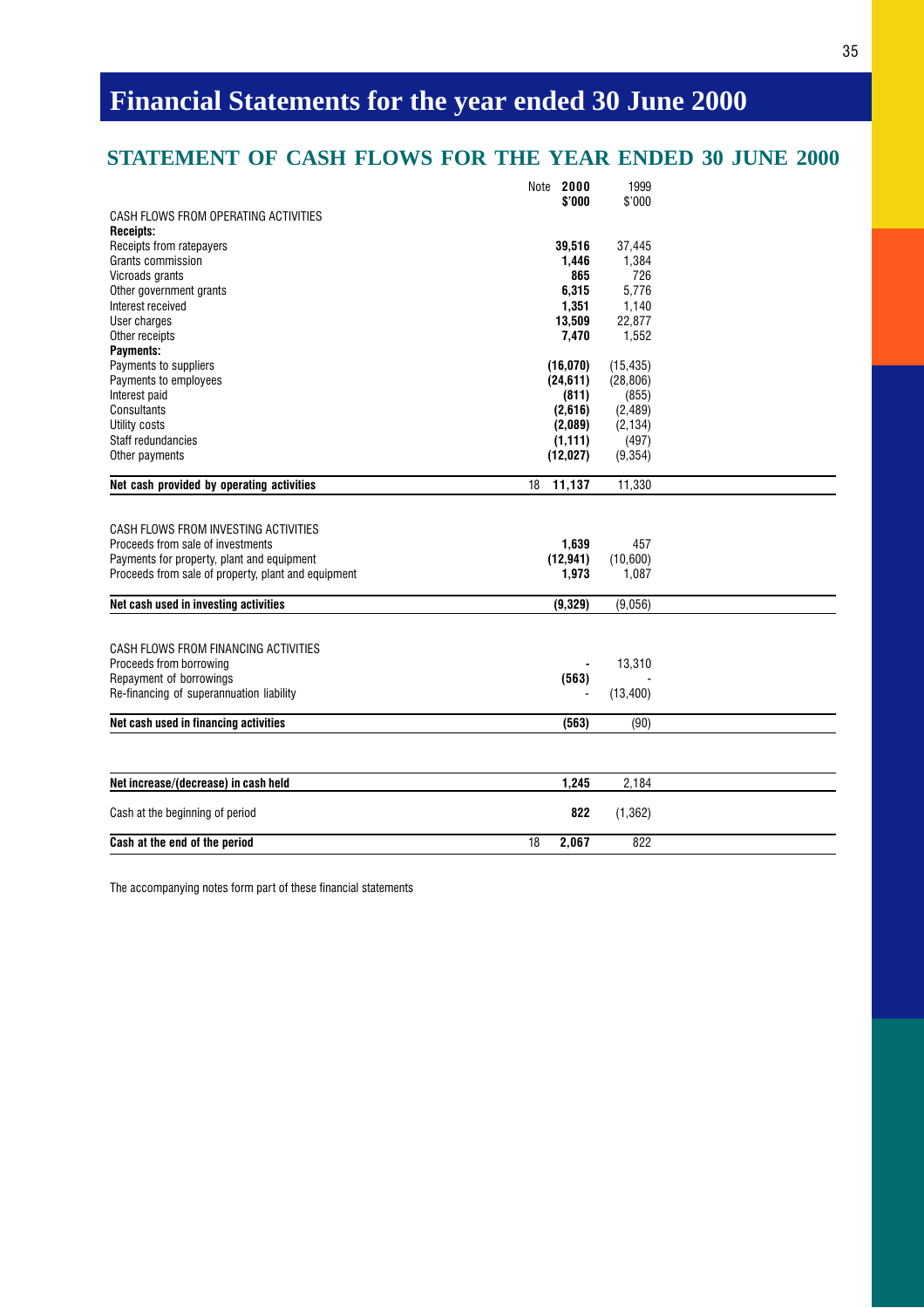### **SUMMARY OF SIGNIFICANT ACCOUNTING POLICIES**

### <span id="page-37-0"></span>1.1 THE LOCAL GOVERNMENT REPORTING ENTITY

All funds through which the Council controls resources to carry on its function have been included in the financial statements forming part of this financial report.

In the process of reporting on the municipality as a single unit, all transactions and balances between those funds (for example, loans and transfers between funds) have been eliminated.

### 1.2 BASIS OF ACCOUNTING

This general purpose financial report has been prepared to comply with Australian Accounting Standards, other mandatory professional reporting requirements (Urgent Issues Group Consensus Views) and the provisions of the Local Government Act 1989 and the Local Government Regulations 1990. The financial report has been prepared on the accrual basis of accounting.

Except for certain items of property, plant and equipment, which are valued at various valuations, the report has been prepared in accordance with the historical cost convention.

The accounting policies adopted are consistent with those of the previous year.

### 1.3 TRUST FUNDS

All trust funds and monies held on deposit are disclosed as liabilities in the Statement of Financial Position.

### 1.4 PROPERTY, PLANT AND EQUIPMENT

### CAPITAL AND OPERATING

Material expenditure incurred on the purchase and development of assets is treated as capital expenditure. Expenditure necessarily incurred in either maintaining the operating capacity of the non current asset or ensuring that the original life estimate is achieved, is considered maintenance expenditure and is treated as an expense.

Items of property, plant and equipment with a value less than \$500 are treated as an expense. Capitalisation thresholds have not changed from the previous reporting period.

### **ACQUISITION**

Assets acquired are initially recorded at cost. Cost is determined as the fair value of the assets given up and includes all costs incidental to the acquisition and incurred in getting the asset ready for use. Where assets are constructed by the Council, cost includes an appropriate share of variable and fixed overheads.

### VALUATION

Infrastructure assets are valued at written down current replacement cost. Current replacement cost is defined as the cost required to obtain the full service potential or economic benefits embodied in the existing asset, using a technologically up to date reference asset.

Land and buildings are valued at full market value. Land is valued assuming the highest and best use permitted by the relevant land use planning provisions or existing public use, whichever is the greater. All freehold land reserved for public open space is valued at a discount to market value based on legal precedents. The discounts applied to market value are 30% for non-foreshore land and 50% for foreshore land.

In accordance with AAS 27 Paragraph 115, Land Under Roads has not been recognised in the accounts as this is not required until 30 June 2003.

Plant and machinery and furniture and equipment are valued at cost and/or current cost.

Heritage and works of art are valued at their fair market value.

### 1.5 DEPRECIATION OF NON CURRENT ASSETS

Non current assets having limited useful lives are systematically depreciated over their useful lives in a manner which reflects the consumption of the service potential to the Council embodied in those assets. Depreciation is recognised on the straight line basis based on costs or revalued amounts, using rates which are reviewed each year. Major depreciation periods are:

|                                                 | 2000     | 1999 |
|-------------------------------------------------|----------|------|
| <b>INFRASTRUCTURE</b>                           | Yrs      | Yrs  |
| <b>Bridges</b>                                  | 100      | 100  |
| Drains                                          | 100      | 100  |
| Improvements to parks and gardens               | 40       | 40   |
| Kerb & channel                                  | 50       | 50   |
| Road substructure (all road components 1998/99) | 100      | 100  |
| Road surface                                    | $6 - 12$ | 100  |
| Footpaths                                       | 40       | 40   |
| Right of ways                                   | 100      | 100  |
| <b>BUILDINGS</b>                                |          |      |
| <b>Buildings</b>                                | 100      | 100  |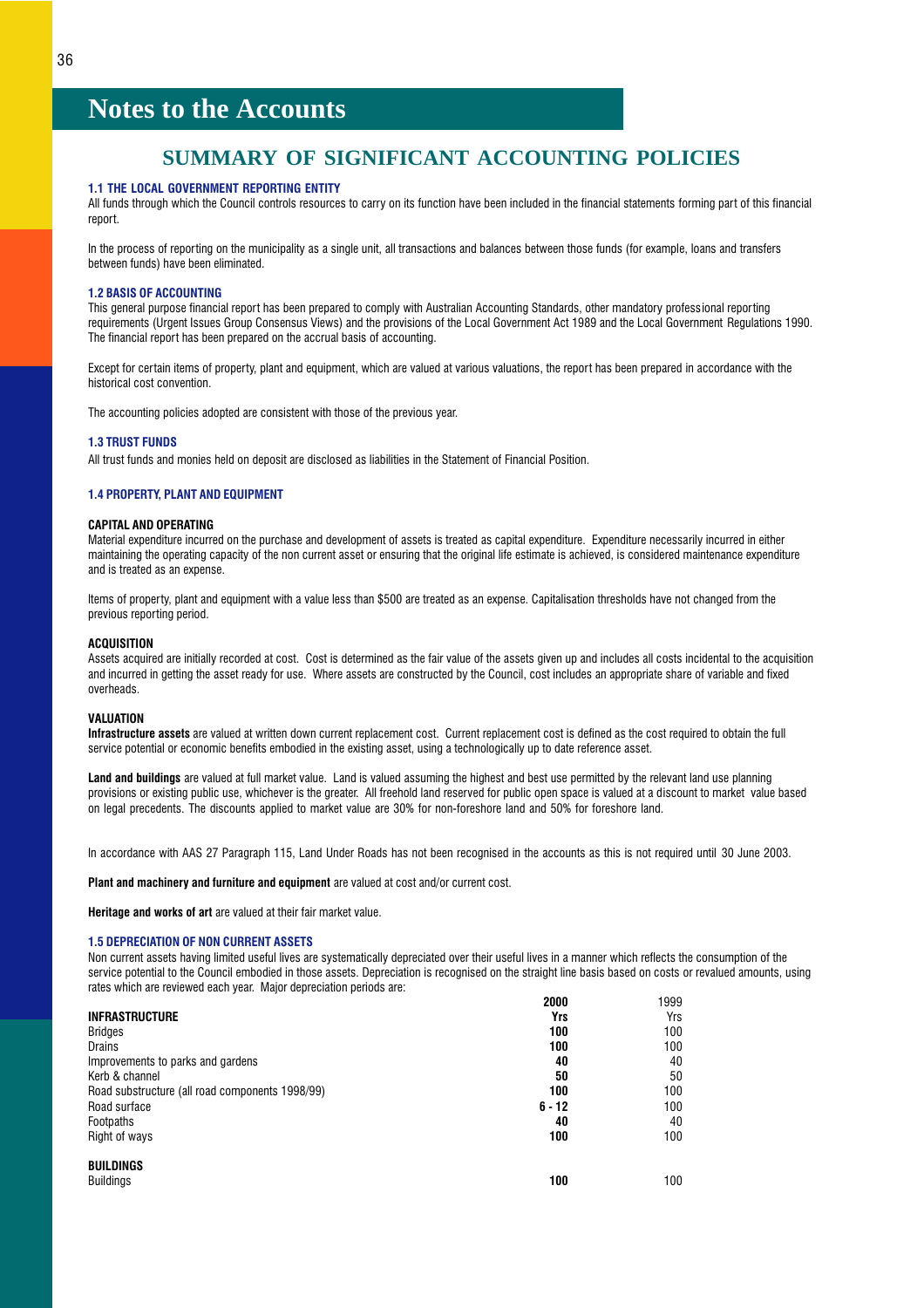| <b>1.5 DEPRECIATION OF NON CURRENT ASSETS cont'd</b><br>OTHER PLANT AND EQUIPMENT | 2000<br>Yrs | 1999<br>Yrs |
|-----------------------------------------------------------------------------------|-------------|-------------|
| Communications equipment                                                          | 3 to 5.5    | 3 to 5.5    |
| Furniture                                                                         | 3 to 5.5    | 3 to 5.5    |
| Heritage assets                                                                   | 100         | 100         |
| Information technology                                                            |             |             |
| Library books                                                                     | 5           |             |
| Motor vehicles                                                                    |             |             |
| Office equipment                                                                  | 3 to 5.5    | 3 to 5.5    |
| Pay parking equipment                                                             |             |             |

From 1 July 1999 Council changed depreciation rates relating to road surface assets (seals) in order to comply with AAS4 'Depreciation' and UIG 30 Depreciation of Long-Lived Physical Assets, including Infrastructure Assets: Condition-Based Depreciation and Other Related Methods. This change in accounting policy resulted in additional depreciation being charged for the year of \$1,377,487. Previously depreciation on all road assets has been calculated on a 100 year life which fails to recognise the actual life of the road surface component of these assets determined to be between 6 and 12 years.

The annual depreciation charge for road surface assets calculated on a 6 - 12 year life was \$1,505,412 and calculated on a 100 year life it is \$187,925.

### 1.6 EMPLOYEE ENTITLEMENTS

### Wages and salaries, annual leave and rostered days off

Liabilities for wages and salaries, annual leave and rostered days off are recognised, and are measured as the amount unpaid at the reporting date at current pay rates in respect of employees' service up to that date.

### Retirement gratuity

Retirement gratuities were provided to certain employees who joined the Council prior to 30 June 1995. The provision is a portion of unused sick leave that the employee shall be entitled to on retirement and is based on current pay rates at the reporting date.

### Long service leave

The provision for long service leave is determined in accordance with Australian Accounting Standard AAS 30 'Accounting for Employee Entitlements'. Long service leave entitlements have been measured at the present value of the estimated future cash flows to be made for these entitlements. The interest rates attaching as at the reporting date, to Commonwealth Government guaranteed securities are used to discount the estimated future cash outflows to their present value.

### Superannuation

The superannuation expense for the reporting period is the amount of the statutory contribution the Council makes to the superannuation plan which provides benefits to its employees. Details of those arrangements are set out in Note 22.

### 1.7 GRANTS, DONATIONS AND OTHER CONTRIBUTIONS

Grants, donations and contributions other than reciprocal contributions received from owners are recognised as revenues when the municipality obtains control over the assets comprising the contributions. In the determination of control, consideration has been given to the provisions relating to control over grants and contributions as outlined in Australian Accounting Standard AAS 27, Financial Reporting by Local Governments. Control over assets acquired from grants is normally obtained upon prior notification that a grant has been secured.

### 1.8 PUBLIC HOUSING AGREEMENTS

Three of Council's properties are subject to public housing agreements. Two of these properties are operational and are under the management of the St Kilda Housing Association. The third is expected to become operational in 2000/2001. Assets acquired are initially recorded at cost. Council incurs a share of expenses in accordance with the terms set out in the public housing agreements. The third project, 'The St Kilda Railway Station Housing Project' is a venture with the State Government to provide a mixture of accommodation from family residences to single and older persons' units.

### 1.9 RESTRICTED ASSETS

Included in Note 17, 'Property, plant and equipment' are housing assets which have restrictions placed upon them. These assets which total \$13.0 million (1999: \$9.8 million), are used as community housing and were purchased with assistance from State Government funding. This fund ing imposes restrictions preventing Council from using these assets for any other purpose. If the funding conditions in the respective funding agreements for each property are defaulted upon, the Council is liable to repay to the State Government an amount as determined in those agreements. Based upon the \$13.0 million gross value included in the accounts, the amount that would be required to be repaid to the State Government in a default situation would be \$5.6 million (1999: \$5.1 million). In addition, restrictions are imposed by Statutory Regulations in relation to current investment levels for the following

| reserves and assets.                          | \$'000 |
|-----------------------------------------------|--------|
| <b>Resort and Recreation Reserve</b>          | 4.319  |
| Car Parking Reserve                           | 949    |
| Sale of Laneways Reserve                      | 67     |
| Cash Assets to provide for long service leave | 1.822  |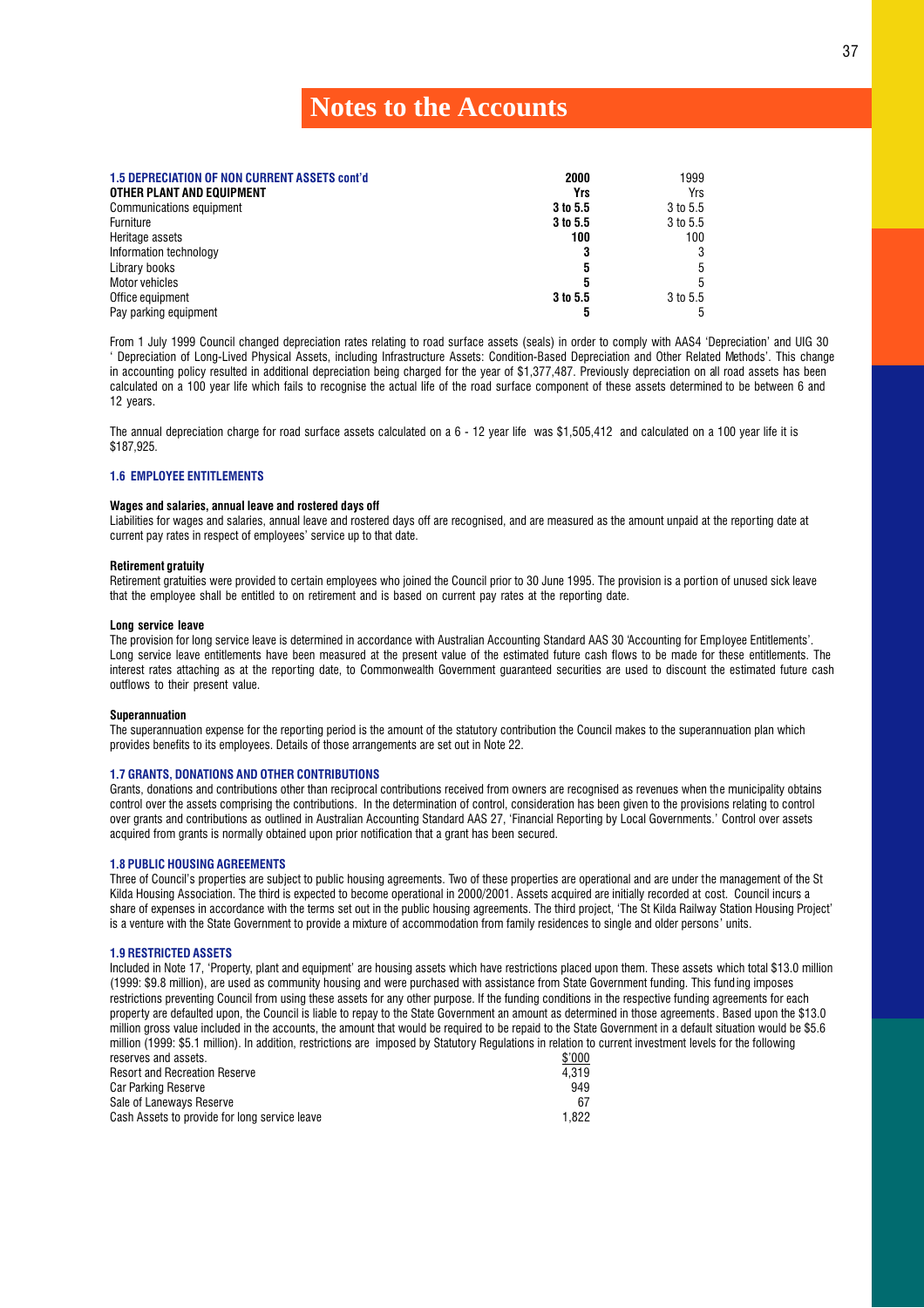### 1.10 GOODS AND SERVICES TAX

Revenues, expenses and assets are recognised net of the amount of goods and services tax (GST), except where the amount of GST incurred is not recoverable from the Australian Taxation Office (ATO). In these circumstances the GST is recognised as part of the cost of acquisition of the asset or as part of an item of expense. The net amount of GST recoverable from the ATO is included as a current asset in the balance sheet. Cash flows are included in the statement of cash flows on a gross basis. The GST components of cash flows arising from investing and financing activities which are recoverable from the ATO are classified as operating cash flows.

### 1.11 ALLOCATION BETWEEN CURRENT AND NON CURRENT

In the determination of whether an asset or liability is current or non current, consideration is given to the time when each asset or liability is expected to be realised or paid. The asset or liability is classified as current if it is expected to be realised or paid within the next twelve months.

### 1.12 COMPARATIVE INFORMATION

Where applicable, comparatives have been adjusted to place them on the same basis as current year figures.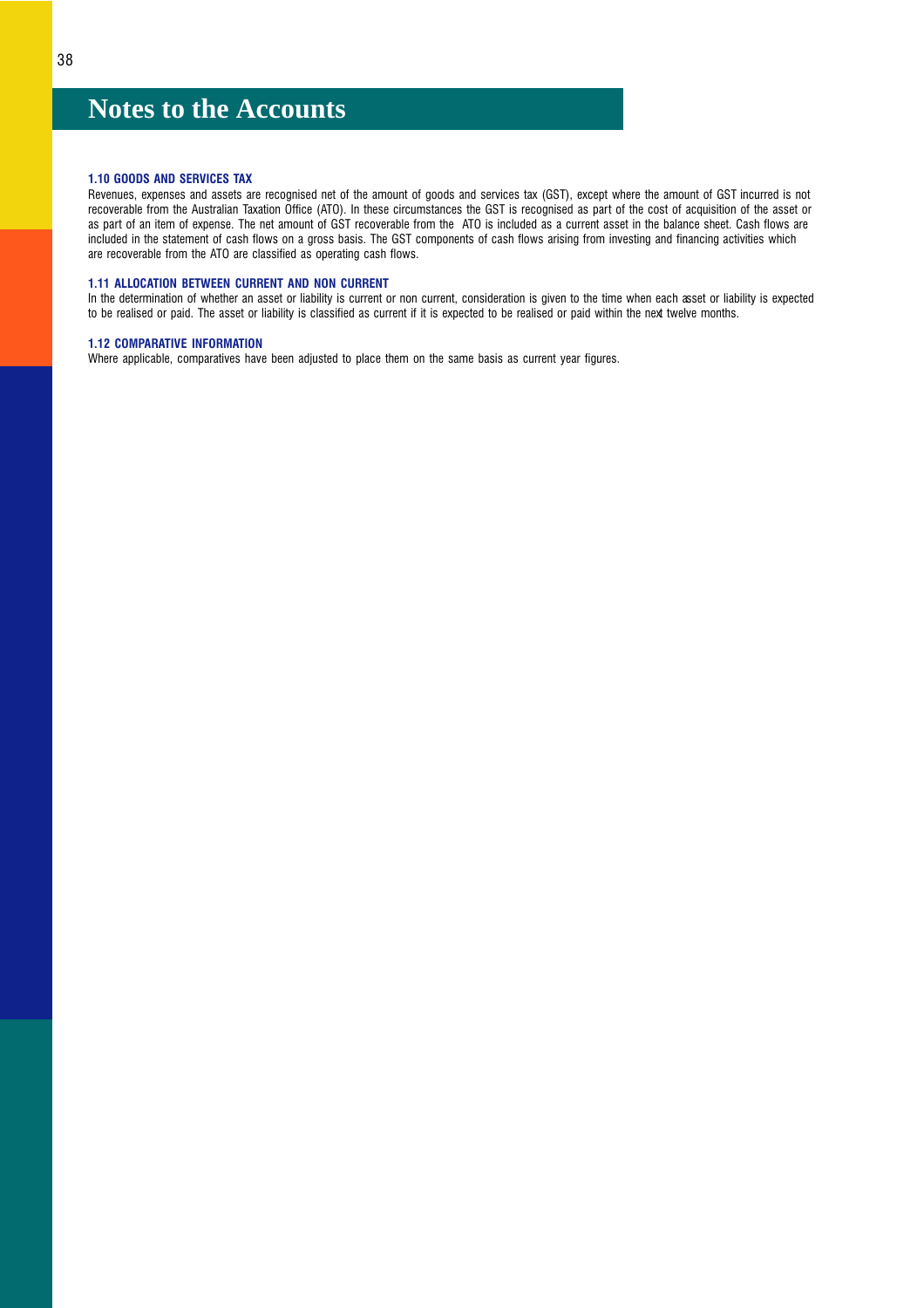### 2.1 (a) COMPARISON OF BUDGET AND ACTUAL RESULTS FOR RATE DETERMINATION AND OPERATING STATEMENT

| FOR THE YEAR ENDED 30TH JUNE 2000                             |          |           | Rate Determination |                      |        |               | <b>Operating Statement</b> |               |  |
|---------------------------------------------------------------|----------|-----------|--------------------|----------------------|--------|---------------|----------------------------|---------------|--|
|                                                               | Actual   | Budget    | Actual             | <b>Budget</b>        | Actual | <b>Budget</b> | Actual                     | <b>Budget</b> |  |
|                                                               | 2000     | 2000      | 1999               | 1999                 | 2000   | 2000          | 1999                       | 1999          |  |
|                                                               | \$'000   | \$'000    | \$'000             | \$'000               | \$'000 | \$'000        | \$'000                     | \$'000        |  |
| <b>REVENUE</b>                                                |          |           |                    |                      |        |               |                            |               |  |
| Rates                                                         | 40,362   | 39,461    | 37,293             | 36,958               | 40,362 | 39,461        | 37,293                     | 36,958        |  |
| Grants                                                        | 7,180    | 6,465     | 6,502              | 6,158                | 7,180  | 6,465         | 6,502                      | 5,857         |  |
| Interest                                                      | 1,351    | 570       | 1,140              | 553                  | 1,351  | 570           | 1,140                      | 553           |  |
| Grants commission                                             | 1,446    | 1,441     | 1,384              | 1,270                | 1,446  | 1,441         | 1,384                      | 1,270         |  |
| Charges, fees, fines                                          | 22,551   | 22,716    | 20,524             | 18,448               | 22,551 | 22,716        | 20,524                     | 22,114        |  |
|                                                               |          |           |                    |                      |        | 1             |                            | 14            |  |
| Gain/(loss) on disposal of non current assets                 |          |           |                    |                      | 3,259  |               | (3,663)                    |               |  |
| Contributions                                                 | 2,416    | 1,520     | 1,552              | 800                  | 2,416  | 1,520         | 1,552                      |               |  |
| <b>Other</b>                                                  | 5,054    | 3,822     | 4,528              | 3,666                | 5,054  | 3,822         | 4,528                      | 1,101         |  |
| <b>Total Revenue</b>                                          | 80,360   | 75,995    | 72,923             | 67,853               | 83,619 | 75,996        | 69,260                     | 67,867        |  |
|                                                               |          |           |                    |                      |        |               |                            |               |  |
| <b>EXPENSES</b>                                               |          |           |                    |                      |        |               |                            |               |  |
| <b>Employee costs</b>                                         | 25,915   | 26,097    | 28,257             | 28,010               | 25,915 | 26,097        | 28,257                     | 28,010        |  |
| Materials and contracts                                       | 21,501   | 17,025    | 18,086             | 16,154               | 21,501 | 17,025        | 18,086                     | 16,154        |  |
| Utility payments                                              | 1,902    | 2,152     | 2,195              | 2,029                | 1,902  | 2,152         | 2,195                      | 2,029         |  |
| Depreciation                                                  |          |           |                    |                      | 10,528 | 8,945         | 7,532                      | 7,779         |  |
| Consultants                                                   | 2,659    | 3,056     | 2,438              | 1,948                | 2,659  | 3,056         | 2,438                      | 1,948         |  |
| Debt servicing cost                                           | 811      | 811       | 855                | 847                  | 811    | 811           | 855                        | 847           |  |
| Other expenses                                                | 11,933   | 14,208    | 10,831             | 11,190               | 11,933 | 14,208        | 10,831                     | 11,190        |  |
| <b>Total Expenses</b>                                         | 64,721   | 63,349    | 62,662             | 60,178               | 75,249 | 72,294        | 70,194                     | 67,957        |  |
| Abnormal income                                               |          |           |                    |                      |        |               |                            |               |  |
|                                                               |          |           | 748                |                      |        |               | 748                        |               |  |
| - Add back parking infringement debtors                       |          |           |                    |                      |        |               |                            |               |  |
| Abnormal income                                               |          |           |                    |                      |        |               |                            |               |  |
| - Add back prior years' depreciation write back               |          |           |                    |                      |        |               | 3,344                      |               |  |
| Abnormal Income                                               |          |           |                    |                      |        |               |                            |               |  |
| - Add back recognition of controlled assets                   |          |           |                    |                      | 75,007 |               | 83,312                     |               |  |
| Abnormal expenditure                                          |          |           |                    |                      |        |               |                            |               |  |
| - Less staff redundancies                                     |          | 2,000     |                    |                      |        | 2,000         |                            |               |  |
| Abnormal expenditure                                          |          |           |                    |                      |        |               |                            |               |  |
| - Less removal of horticulture and turf assets                |          |           |                    |                      |        |               |                            |               |  |
| from land improvements                                        |          |           |                    |                      | 8,211  |               |                            |               |  |
| Abnormal expenditure                                          |          |           |                    |                      |        |               |                            |               |  |
| - Less additional depreciation for prior years                |          |           |                    | $\overline{a}$       | 13,206 |               |                            |               |  |
| Surplus/(deficit) after abnormal & extraordinary items 15,639 |          | 10,646    | 11,009             | 7,675                | 61,960 | 1,702         | 86,470                     | (90)          |  |
| Capital expenditure                                           | (13,570) | (11, 732) | (10, 146)          | (10, 183)            |        |               |                            |               |  |
| Proceeds from disposal of assets                              | 2,262    | 230       | 1,087              | 1,712                |        |               |                            |               |  |
| Proceeds from sale of property                                | 6,815    |           |                    |                      |        |               |                            |               |  |
|                                                               |          |           |                    | $\ddot{\phantom{a}}$ |        |               |                            |               |  |
| Cost of unfunded superannuation                               |          |           | (771)              |                      |        |               |                            |               |  |
| Loan Proceeds/(Repayments)                                    | (563)    | (563)     |                    |                      |        |               |                            |               |  |
| Reserve transfers (net)                                       | (8, 402) | 92        | (1, 542)           | (541)                |        |               |                            |               |  |
| Brought Forward Surplus 1998/99                               | 1,319    | 1,327     | 1,682              | 1,337                |        |               |                            |               |  |
| Surplus/(deficit)                                             | 3.500    |           | 1,319              |                      |        |               |                            |               |  |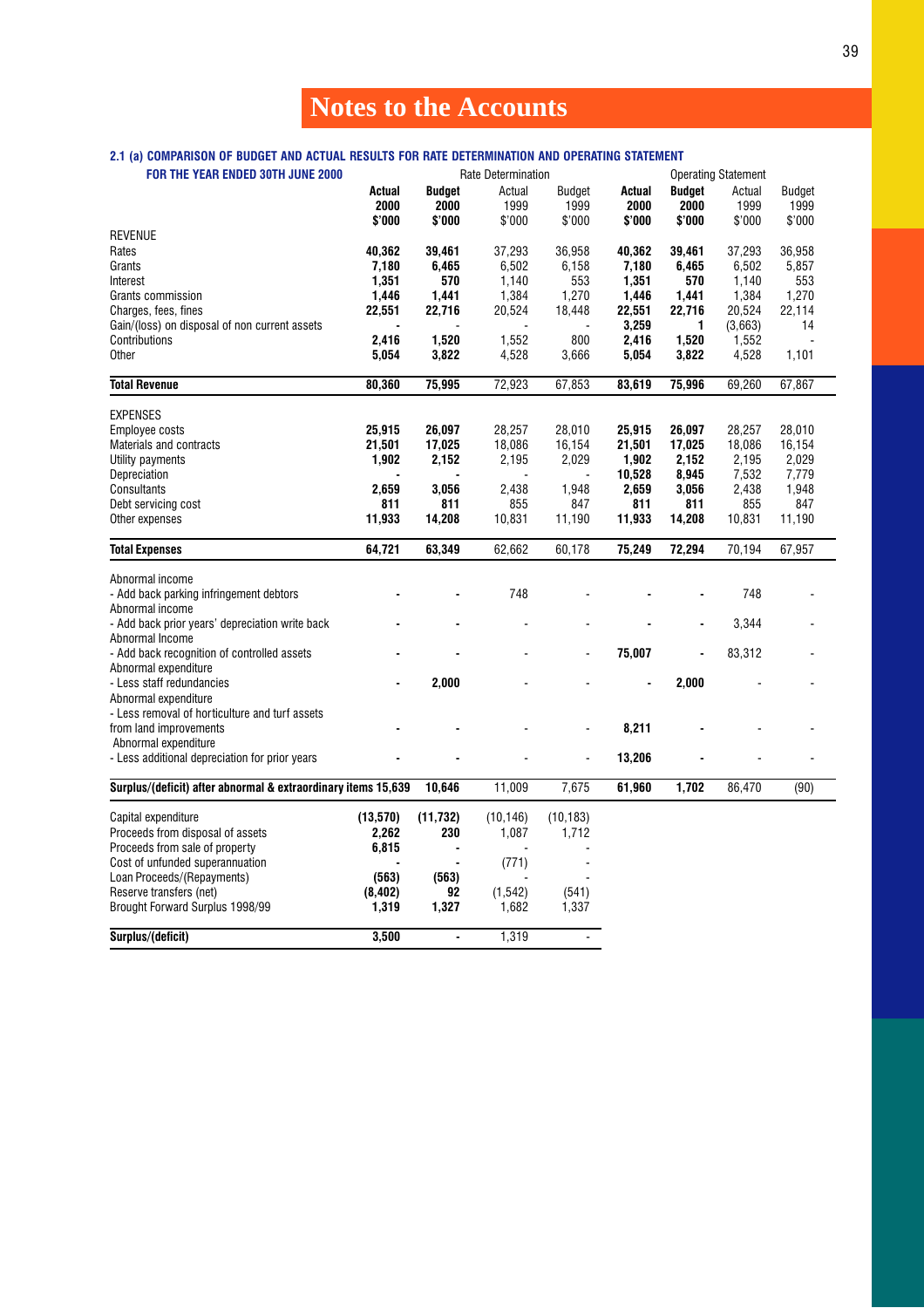| 2.1 (b) RECONCILIATION OF RATES DETERMINATION SURPLUS AND INCREASE/(DECREASE) IN NET ASSETS RESULTING FROM OPERATIONS |           |          |  |
|-----------------------------------------------------------------------------------------------------------------------|-----------|----------|--|
|                                                                                                                       | Actual    | Actual   |  |
|                                                                                                                       | 2000      | 1999     |  |
|                                                                                                                       | \$'000    | \$'000   |  |
| <b>Rates Determination Surplus/(Deficit)</b>                                                                          | 3,500     | 1,319    |  |
| Items included in Rates Determination which are not included in the Operating Statement                               |           |          |  |
| Brought forward surplus                                                                                               | (1, 319)  | (1,682)  |  |
| Capital expenditure                                                                                                   | 13,570    | 10,146   |  |
| Proceeds from disposal of assets                                                                                      | (2, 262)  | (1,087)  |  |
| Proceeds from sale of property                                                                                        | (6, 815)  |          |  |
| Cost of unfunded superannuation                                                                                       |           | 771      |  |
| Loan proceeds                                                                                                         | 563       |          |  |
| Reserve transfers (net)                                                                                               | 8,402     | 1,542    |  |
|                                                                                                                       | 12,139    | 11,372   |  |
| Items included in the Operating Statement which are not included in the Rates Determination                           |           |          |  |
| Gain (loss) on disposal of non current assets                                                                         | 3.259     | (3,663)  |  |
| Depreciation                                                                                                          | (10,528)  | (7, 532) |  |
| Abnormal Income - Add: back recognition of controlled assets                                                          | 75.007    | 83,312   |  |
| Abnormal expenditure - Less: removal of horticulture and turf assets                                                  |           |          |  |
| from land improvements                                                                                                | (8,211)   |          |  |
| Abnormal expenditure - Less: additional depreciation for prior years                                                  | (13, 206) | 3,344    |  |
|                                                                                                                       | 46,321    | 75,461   |  |
| <b>Operating Surplus/(Deficit) after abnormal items</b>                                                               | 61,960    | 86,470   |  |

### 3 REVENUE, EXPENSES AND ASSETS BY FUNCTIONS/ACTIVITIES

|                                                                         | CE <sub>0</sub> |                |                             |                |                |                | <b>SERVICES</b> |                                  | <b>CITY</b><br>DEVELOPMENT |                       | ORGANISATION<br><b>DEVELOPMENT</b> |                | <b>CORPORATE</b>     |                | OTHER*<br>NOT ATTRIBUTED |  | <b>TOTAL</b> |  |
|-------------------------------------------------------------------------|-----------------|----------------|-----------------------------|----------------|----------------|----------------|-----------------|----------------------------------|----------------------------|-----------------------|------------------------------------|----------------|----------------------|----------------|--------------------------|--|--------------|--|
|                                                                         | 2000<br>\$'000  | 1999<br>\$'000 | 2000<br>\$'000              | 1999<br>\$'000 | 2000<br>\$'000 | 1999<br>\$'000 | 2000<br>\$'000  | 1999<br>\$'000                   | 2000<br>\$'000             | 1999<br>\$'000        | 2000<br>\$'000                     | 1999<br>\$'000 | 2000<br>\$'000       | 1999<br>\$'000 |                          |  |              |  |
| <b>EXPENSES</b>                                                         | 738             | 529            | 32.644                      | 42,888         | 12,525         | 5.853          | 2,630           | 2.398                            | 26,712                     | 18.526                |                                    | ٠              | 75,249               | 70,194         |                          |  |              |  |
| REVENUES<br>Grants<br>Proceeds from sales                               | 58              | 80             | 5,465                       | 5,371          | 469            | 135            | 22              | $\blacksquare$<br>$\blacksquare$ | 1,509<br>9.077             | 1,428<br>1.087        |                                    | $\blacksquare$ | 7,523                | 7,014          |                          |  |              |  |
| Other                                                                   | 107             |                | 5.224                       | 6.881          |                | 19.468 16.059  | 119             | 205                              | 1.423                      | 1.502                 | 40.678                             | 37,599         | 67.019               | 62,246         |                          |  |              |  |
| Total Revenue                                                           | 165             | 80             | 10.689                      | 12.252         |                | 19.937 16.194  | 141             | 205                              | 12.009                     | 2,930                 | 40.678                             | 37,599         | 83.619               | 69,260         |                          |  |              |  |
| ABNORMAL ITEMS<br>- Losses/(Gains)                                      |                 |                |                             |                |                |                | $\blacksquare$  |                                  |                            | $-$ (53,590) (87,404) | $\overline{\phantom{a}}$           |                | $-(53,590)$ (87,404) |                |                          |  |              |  |
| <b>CHANGE IN NET</b><br>ASSETS RESULTING<br>FROM OPERATIONS             | (573)           |                | $(449)$ (21,955) $(30,636)$ |                |                | 7,412 10,341   | (2,489)         | $(2, 193)$ 38,887                |                            | 71,808                | 40,678                             | 37.599         | 61.960               | 86.470         |                          |  |              |  |
| *General rates and current assets have not been attributed to functions |                 |                |                             |                |                |                |                 |                                  |                            |                       |                                    |                |                      |                |                          |  |              |  |

| <b>TOTAL ASSETS</b> |      |               |                     |        |  |                                                    |
|---------------------|------|---------------|---------------------|--------|--|----------------------------------------------------|
| BY DIVISION         | .392 | 3.840 450.472 | <b>7.397</b> 13.914 | 36.108 |  | 8,545 772,065 89,017 35,406 26,447 854,816 589,787 |

### ACTIVITIES

CEO - The office of the Chief Executive Officer

SERVICES - Responsible for ensuring effective access and delivery of environmental, engineering and community services.

CITY DEVELOPMENT - Responsible for strategic planning and facilitation, building and planning, urban design and architecture as well as neighbourhood amenity services.

ORGANISATION DEVELOPMENT - Responsible for service support, contract management and human resources.

CORPORATE - Responsible for internal business support, financial management, property and regulatory services, records management and information systems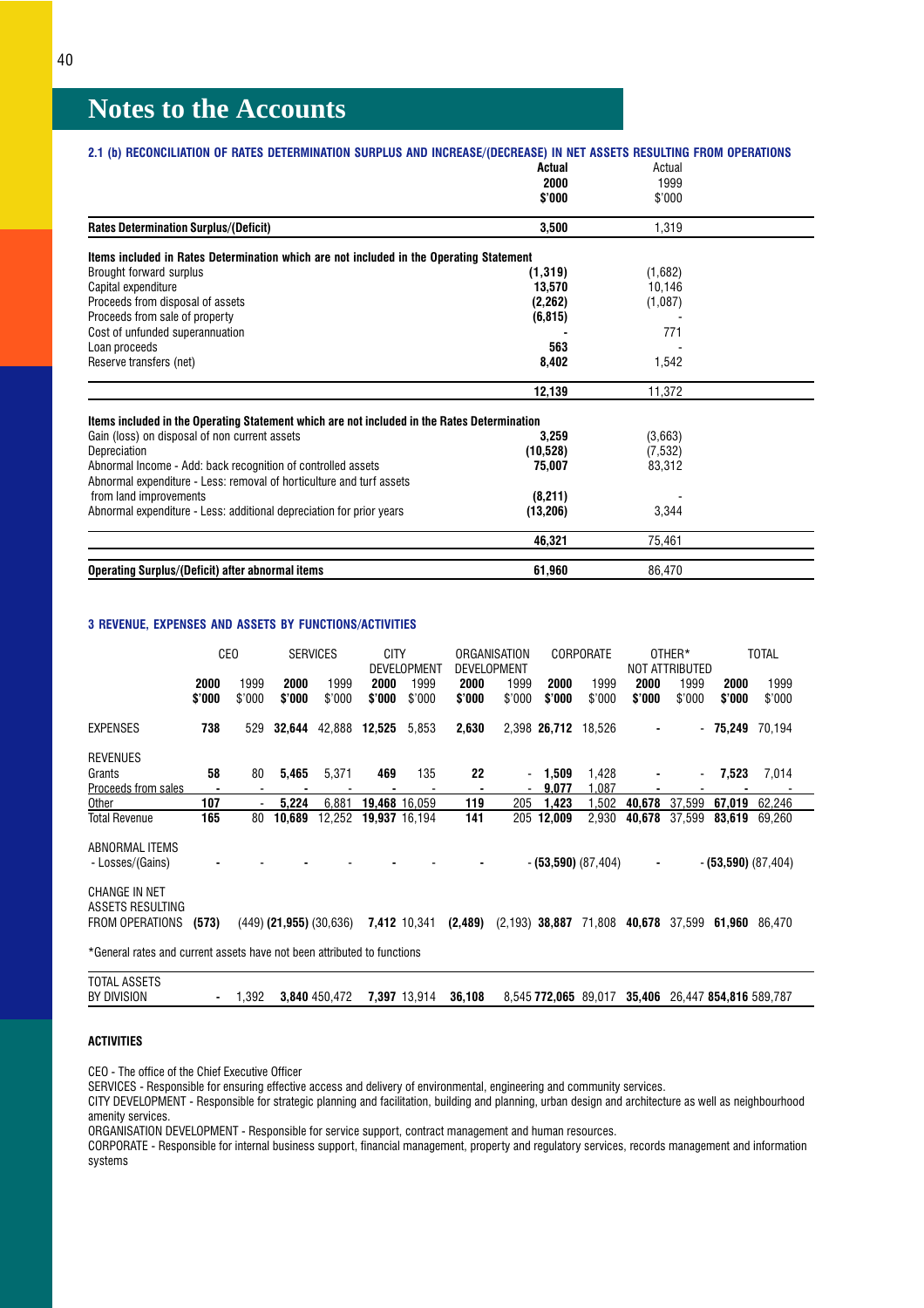<span id="page-42-0"></span>

| <b>Notes to the Accounts</b>                                                                                                                                                                                                                                                                                                                                                                                                                    |                                                                                                                 |                                                                                                                     |
|-------------------------------------------------------------------------------------------------------------------------------------------------------------------------------------------------------------------------------------------------------------------------------------------------------------------------------------------------------------------------------------------------------------------------------------------------|-----------------------------------------------------------------------------------------------------------------|---------------------------------------------------------------------------------------------------------------------|
| <b>4 SUMMARY OF GRANTS AND SUBSIDIES</b>                                                                                                                                                                                                                                                                                                                                                                                                        | 2000<br>\$'000                                                                                                  | 1999<br>\$'000                                                                                                      |
| Grants and Subsidies were received in respect of the following:                                                                                                                                                                                                                                                                                                                                                                                 |                                                                                                                 |                                                                                                                     |
| <b>Community Services Grants and Subsidies</b><br>Home Help - Elderly<br>Addas<br>Specific Home Care<br><b>Home Maintenance Services</b><br><b>Senior Citizen Centres</b><br><b>Meals on Wheels</b><br>Pre School<br>Maternal & Child Health<br><b>Child Care Centre</b><br><b>Family Day Care</b><br>Adventure Playground & Leisure<br>Immunisation<br>Dental Program<br>Arts<br><b>Family Support</b><br><b>Community Buses</b><br>Indigenous | 1,131<br>234<br>171<br>107<br>47<br>203<br>41<br>164<br>832<br>344<br>471<br>15<br>14<br>156<br>174<br>39<br>22 | 1,011<br>195<br>131<br>94<br>43<br>186<br>66<br>379<br>928<br>95<br>533<br>19<br>152<br>120<br>ä,<br>$\blacksquare$ |
| <b>Information Grants &amp; Subsidies</b><br>Library subsidy                                                                                                                                                                                                                                                                                                                                                                                    | 358                                                                                                             | 362                                                                                                                 |
| <b>Environmental Grants &amp; Subsidies</b><br><b>Beach Clean</b><br><b>Infectious Waste</b><br><b>Trade Waste</b>                                                                                                                                                                                                                                                                                                                              | 273<br>19<br>4                                                                                                  | 236                                                                                                                 |
| <b>Transport Grants &amp; Subsidies</b><br><b>Vic Roads</b><br>Walksafe                                                                                                                                                                                                                                                                                                                                                                         | 865<br>195                                                                                                      | 980                                                                                                                 |
| <b>Capital Grants</b>                                                                                                                                                                                                                                                                                                                                                                                                                           | 1,053                                                                                                           | 872                                                                                                                 |
| <b>Other</b><br><b>National Competition Policy</b><br><b>SES Subsidy</b><br>Urban Planning<br><b>Safer Cities</b><br><b>Best Practice</b>                                                                                                                                                                                                                                                                                                       | 63<br>3<br>118<br>50<br>13<br>7,180                                                                             | 3<br>96<br>1<br>6,502                                                                                               |
| <b>Unclassified Grant</b><br><b>Grants Commission</b>                                                                                                                                                                                                                                                                                                                                                                                           | 1,446                                                                                                           | 1,384                                                                                                               |
| <b>Total Grants and Subsidies</b>                                                                                                                                                                                                                                                                                                                                                                                                               | 8.626                                                                                                           | 7.886                                                                                                               |



41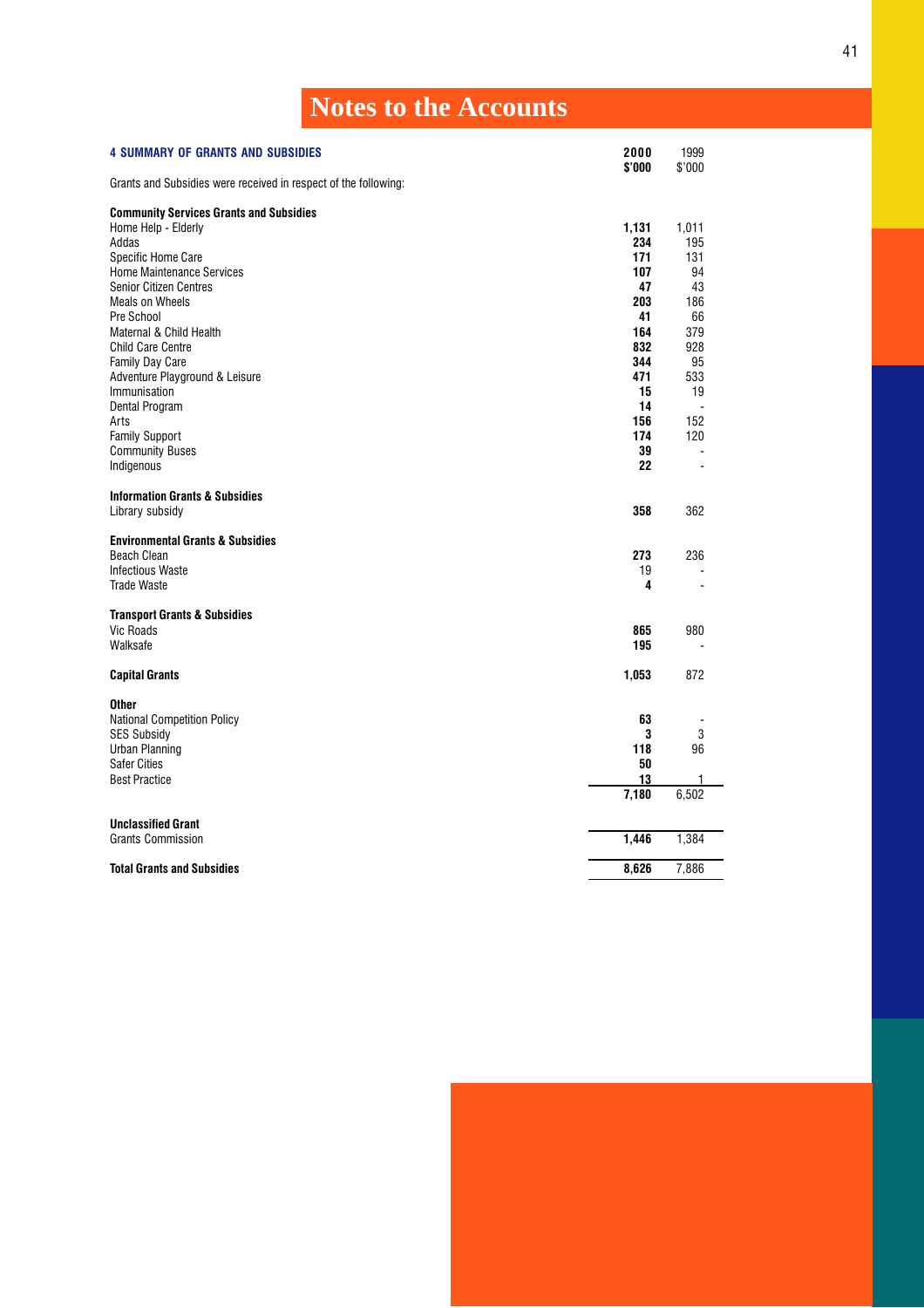<span id="page-43-0"></span>

|                                                                                                   | 2000     | 1999     |  |
|---------------------------------------------------------------------------------------------------|----------|----------|--|
|                                                                                                   | \$'000   | \$'000   |  |
| 5 GAIN/(LOSS) ON DISPOSAL OF NON CURRENT ASSETS                                                   |          |          |  |
| Proceeds from sales                                                                               | 9.077    | 1,087    |  |
| Written down value of assets sold                                                                 | (5, 469) | (1, 278) |  |
| Written down value of assets scrapped or whose control was returned to the State Government (349) |          | (3, 472) |  |
|                                                                                                   | 3,259    | (3,663)  |  |
|                                                                                                   |          |          |  |
| <b>6 DEPRECIATION</b>                                                                             |          |          |  |
| Depreciation for the period was charged in respect of:                                            |          |          |  |
| Infrastructure assets                                                                             |          |          |  |
| - roads, streets and bridges                                                                      | 3,985    | 2,258    |  |
| - land improvements                                                                               | 1,259    | 86       |  |
| - drainage works                                                                                  | 573      | 397      |  |
| <b>Buildings</b>                                                                                  | 1,216    | 915      |  |
| Other plant and equipment                                                                         |          |          |  |
| - plant and machinery                                                                             | 1,405    | 1,418    |  |
| - furniture and equipment                                                                         | 2,048    | 2,423    |  |
| - heritage and works of art                                                                       | 42       | 35       |  |
|                                                                                                   |          |          |  |
|                                                                                                   | 10,528   | 7,532    |  |
|                                                                                                   |          |          |  |
| <b>7 OTHER EXPENSES</b>                                                                           |          |          |  |
| Advertising                                                                                       | 980      | 621      |  |
| Internal auditors remuneration                                                                    | 60       | 14       |  |
| External auditors remuneration                                                                    | 42       | 37       |  |
| Contributions - other                                                                             | 1,659    | 905      |  |
| Insurance                                                                                         | 1,322    | 1,369    |  |
| Metropolitan Fire Brigades levy                                                                   | 1,014    | 902      |  |
| Printing and stationery                                                                           | 767      | 851      |  |
| Telephone charges                                                                                 | 903      | 828      |  |
| Training                                                                                          | 411      | 475      |  |
| <b>Other</b>                                                                                      | 2,785    | 3,246    |  |
| Operating lease expenses                                                                          | 1,990    | 1,583    |  |
|                                                                                                   | 11,933   | 10,831   |  |
|                                                                                                   |          |          |  |
| <b>8 ABNORMAL ITEMS</b>                                                                           |          |          |  |
| <b>8.1 ABNORMAL INCOME ITEMS</b>                                                                  |          |          |  |
| Recognition of controlled assets for the first time*                                              | 74,622   | 83,312   |  |
| Recognition of heritage assets for the first time*                                                | 385      |          |  |
| Correction of depreciation error relating to land in prior years                                  |          | 3,344    |  |
| Recognition of parking infringement debtors and the write back of the over-provision for          |          |          |  |
| doubtful debts relating to prior year parking infringement debtors                                |          | 748      |  |
|                                                                                                   |          |          |  |
|                                                                                                   | 75,007   | 87,404   |  |
| <b>8.2 ABNORMAL EXPENDITURE ITEMS</b>                                                             |          |          |  |
| Removal of horticultural and turf assets from land improvements assets**                          | 8,211    |          |  |
| Correction of depreciation error relating to infrastructure and land improvement assets***        | 13.206   |          |  |

|                                       | 117<br>O4. | -         |
|---------------------------------------|------------|-----------|
| <b>TOTAL</b><br><b>ABNORMAL ITEMS</b> | 53.590     | 87<br>404 |

\* Local Government is required to record any asset over which it exercises control, where the value of the asset can be reliably measured and where the entity receives an economic benefit from the asset. Accordingly, Council has now recognised additional Crown land and buildings thereon, which have previously not been recorded in the accounts.

\*\* The value of Councils horticultural and turf assets were removed from the land improvement asset class due to concerns about the reliable measurement of their existence and value.

\*\*\* The recording of infrastructure and land improvement assets at WDV at the 1July 1996 has resulted in under depreciation of these assets of \$5,646,856 for infrastructure and \$7,559,000 for land improvements since that time.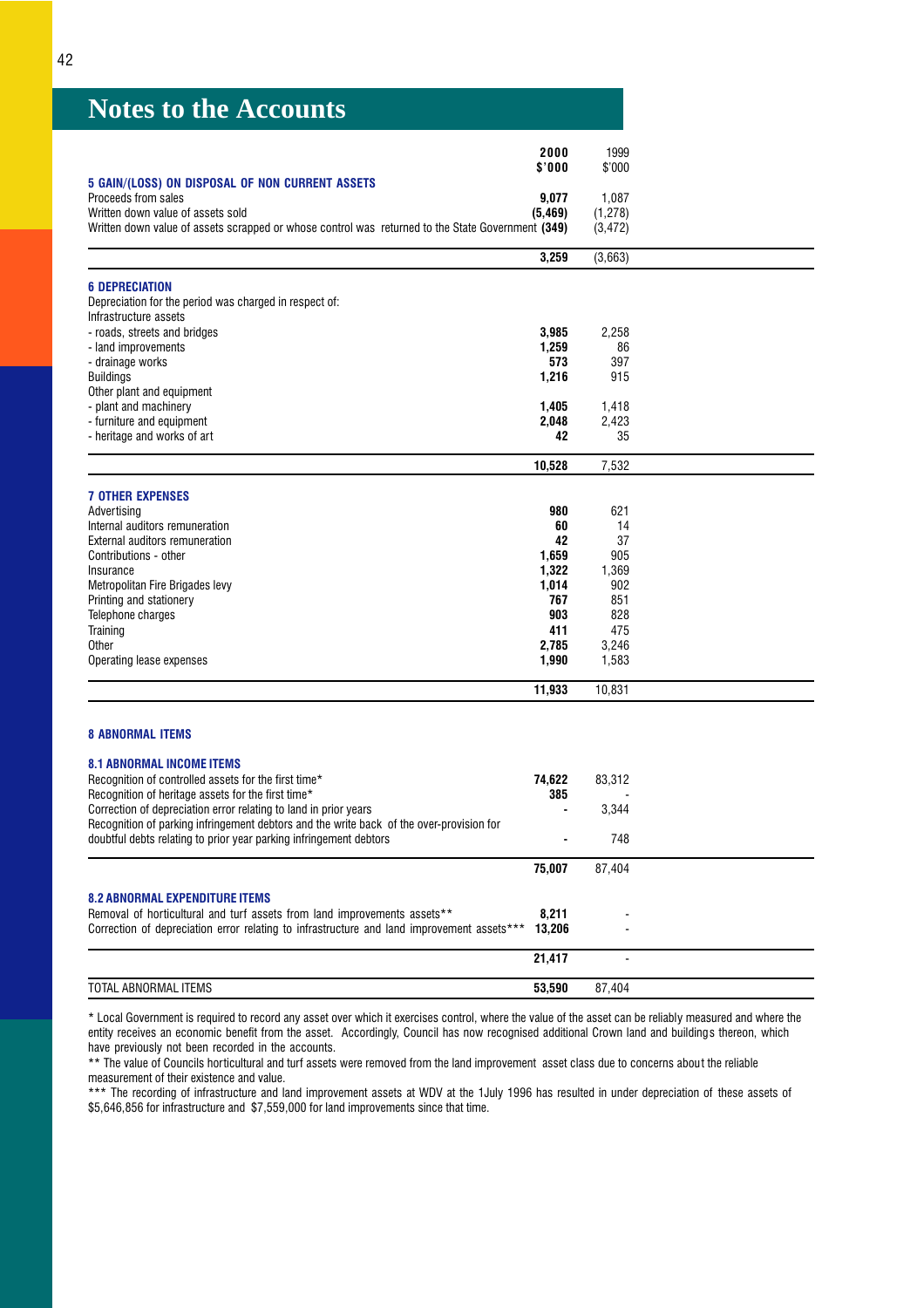<span id="page-44-0"></span>

|                                                                      | 2000           | 1999    |  |
|----------------------------------------------------------------------|----------------|---------|--|
| <b>9 CURRENT ASSETS - CASH</b>                                       | \$'000         | \$'000  |  |
| Cash at bank and on hand                                             | 2,067          | 1,771   |  |
|                                                                      |                |         |  |
| <b>10 CURRENT ASSETS - RECEIVABLES</b><br>Rates debtors              | 2,088          | 1,242   |  |
|                                                                      |                |         |  |
| Parking infringement debtors                                         | 1,633          | 2,316   |  |
| Less: Provision for doubtful debts                                   | (408)          | (611)   |  |
|                                                                      | 1,225          | 1,705   |  |
| Parking infringement debtors at PERIN Court                          | 12,669         | 10,800  |  |
| Less: Provision for doubtful debts                                   | (9,717)        | (8.969) |  |
|                                                                      | 2,952          | 1,831   |  |
| Other receivables                                                    | 9,392          | 1,000   |  |
| Less: Provision for doubtful debts                                   | (100)          | (109)   |  |
|                                                                      | 9,292          | 891     |  |
|                                                                      |                |         |  |
|                                                                      | 15,557         | 5,669   |  |
|                                                                      |                |         |  |
| <b>11 CURRENT ASSETS - INVESTMENTS</b>                               |                |         |  |
| Bank bills and cash*                                                 | 16,446         | 18,085  |  |
| * Refer to Note 24 for further information.                          |                |         |  |
| <b>NON CURRENT ASSETS - INVESTMENTS</b>                              |                |         |  |
| <b>MAPS</b> shares                                                   | 5              | 5       |  |
| Investment in joint venture*                                         | 499            |         |  |
|                                                                      | 504            | 5       |  |
| * Refer to Note 28 for further information.                          |                |         |  |
| <b>12 CURRENT ASSETS - OTHER</b>                                     |                |         |  |
| Prepayments                                                          | 813            | 610     |  |
| Accrued income                                                       | 523            | 307     |  |
|                                                                      | 1,336          | 917     |  |
| <b>13 CURRENT LIABILITIES - BANK OVERDRAFT</b>                       |                |         |  |
| <b>Bank overdraft</b>                                                | $\blacksquare$ | 949     |  |
|                                                                      |                |         |  |
| The bank overdraft is secured over the general rates of the Council. |                |         |  |
| <b>14 CURRENT LIABILITIES - CREDITORS AND ACCRUALS</b>               |                |         |  |
| <b>Trade creditors</b>                                               | 4,111          | 2,773   |  |
| Trust funds                                                          | 322            | 346     |  |
| Accruals*                                                            | 4,242          | 5,869   |  |
| Prepaid income                                                       | 112            | 114     |  |
| Employee gain sharing accruals                                       | 273            | 156     |  |
|                                                                      | 9,060          | 9,258   |  |

subject to audit qualification during 1998/99. During the current year Council has incurred redundancy payments.

| <b>15 PROVISIONS</b><br><b>CURRENT</b>              |        |        |  |
|-----------------------------------------------------|--------|--------|--|
|                                                     |        |        |  |
| Annual leave                                        | 1,672  | 1,833  |  |
| Rostered days off                                   | 56     | 58     |  |
| Retirement gratuity                                 | 379    | 553    |  |
| Long service leave                                  | 179    | 209    |  |
| Unfunded superannuation liability                   | 45     | 40     |  |
|                                                     | 3,031  | 2,693  |  |
| <b>NON CURRENT</b>                                  |        |        |  |
| Long service leave                                  | 1,609  | 1,882  |  |
|                                                     | 1,609  | 1,882  |  |
| <b>16 BORROWINGS</b><br><b>CURRENT</b>              |        |        |  |
| Loans - secured - unfunded superannuation liability | 598    | 563    |  |
| <b>NON CURRENT</b>                                  |        |        |  |
| Loans - secured - unfunded superannuation liability | 12,239 | 12,837 |  |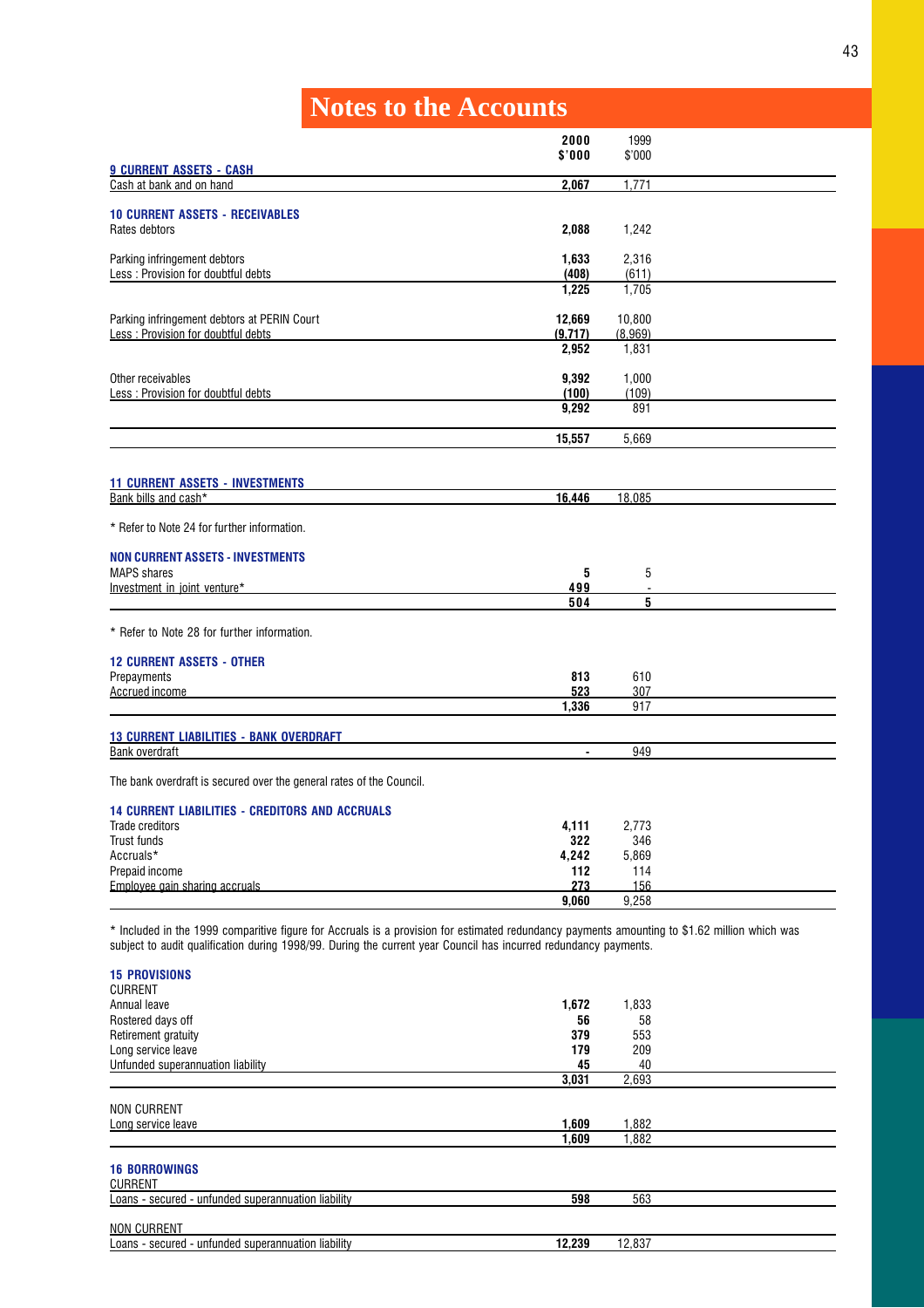<span id="page-45-0"></span>

| <b>17 PROPERTY, PLANT AND EQUIPMENT</b>                                                                                          | 2000                               | 1999              |
|----------------------------------------------------------------------------------------------------------------------------------|------------------------------------|-------------------|
| <b>INFRASTRUCTURE ASSETS</b>                                                                                                     | \$'000                             | \$'000            |
| Roads, streets and bridges                                                                                                       |                                    |                   |
| Roads, streets and bridges at cost                                                                                               | 2,151                              | 4,694             |
| Roads, streets and bridges at current cost as at 1 July 1996                                                                     |                                    | 156,761           |
| Roads, streets and bridges at current cost as at 1 July 1998<br>Roads, streets and bridges at current cost as at 1 January 2000* | 254,752                            | 570               |
| Less: Accumulated depreciation                                                                                                   | (85, 968)                          | (6, 721)          |
|                                                                                                                                  | 170,935                            | 155,304           |
| <b>Land improvements</b>                                                                                                         |                                    |                   |
| Land improvement at cost                                                                                                         | 1,092                              | 4,840             |
| Land improvement at current cost as at 1 July 1996                                                                               |                                    | 24,720            |
| Land improvement at current cost as at 1 July 1998                                                                               | $\overline{\phantom{a}}$<br>28,945 | 1,811             |
| Land improvement at current cost as at 1 January 2000*<br>Less: Accumulated depreciation                                         | (14, 922)                          | (250)             |
|                                                                                                                                  | 15,115                             | 31,121            |
| <b>Drainage works</b>                                                                                                            |                                    |                   |
| Drainage works at cost                                                                                                           | 887                                | 1,018             |
| Drainage works at current cost as at 1 July 1996                                                                                 | $\blacksquare$                     | 39,088            |
| Drainage works at current cost as at 1 January 2000*                                                                             | 74,523                             |                   |
| Less: Accumulated depreciation                                                                                                   | (35, 110)                          | (1, 179)          |
|                                                                                                                                  | 40,300                             | 38,927            |
| LAND AND BUILDINGS                                                                                                               |                                    |                   |
| Land                                                                                                                             |                                    |                   |
| Land at cost                                                                                                                     | 36                                 | 520               |
| Land at Council's valuation as at 30 June 1996                                                                                   | $\overline{\phantom{a}}$           | 195,249           |
| Land at Council's valuation as at 30 June 1999                                                                                   | $\blacksquare$                     | 37,740            |
| Land at Council's valuation as at 1 January 2000*<br>Controlled Land at Council's valuation as at 1 January 2000*                | 149.714<br>369,970                 |                   |
|                                                                                                                                  | 519,720                            | 233,509           |
| <b>Buildings</b>                                                                                                                 |                                    |                   |
| Buildings at cost                                                                                                                | 1,490                              | 2,892             |
| Buildings at Council's valuation as at 30 June 1996                                                                              |                                    | 63,464            |
| Buildings at Council's valuation as at 30 June 1999                                                                              |                                    | 43,191            |
| Buildings at Council's valuation as at 1 January 2000*                                                                           | 72,639                             |                   |
| Controlled Buildings at Council's valuation as at 1 January 2000*<br>Less: Accumulated depreciation                              | 78,761<br>(103, 436)               | (24, 281)         |
|                                                                                                                                  | 49,454                             | 85,266            |
|                                                                                                                                  |                                    |                   |
| OTHER PLANT AND EQUIPMENT                                                                                                        |                                    |                   |
| <b>Plant and machinery</b>                                                                                                       |                                    |                   |
| Plant and machinery at cost                                                                                                      | 225                                | 6,276             |
| Plant and machinery at current cost as at 1 July 1996<br>Plant and machinery at current cost as at 1 January 2000*               | 7,123                              | 1,809             |
| Less: Accumulated depreciation                                                                                                   | (3,540)                            | (2,839)           |
|                                                                                                                                  | 3,808                              | 5,246             |
| <b>Furniture and equipment</b>                                                                                                   |                                    |                   |
| Furniture and equipment at cost                                                                                                  | 683                                | 6,716             |
| Furniture and equipment at current cost as at 1 July 1996                                                                        |                                    | 2,031             |
| Furniture and equipment at current cost as at 1 January 2000*                                                                    | 7,566                              |                   |
| Less: Accumulated depreciation                                                                                                   | (5, 307)<br>2,942                  | (4, 677)<br>4,070 |
| Heritage and works of art                                                                                                        |                                    |                   |
| Heritage and works of art at cost                                                                                                |                                    | 25                |
| Heritage and works of art at current cost as at 1 July 1996                                                                      |                                    | 3,466             |
| Heritage and works of art at current cost as at 1 January 2000*                                                                  | 5,225                              |                   |
| Less: Accumulated depreciation                                                                                                   | (25)                               | (104)             |
|                                                                                                                                  | 5,200                              | 3,387             |
| Capital works in progress at cost                                                                                                | 11,432                             | 6,510             |
|                                                                                                                                  |                                    |                   |
| Total property, plant and equipment                                                                                              | 818,906                            | 563,340           |
|                                                                                                                                  |                                    |                   |

\* Current cost valuations were undertaken in 1999/2000 based on 1 January 2000 valuations

The valuations were performed by the following:

- Infrastructure - Mr D Yeouart BE, MIE Aust., CP Eng.

- Land Improvements - Mr D Yeouart BE, MIE Aust., CP Eng.

- Land & buildings - Mr B McKeon, AAPI, CPV

- Plant and machinery & furniture and equipment - Mr B McKeon, AAPI, CPV and Mr P Morgan, B Ec.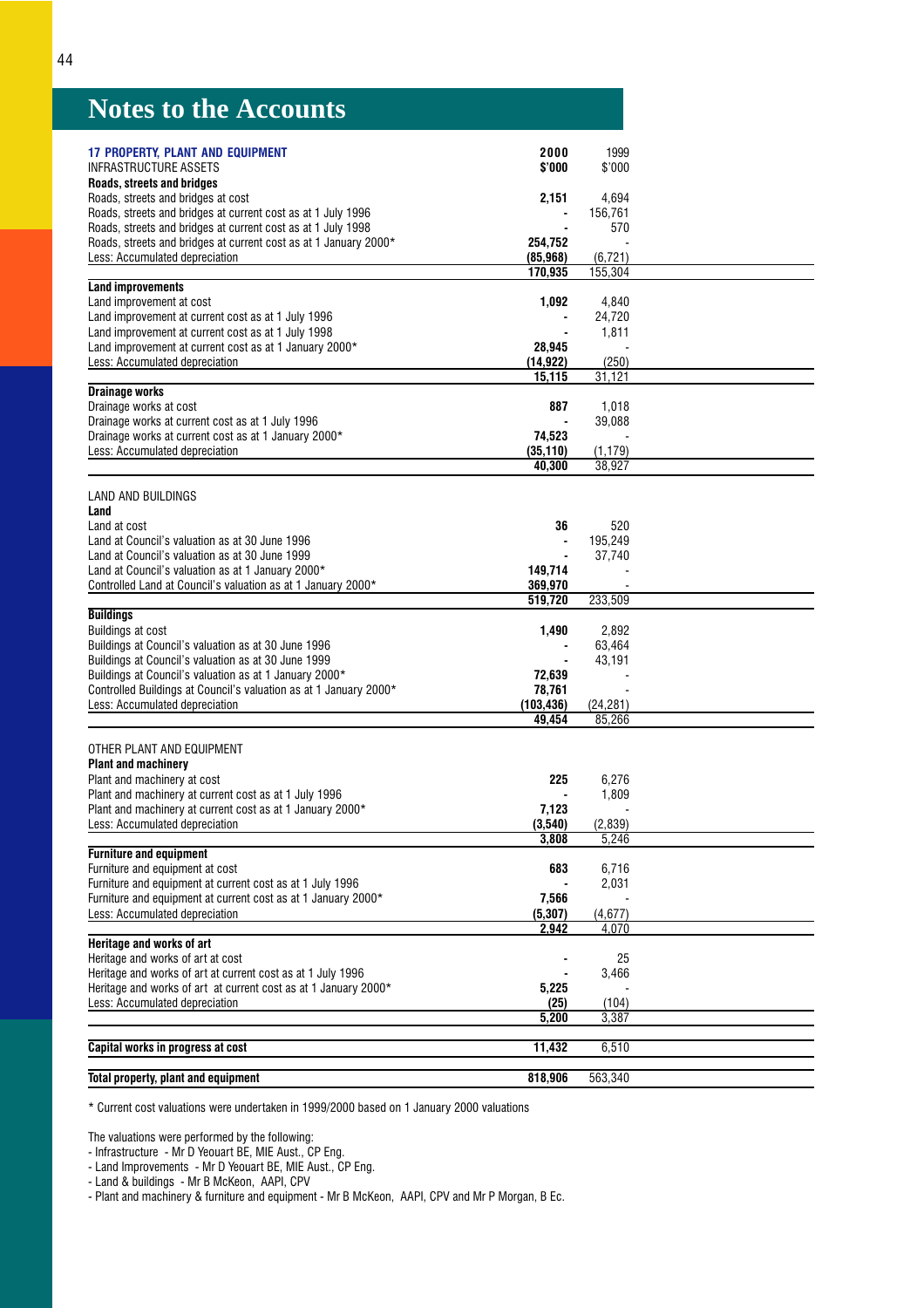<span id="page-46-0"></span>

|                                  | 2000            | 1999   |
|----------------------------------|-----------------|--------|
|                                  | $$^{\prime}000$ | \$'000 |
| <b>18 RECONCILIATION OF CASH</b> |                 |        |

RECONCILIATION OF NET CASH PROVIDED BY OPERATING ACTIVITIES TO CHANGE

| IN NET ASSETS ARISING FROM OPERATIONS                                                   |          |           |  |
|-----------------------------------------------------------------------------------------|----------|-----------|--|
| Increase/(decrease) in net assets from operations after abnormal items                  | 61,960   | 86,470    |  |
| Depreciation                                                                            | 10,528   | 7,532     |  |
| Loss/(gain) on asset sales                                                              | (3,259)  | 3,663     |  |
| Recognition of controlled assets                                                        | (75,007) | (83, 312) |  |
| Other                                                                                   | 5,938    | 76        |  |
| Removal of horticultural and turf assets from land improvement assets                   | 8,211    |           |  |
| Write back of depreciation on land in prior years                                       |          | (3,344)   |  |
| Correction of depreciation error relating to infrastructure and land improvement assets | 13,206   |           |  |
| Changes in assets and liabilities:                                                      |          |           |  |
| Decrease/(increase) in rate debtors                                                     | (846)    | 152       |  |
| (Increase) in parking infringement debtors                                              | (641)    | (2,017)   |  |
| (Increase) in other receivables                                                         | (8,401)  | (158)     |  |
| (Increase) in other current assets                                                      | (420)    | (13)      |  |
| (Decrease)/increase in creditors                                                        | (198)    | 2,651     |  |
| (Decrease) in other employee provisions                                                 | (639)    | (327)     |  |
| Increase in unfunded superannuation liability                                           | 705      |           |  |
| (Decrease) in other liabilities                                                         |          | (43)      |  |
| Net cash provided by operating activities                                               | 11,137   | 11.330    |  |

RECONCILIATION OF CASH

For the purposes of the statement of cash flows, cash includescash on hand and at banks,

net of outstanding bank overdrafts. Cash at the end of the year as shown in the Statement of

Cash Flows is reconciled to the related items in the Statement of Financial Position as follows:

| Cash<br>Bank overdraft offset facility                                                              | 2,067          | 1,771<br>(949) |  |
|-----------------------------------------------------------------------------------------------------|----------------|----------------|--|
|                                                                                                     | 2,067          | 822            |  |
| <b>FINANCING FACILITIES</b><br>Net facilities available<br>Overdraft balance<br>Credit card balance | 10,000<br>20   | 10,000<br>20   |  |
|                                                                                                     | 10,020         | 10,020         |  |
| <b>Facility used</b>                                                                                | $\blacksquare$ | $\blacksquare$ |  |

### 19 COMMITMENTS FOR CAPITAL AND OTHER EXPENDITURE

At the reporting date, the municipality had entered into contracts for the following capital and

| other expenditure:                                                                                                                                                     |        |        |  |
|------------------------------------------------------------------------------------------------------------------------------------------------------------------------|--------|--------|--|
| Property, plant and equipment                                                                                                                                          | 2,047  | 1,750  |  |
| <b>Provision of Council services</b>                                                                                                                                   | 33.741 | 11.773 |  |
|                                                                                                                                                                        | 35,788 | 13,523 |  |
| These expenditures are due for payment:                                                                                                                                |        |        |  |
| Not later than one year                                                                                                                                                | 12,052 | 5,153  |  |
| Later than one year and not later than two years                                                                                                                       | 9,207  | 3,168  |  |
| Later than two years and not later than five years                                                                                                                     | 14,529 | 5,202  |  |
|                                                                                                                                                                        | 35,788 | 13,523 |  |
| <b>20 OPERATING LEASE COMMITMENTS</b>                                                                                                                                  |        |        |  |
| At the reporting date, the municipality had the following obligations under non-cancellable<br>operating leases (these obligations are not recognised as liabilities): |        |        |  |
| Not later than one year                                                                                                                                                | 730    | 570    |  |
| Later than one year and not later than two years                                                                                                                       | 239    | 297    |  |
| Later than two years and not later than five years                                                                                                                     | 134    | 138    |  |
|                                                                                                                                                                        | 1,103  | 1,005  |  |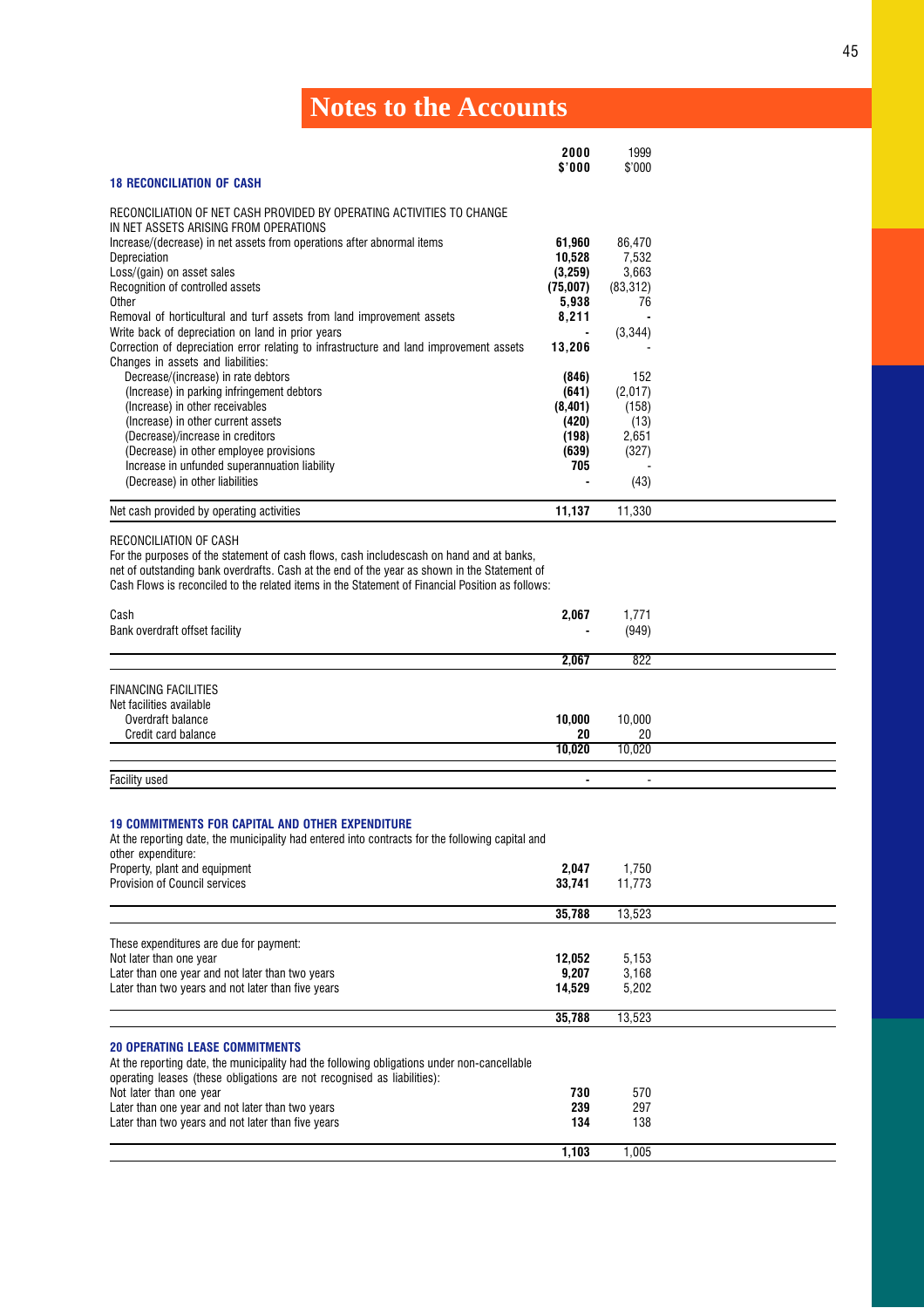| <b>21 CONTINGENT LIABILITIES</b><br>CONTINGENT LIABILITIES<br>Details and estimates of contingent liabilities for which no provision is included in the accounts, are as follows:                                                                            | 2000<br>\$'000 | 1999<br>\$'000 |
|--------------------------------------------------------------------------------------------------------------------------------------------------------------------------------------------------------------------------------------------------------------|----------------|----------------|
| <b>GUARANTEE</b><br>Council has executed a bank guarantee guaranteeing repayment of a loan facility granted to the Port Melbourne Yacht<br>Club Inc. Council has agreed to execute this quarantee relying on its general powers and functions under the Act. | 100            | 100            |
| OPEN SPACE CONTRIBUTIONS<br>A potential liability exists for return of open space developer contributions currently subject to review.                                                                                                                       |                | 80             |

### 22 SUPERANNUATION

### EMPLOYER CONTRIBUTIONS

In accordance with statutory requirements, Council makes employer superannuation contributions in respect of its employees to the Local Authorities Superannuation Fund ("the Fund"). During 1999/2000 Council's superannuation contributions relating to that year's accumulation benefit members service was \$1,475,868 (\$871,412 in 1998/1999) and defined benefits member service was \$388,523 (\$812,698 in 1998/1999).

### ACCUMULATION BENEFITS

The Fund's accumulation benefits category receives both employer and employee contributions on a progressive basis. Employer contributions are based on a fixed percentage of employee earnings (7% in 1999/2000 and 7% in 1998/1999). No further liability accrues to Council as t he superannuation benefits accruing to employees are represented by their share of the net assets of the fund.

### DEFINED BENEFITS

Council makes employer contributions to the defined benefits category of the Fund at rates determined by the Fund's Board. The rate is currently 9.25% (9.25% in 1998/1999) of eligible remuneration. In addition, Council reimburses the Fund for the difference between resignation and retrenchment benefits paid to Council's employees retrenched during the year. Employees also make member contributions to the Fund. As such, assets accumulate in the fund to meet member benefits, defined by legislation, as they accrue.

Council has an ongoing obligation to share in the future experience of the Fund. Favourable or unfavourable variations may arise should the experience of the Fund differ from the assumptions made by the Fund's actuary in estimating the Fund's accrued benefits liability.

The most recent full actuarial review of the Fund was undertaken by the Fund's actuary, Grant Harslett, FIA, FIAA, of Towers Perrin, as at 30 June 1998. The Fund's liability for accrued benefits was determined by reference to expected future salary levels and by application of a market-based risk-adjusted discount rate and relevant actuarial assumptions. It was determined that the net assets of the Fund, which includes amounts owed by Council to the Fund, were more than sufficient to meet the accrued benefits of the Fund's defined benefit category members. A further full actuarial review as at 30 June 2000 is currently being undertaken by the actuary. As at the date of signing of the Financial Statements the results of the review were not available.

Council's past service liability to the Fund as at 30 June 2000 including principal, retrenchment increments, accrued interest and tax is \$744,828 (\$795,141 at 30 June 1999).

During 1999/2000 Council paid \$573,891 including \$2,552 tax, to the fund, over and above its annual employee contributions to fund ongoing service and to reduce its superannuation liability for past service and retrenchment increments.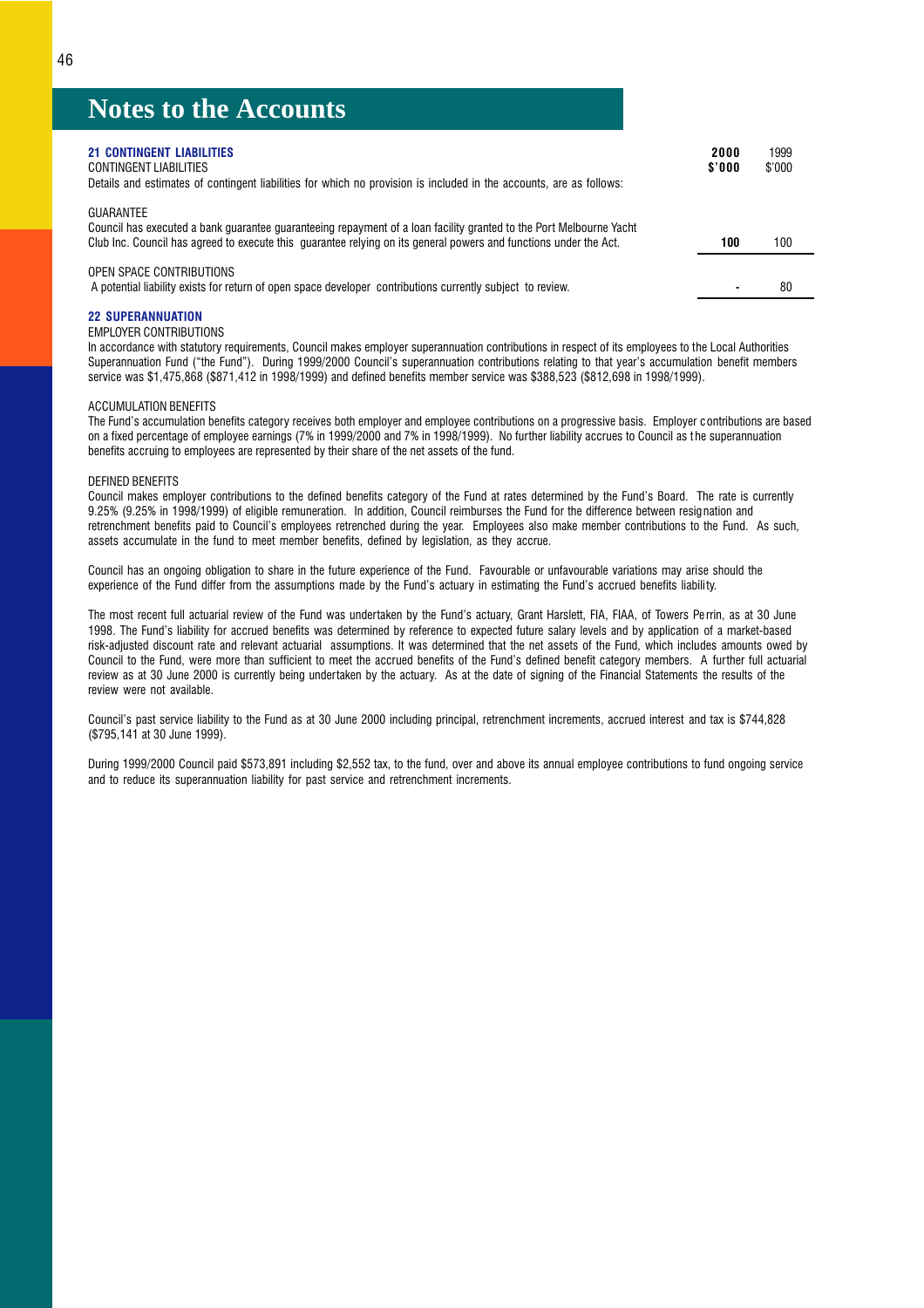<span id="page-48-0"></span>

| <b>23 RESERVES</b><br>ASSET REVALUATION RESERVE<br>Balance at the start<br>Revaluation of property, plant and equipment<br>Balance at end of year | 2000<br>\$'000<br>131,796<br>204.714<br>336.510 | 1999<br>\$'000<br>131,796<br>131.796 |  |
|---------------------------------------------------------------------------------------------------------------------------------------------------|-------------------------------------------------|--------------------------------------|--|
|                                                                                                                                                   |                                                 |                                      |  |
| <b>GENERAL RESERVE</b>                                                                                                                            |                                                 |                                      |  |
| Balance at the start                                                                                                                              | 6,982                                           | 5,303                                |  |
| Transferred from accumulated surplus re committed contributions                                                                                   | 7,459                                           | 3,551                                |  |
| Transferred to accumulated surplus                                                                                                                | (1, 291)                                        | (1, 872)                             |  |
| Balance at end of year                                                                                                                            | 13,150                                          | 6,982                                |  |
|                                                                                                                                                   |                                                 |                                      |  |
| STATUTORY RESERVES<br><b>RESORT AND RECREATION RESERVE</b>                                                                                        |                                                 |                                      |  |
| Balance at the start                                                                                                                              | 2,015                                           | 1,974                                |  |
| Transferred from accumulated surplus re developer contributions                                                                                   | 2.304                                           | 1,504                                |  |
| Transferred to accumulated surplus re recreation projects                                                                                         |                                                 | (1, 463)                             |  |
| Balance at end of year                                                                                                                            | 4.319                                           | 2.015                                |  |
|                                                                                                                                                   |                                                 |                                      |  |
| CONTRIBUTIONS FOR CAR PARKING RESERVE                                                                                                             |                                                 |                                      |  |
| Balance at the start                                                                                                                              | 1,019                                           | 1,196                                |  |
| Transferred from accumulated surplus re developer contributions                                                                                   | 1.035                                           | 24                                   |  |
| Transferred to accumulated surplus re recreation projects                                                                                         | (1, 105)                                        | (201)                                |  |
| Balance at end of year                                                                                                                            | 949                                             | 1.019                                |  |
|                                                                                                                                                   |                                                 |                                      |  |
| SALE OF LANEWAYS RESERVE                                                                                                                          |                                                 |                                      |  |
| Balance at the start                                                                                                                              | 67                                              | 67                                   |  |
| Transferred to accumulated surplus re construction works                                                                                          |                                                 |                                      |  |
| Balance at end of year                                                                                                                            | 67                                              | 67                                   |  |
| STATUTORY RESERVE TOTAL                                                                                                                           | 5,335                                           | 3,101                                |  |
| <b>TOTAL RESERVES</b>                                                                                                                             | 354.995                                         | 141.879                              |  |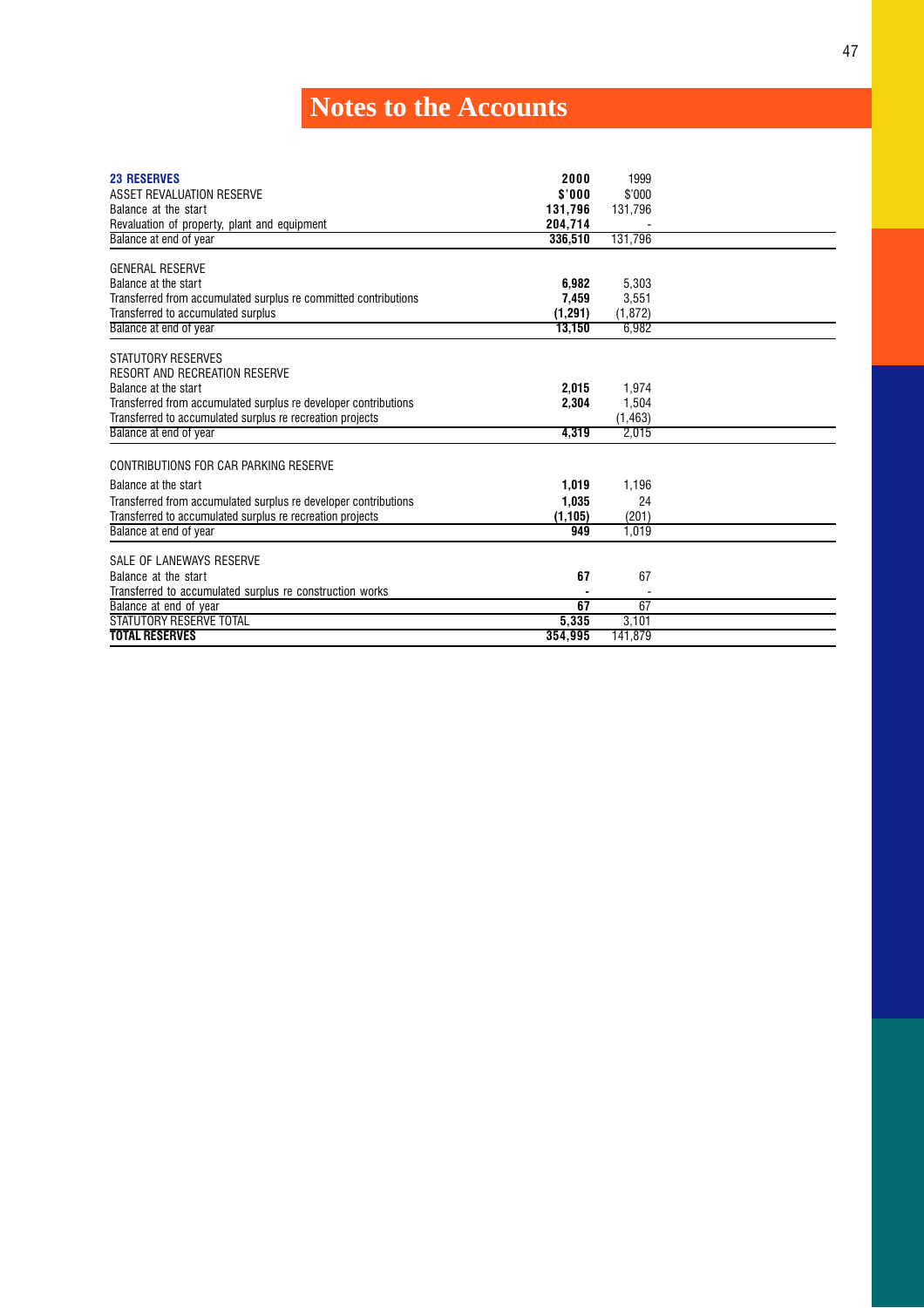### 24 FINANCIAL INSTRUMENTS

### a) Definitions

| <b>Recognised Financial</b><br><b>Instruments</b><br><b>FINANCIAL ASSETS</b> | Note | <b>Accounting Policy</b>                                                                                                                                                                                                                                         | <b>Terms and Conditions</b>                                                                                                                                                                                                                                                                     |
|------------------------------------------------------------------------------|------|------------------------------------------------------------------------------------------------------------------------------------------------------------------------------------------------------------------------------------------------------------------|-------------------------------------------------------------------------------------------------------------------------------------------------------------------------------------------------------------------------------------------------------------------------------------------------|
| Bank Deposits on Call 8                                                      |      | Valued at face value. Interest recognised<br>as it accrues.                                                                                                                                                                                                      | On call deposits returned floating interest rate returns between<br>4.65% and 5.95%. The rate at balance date was 5.95%.                                                                                                                                                                        |
| <b>Rate Debtors</b>                                                          | 9    | Rates are carried at nominal amounts due<br>plus interest. Rate debts are a charge attached to<br>the rateable land and therefore no provision<br>for doubtful debts is made.<br>Interest rates are reviewed annually.                                           | Rates are payable by four instalments during the year or by<br>lump sum in February. Arrears, including Deferred Rates, attract<br>interest. The interest rate was 12.3% at balance date for general<br>rates. Interest rates charged for Special Rate and Private Street<br>Schemes was 12.3%. |
| Parking Infringement<br><b>Debtors</b>                                       | 9    | PINS/PERIN are carried at nominal amounts due<br>less any provision for doubtful debts. A provision for<br>doubtful debt is recognised when collection in full is<br>no longer probable. Collectability of overdue<br>accounts is assessed on an ongoing basis.  | Parking infringement debtors are unsecured. The provision for<br>parking infringement doubtful debts is calculated as a percentage<br>of total parking infringement revenue and has been evaluated and<br>recognised based upon previous payment and collection history.                        |
| <b>Other Receivables</b>                                                     | 9    | Receivables are carried at nominal amounts due<br>less any provision for doubtful debts. A provision for<br>doubtful debt is recognised when collection in full<br>is no longer probable. Collectability of overdue<br>accounts is assessed on an ongoing basis. | General debtors are unsecured and interest free. Credit terms<br>are usually up to 30 days. The provision for other receivables is<br>calculated as a percentage of debts exceeding 90 days overdue.                                                                                            |
| Investments                                                                  | 10   | to maximise interest returns of surplus cash. Interest 4.82% and 6.30%.<br>revenues are recognised as they accrue                                                                                                                                                | Investments are valued at cost. Investments are held Funds achieved floating and fixed interest rate returns of between                                                                                                                                                                         |
| <b>FINANCIAL LIABILITIES</b><br><b>Creditors and</b>                         |      |                                                                                                                                                                                                                                                                  |                                                                                                                                                                                                                                                                                                 |
| Accruals                                                                     | 13   | Liabilities are recognised for amounts to be paid in<br>the future for goods and services provided to<br>Council as at balance date whether or not invoices<br>have been received.                                                                               | General Creditors are unsecured, not subject to interest charges<br>and are normally settled within 30 days of invoice receipt.                                                                                                                                                                 |
| <b>Borrowings</b>                                                            | 16   | Loans are carried at their principal amounts.<br>Interest due on the loan is accrued for each period<br>and is reported as part of other creditors.                                                                                                              | Two loans were provided to Council in April 1999 for the sum of<br>\$7.0 million and \$6.4 million. Both loans have terms of 15 years<br>with repayments to be made quarterly. Interest attached to the<br>loans is fixed at 6.15%.                                                             |
| <b>Bank Overdraft</b>                                                        | 10   | Overdrafts are recorded at the principal amount.<br>Interest is charged as an expense as it accrues.                                                                                                                                                             | The overdraft is subject to annual review. It is secured by a<br>mortgage over Council's general rates and is repayable on<br>demand. The interest rate during 1999/00 on utilised overdraft<br>was 9.20%. The final rate as at balance date was 9.20%. There                                   |

are no fees incurred for line and unused limit.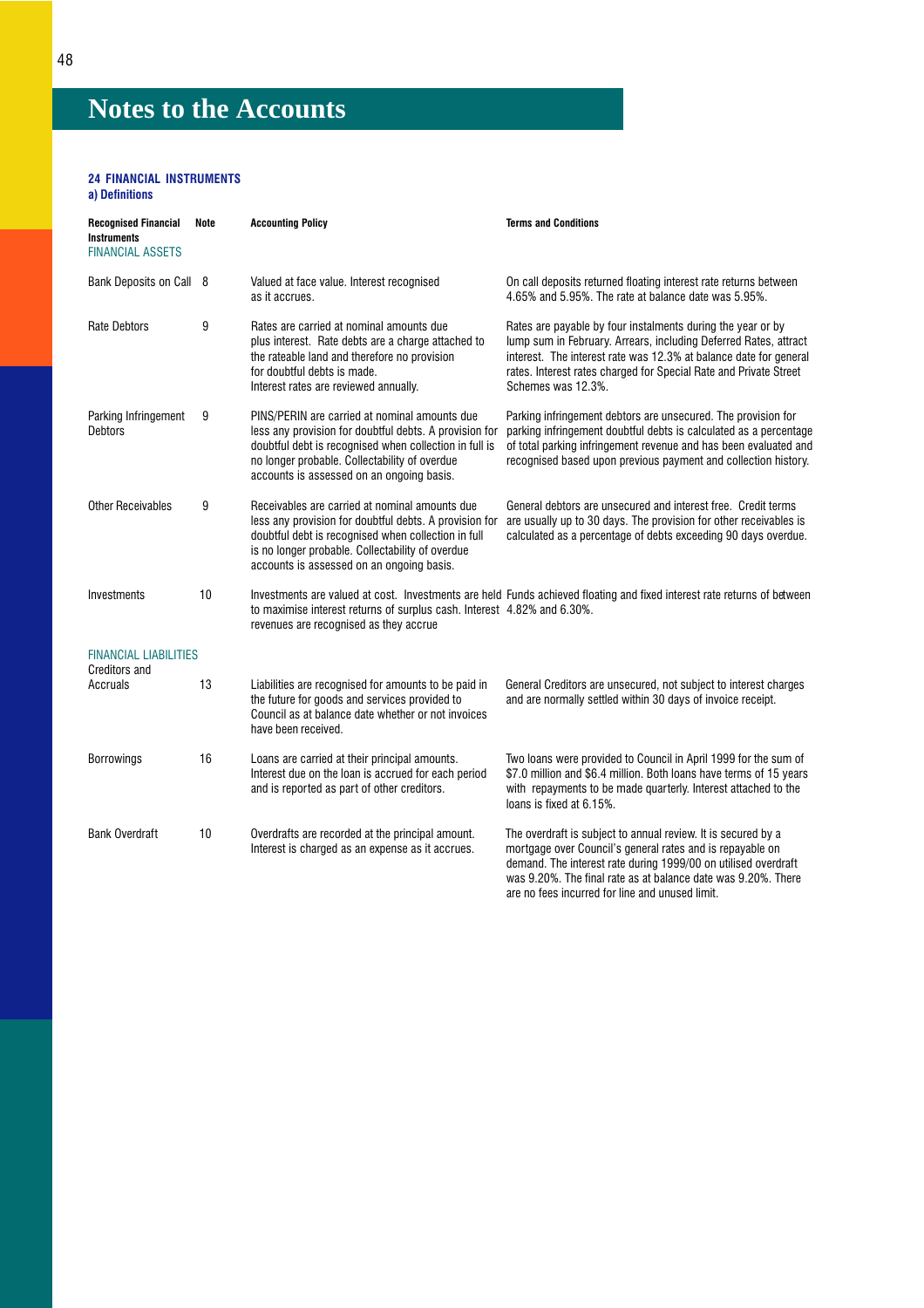### 24 FINANCIAL INSTRUMENTS (cont'd)

### (b) Interest Rate Risk

The City of Port Phillip's exposure to interest rate risks and the effective interest rates of financial assets and financial liabilities both recognised and unrecognised at the balance date are as follows:

| <b>Financial Instruments</b>                                    | Floating      |         | 1999/2000                                     |           | Non-interest | <b>Total carrying</b>    | Weighted             |
|-----------------------------------------------------------------|---------------|---------|-----------------------------------------------|-----------|--------------|--------------------------|----------------------|
|                                                                 | interest rate | 1 year  | Fixed interest rate maturing in:<br>Over 1 to | More than | bearing      | amount as<br>per balance | average<br>effective |
|                                                                 |               | or less | 5 years                                       | 5 years   |              | sheet                    | interest rate        |
|                                                                 |               |         |                                               |           |              |                          |                      |
|                                                                 | \$'000        | \$'000  | \$'000                                        | \$'000    | \$'000       | \$'000                   | %                    |
| (i) Financial assets                                            |               |         |                                               |           |              |                          |                      |
| Cash                                                            |               |         |                                               |           | 2,067        | 2,067                    | 5.95%                |
| Receivables                                                     |               |         |                                               |           | 15,557       | 15,557                   | N/A                  |
| Commercial bills and promissory notes                           | 16,446        |         |                                               |           |              | 16,446                   | 5.95%                |
| Total financial assets                                          | 16,446        |         |                                               |           | 17,624       | 34,070                   |                      |
| (ii) Financial liabilities                                      |               |         |                                               |           |              |                          |                      |
| Trade creditors and accruals                                    |               |         |                                               |           | 9,060        | 9,060                    | N/A                  |
| <b>Bank overdraft</b>                                           |               |         |                                               |           |              |                          | 9.20%                |
| <b>Borrowings</b>                                               |               |         |                                               | 12,837    |              | 12,837                   | 6.15%                |
| <b>Total financial liabilities</b>                              |               |         |                                               | 12,837    | 9,060        | 21,897                   | ٠                    |
|                                                                 |               |         |                                               |           |              |                          |                      |
| <b>Financial Instruments</b>                                    | Floating      |         | 1998/1999                                     |           | Non-interest | Total carrying           | Weighted             |
|                                                                 | interest rate |         | Fixed interest rate maturing in:              |           | bearing      | amount as                | average              |
|                                                                 |               | 1 year  | Over 1 to                                     | More than |              | per balance              | effective            |
|                                                                 |               | or less | 5 years                                       | 5 years   |              | sheet                    | interest rate        |
|                                                                 | \$'000        | \$'000  | \$'000                                        | \$'000    | \$'000       | \$'000                   | %                    |
|                                                                 |               |         |                                               |           |              |                          |                      |
| (i) Financial assets<br>Cash                                    |               |         |                                               |           | 1,771        | 1,771                    | 4.65%                |
| Receivables                                                     |               |         |                                               |           | 5,669        |                          | N/A                  |
|                                                                 | 18,085        |         |                                               |           |              | 5,669<br>18,085          | 4.96%                |
| Commercial bills and promissory notes<br>Total financial assets | 18,085        |         |                                               |           | 7,440        | 25,525                   |                      |
| (ii) Financial liabilities                                      |               |         |                                               |           |              |                          |                      |
| Trade creditors and accruals                                    |               |         |                                               |           |              | 9,258                    | N/A                  |
| <b>Bank overdraft</b>                                           | 949           |         |                                               |           | 9,258        | 949<br>÷.                | 7.45%                |
| <b>Borrowings</b>                                               |               |         |                                               | 13,400    |              | 13,400                   | 6.15%                |

N/A - not applicable for non-interest bearing financial instruments.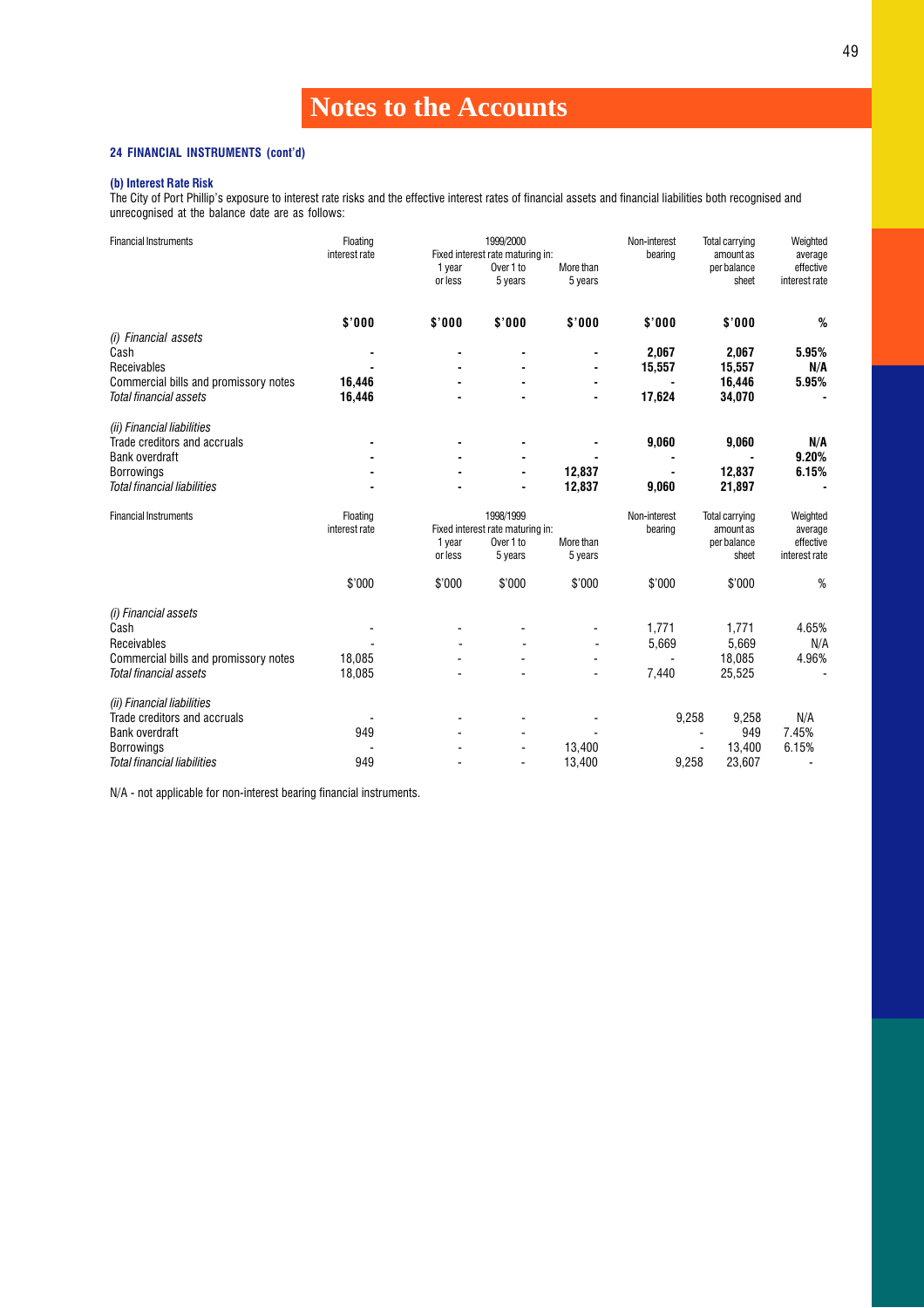### 24 FINANCIAL INSTRUMENTS (cont'd)

(c) Net Fair Values

The aggregate net fair values of financial assets and financial liabilities, both recognised and unrecognised, at the balance date are as follows:

| 1999/2000 Financial Instruments       | Total carrying amount<br>as per the balance sheet | Aggregate net fair value |
|---------------------------------------|---------------------------------------------------|--------------------------|
|                                       | 2000                                              | 2000                     |
|                                       | \$'000                                            | \$'000                   |
| (i) Financial assets                  |                                                   |                          |
| Cash                                  | 2,067                                             | 2,067                    |
| Receivables                           | 15,557                                            | 15,557                   |
| Commercial bills and promissory notes | 16.446                                            | 16.446                   |
| Total financial assets                | 34.070                                            | 34.070                   |
| (ii) Financial liabilities            |                                                   |                          |
| Trade Creditors and accruals          | 9,060                                             | 9,060                    |
| <b>Bank Overdraft</b>                 |                                                   |                          |
| <b>Borrowings</b>                     | 12.837                                            | 12,837                   |
| <b>Total financial liabilities</b>    | 21.897                                            | 21.897                   |

| Total carrying amount    | Aggregate net fair value |
|--------------------------|--------------------------|
| as per the balance sheet |                          |
| 1999                     | 1999                     |
| \$'000                   | \$'000                   |
|                          |                          |
| 1,771                    | 1,771                    |
| 5,669                    | 5.669                    |
| 18.085                   | 18.085                   |
| 25.525                   | 25.525                   |
|                          |                          |
| 9,258                    | 9.258                    |
| 949                      | 949                      |
| 13.400                   | 9.022                    |
| 23.607                   | 19.229                   |
|                          |                          |

### (d) Credit Risk

The City of Port Phillip's maximum exposure to credit risk at balance date in relation to each class of recognised financial asset is represented by the carrying amount of those assets as indicated in the balance sheet.

| <b>25 FINANCIAL RATIOS</b>                                                             | 2000  | 1999  | 1998  |
|----------------------------------------------------------------------------------------|-------|-------|-------|
| DEBT SERVICING RATIO<br>Purpose - Identifies the capacity to service outstanding debt. |       |       |       |
| Debt servicing costs<br>Total revenue                                                  | 0.97% | 1.23% | 0.01% |
| Outstanding debt as at 30 June 2000 amounts to \$12.9 million                          |       |       |       |
| DEBT COMMITMENT RATIO<br>Purpose - Identifies debt redemption strategy.                |       |       |       |
| Total debt commitment<br>(Debt services and debt redemption)<br>Rate revenue           | 3.40% | 2.53% | 0.02% |

Outstanding debt as at 30 June 2000 amounts to \$12.9million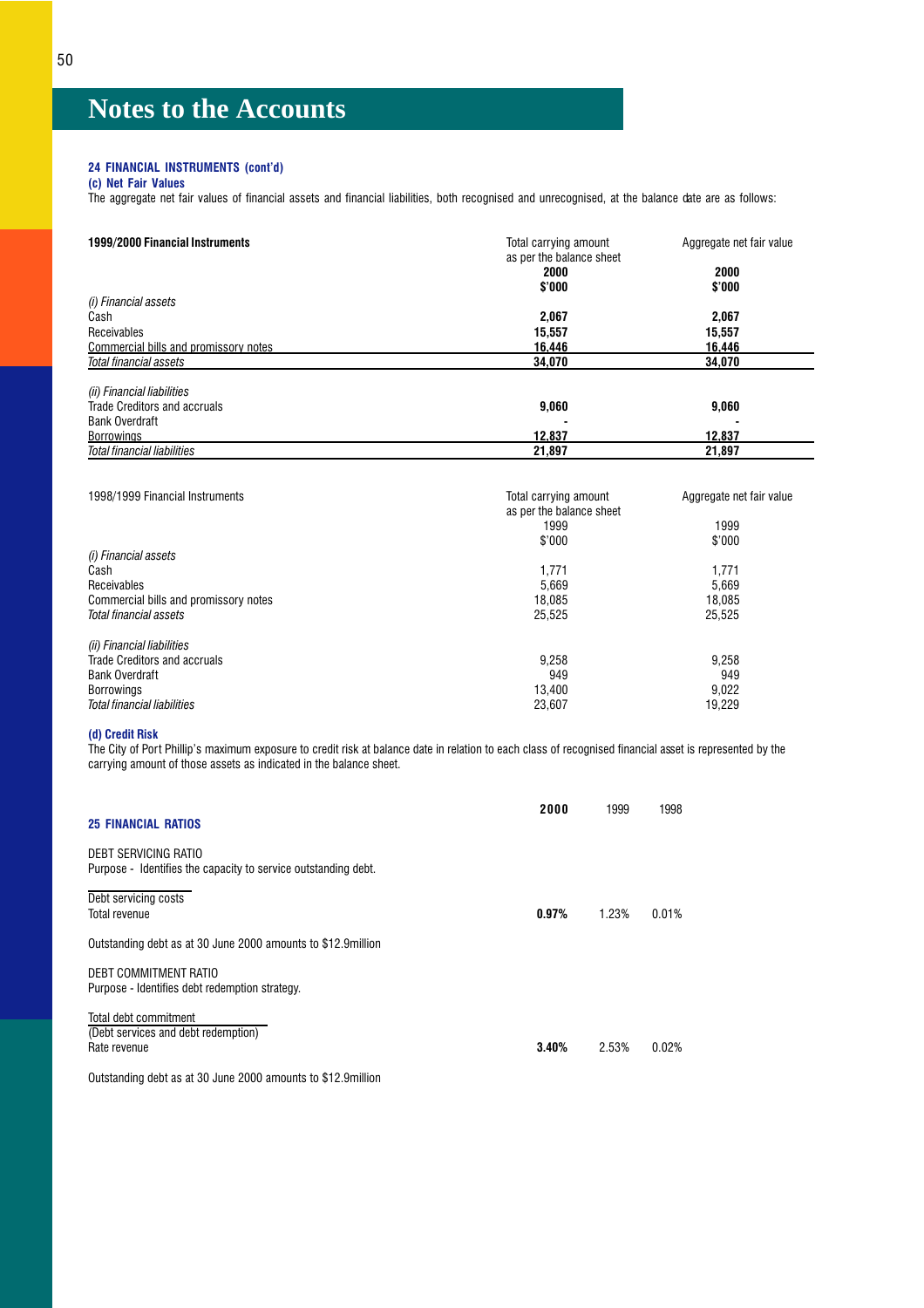|                                                                                                                                                                                                           | 2000   | 1999                     | 1998              |  |
|-----------------------------------------------------------------------------------------------------------------------------------------------------------------------------------------------------------|--------|--------------------------|-------------------|--|
| <b>25 FINANCIAL RATIOS cont'd</b>                                                                                                                                                                         |        |                          |                   |  |
| RATE REVENUE TO TOTAL REVENUE<br>Purpose - Identifies dependence upon rates.                                                                                                                              |        |                          |                   |  |
| Rate revenue<br><b>Total revenue</b>                                                                                                                                                                      | 48.27% | 53.84%                   | 49.66%            |  |
| (This means that 48.27% of total revenue is earned from rates.)                                                                                                                                           |        |                          |                   |  |
| TOTAL INDEBTEDNESS TO REALISABLE ASSETS<br>Purpose - Identifies exposure to debt.                                                                                                                         |        |                          |                   |  |
| Realisable assets<br><b>Total indebtedness</b>                                                                                                                                                            |        | 1: 8.09 1: 12.77 1: 9.60 |                   |  |
| (This means that for every dollar of total liabilities, the Council controls \$8.09 of realisable assets.)                                                                                                |        |                          |                   |  |
| WORKING CAPITAL RATIO<br>Purpose - Identifies ability to meet current commitments.                                                                                                                        |        |                          |                   |  |
| <b>Current assets</b><br><b>Current liabilities</b>                                                                                                                                                       | 2.79:1 |                          | $1.96:1$ $1.97:1$ |  |
| (This means that for every dollar of current liabilities, Council has \$2.79 of current assets.)                                                                                                          |        |                          |                   |  |
| <b>Current assets:</b><br>Total current assets as shown in the Statement of Financial Position.                                                                                                           |        |                          |                   |  |
| <b>Current liabilities:</b><br>Total current liabilities as shown in the Statement of Financial Position.                                                                                                 |        |                          |                   |  |
| Debt redemption:<br>Includes the principal component of loan repayments and financial leases and capital items purchased on vendor terms.                                                                 |        |                          |                   |  |
| <b>Debt services:</b><br>ncludes interest and charges on loans, overdrafts, financial leases and interest on payments for capital items purchased on vendor terms, and<br>contributions to sinking funds. |        |                          |                   |  |
| Rate revenue:<br>Includes revenue from general rates, municipal charges, special rates, special charges, service rates and service charges.                                                               |        |                          |                   |  |
| Total revenue:<br>Total revenue as shown in the Operating Statement.                                                                                                                                      |        |                          |                   |  |
| <b>Total indebtedness:</b><br>Total liabilities, both current and non-current, as shown in the Statement of Financial Position.                                                                           |        |                          |                   |  |
| <b>Realisable assets:</b>                                                                                                                                                                                 |        |                          |                   |  |

Includes total current assets and total non current assets, excluding those assets which cannot be sold and those assets subject to restrictions. The following assets have been removed from total assets when calculating realisable assets: restricted assets and infrastructure assets.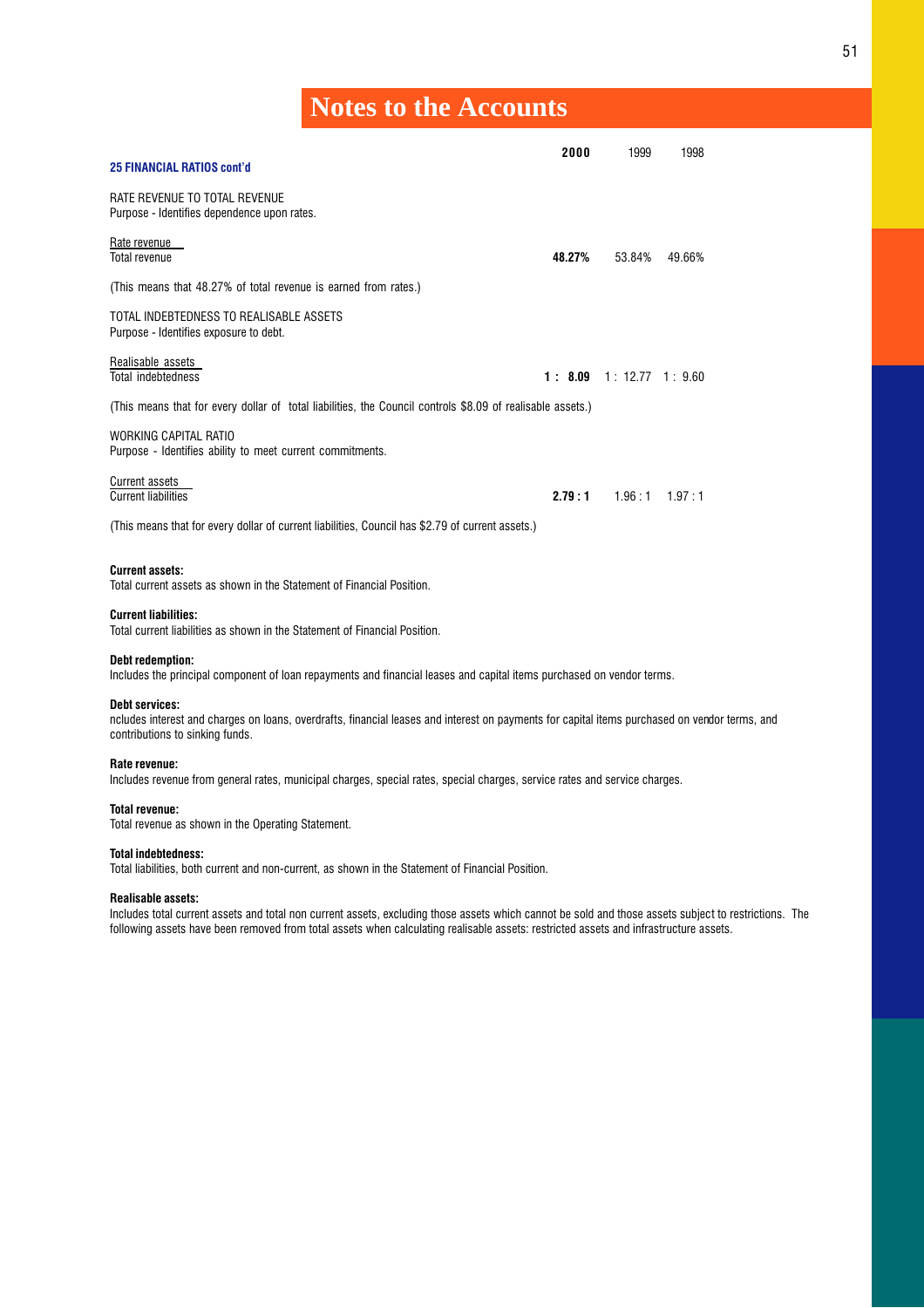### 26 RELATED PARTIES

RELATED PARTIES DISCLOSURES FOR RESPONSIBLE PERSONS

Persons who held office as a councillor of the City of Port Phillip at any time during the year ended 30 June 2000 are as follows: D Brand, D Gross, J Hill, C Hutchens, L Johnstone, J Lewisohn and D Ray.

2000 1999

The person who held office as the Chief Executive Officer of the City of Port Phillip during the year was A Dunn.

| \$'000<br>302                                                    | \$'000<br>291                                                                              |
|------------------------------------------------------------------|--------------------------------------------------------------------------------------------|
|                                                                  |                                                                                            |
| <b>Number</b><br>5<br>$\mathbf 2$<br>1                           | Number<br>6<br>1<br>1                                                                      |
|                                                                  |                                                                                            |
|                                                                  |                                                                                            |
|                                                                  |                                                                                            |
| 2000                                                             | 1999<br>\$'000                                                                             |
| 3,264                                                            | 2,370                                                                                      |
| <b>Number</b><br>11<br>6<br>3<br>2<br>1<br>1<br>$\mathbf 2$<br>1 | Number<br>7<br>1<br>5<br>$\overline{\mathbf{c}}$<br>$\overline{\mathbf{c}}$<br>3<br>1<br>1 |
|                                                                  | \$'000                                                                                     |

### OTHER RELATED PARTY TRANSACTIONS

### ST KILDA HOUSING ASSOCIATION

Council has three representatives on the St Kilda Housing Association Committee of Management. There are 6 other community based members and 1 tenant member. The Council sets the management terms and conditions of the association and has in place management agreements for all Council owned properties. Council makes no payment to the Committee and receives no payment back from the Association. Council is responsible for the capital works program of housing assets and when complete passes on the management of those properties to the association.

No housing assets were passed onto the association during 99/00 the Regal Hotel Housing Project and St.Kilda Railway Housing Project will be moving across to their management in the 00/01 financial year.

During the financial year Council incurred expenditure of \$3,255,602 on the refurbishment of these two premises prior to handover of the management to the association.

STREETSAHEAD JOINT VENTURE See Note 28 Joint Ventures

### 27 GENERAL REVALUATION

The date of the last revaluation of rateable land within the municipal district was 30 June 2000, and the revaluation first applied to the period commencing 1 January 2000. Net Annual Value of all rateable land in the municipal district as at 30 June 2000 was \$877,997,802 (1999: \$702,146,642).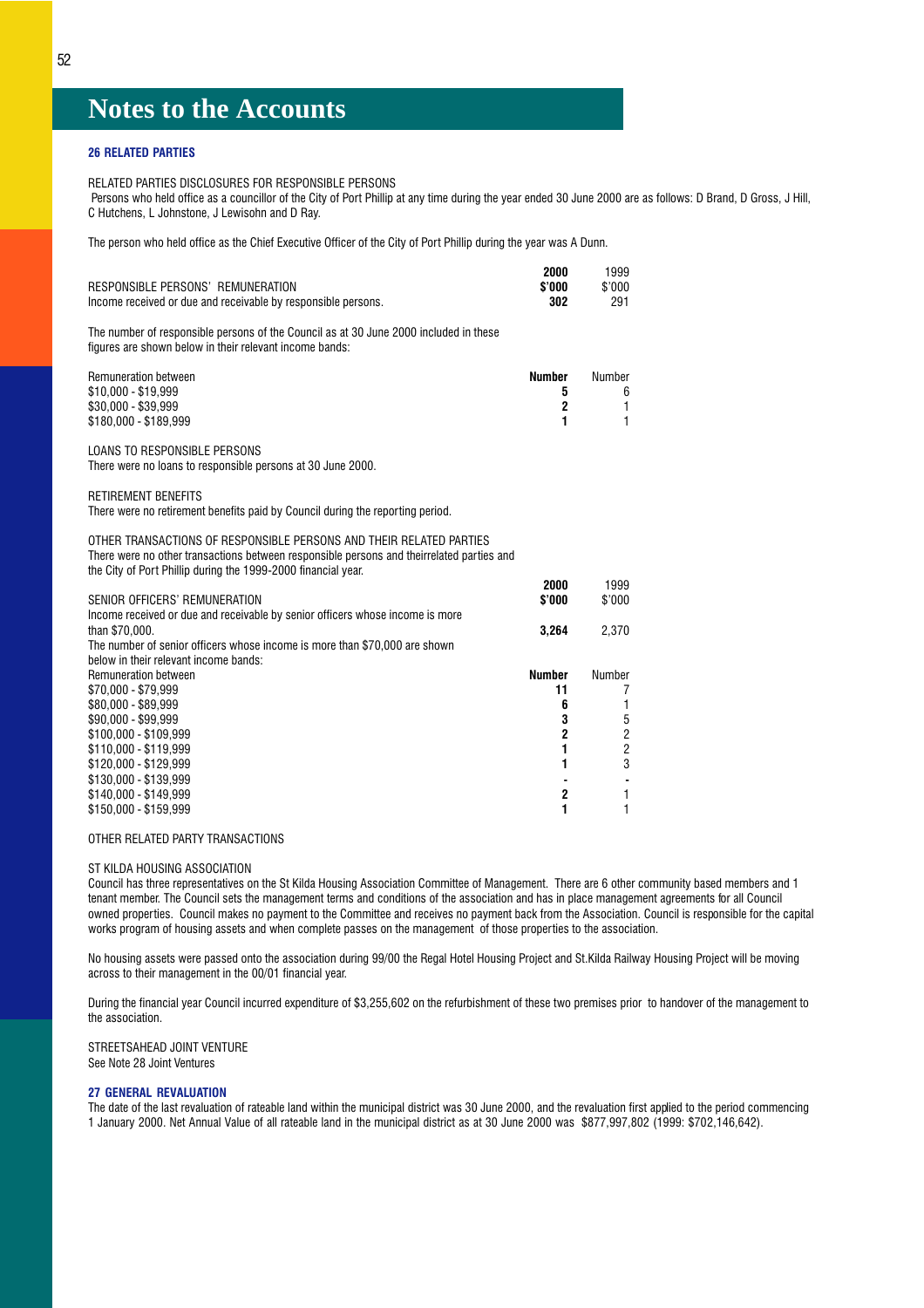### 28 JOINT VENTURE - STREETSAHEAD CLEANING SERVICE

During the year Port Phillip City Council and Stonnington City Council formed agreement to participate as Joint Venturers in a business venture for the purpose of providing cleansing services primarily to Victorian Local Government clients. The Joint Venture commenced operating on 1 February 2000 and work includes street sweeping, footpath sweeping, lane sweeping, weed control, beach and foreshore cleaning, litter bin clearing and pit cleaning. The work includes street sweeping, footpath sweeping, lane sweeping, weed c Council has a 50% interest in the assets, liabilities and operating result of this Joint Venture. During the financial year, the Council purchased cleaning services from the Joint Venture on normal commercial terms and conditions. The aggregate amount receivable from the Joint Venture is \$31,607 at the end of the financial year.

|                 | 2000   | 1999           |
|-----------------|--------|----------------|
|                 | \$'000 | \$'000         |
| <b>REVENUE</b>  | 1,061  |                |
| <b>EXPENSES</b> | 1,033  | $\blacksquare$ |
|                 |        |                |
|                 | 28     | ٠              |

The Council's aggregate share of the assets and liabilities committed to the Joint Venture are included in the statement of financial position under the classification of non-current asset - investment. This investment is represented by the following assets and liabilities:

|                                                      | 2000   | 1999   |
|------------------------------------------------------|--------|--------|
| <b>CURRENT ASSETS</b>                                | \$'000 | \$'000 |
| Cash                                                 | 44     |        |
| Receivables                                          | 418    |        |
| Prepayments                                          | 23     |        |
| <b>Total Current Assets</b>                          | 485    |        |
| <b>CURRENT LIABILITIES</b>                           |        |        |
| Creditors                                            | 143    |        |
| Provisions                                           | 263    |        |
| <b>Total Liabilities</b>                             | 406    |        |
| <b>Net Current Assets employed in Joint Ventures</b> | 79     |        |
| <b>NON CURRENT ASSETS</b>                            |        |        |
| Plant and machinery                                  | 442    |        |
| Garage equipment                                     | 6      |        |
| <b>Total Non Current Assets</b>                      | 448    |        |
| <b>NON CURRENT LIABILITIES</b>                       |        |        |
| Provisions                                           | 28     |        |
| Net Non-Current Assets employed inJoint Venture      | 420    |        |
| Net Assets employed in Joint Venture                 | 499    |        |
| <b>EQUITY</b>                                        |        |        |
| <b>Accumulated funds</b>                             | 499    |        |
| <b>Equity employed in Joint Venture</b>              | 499    |        |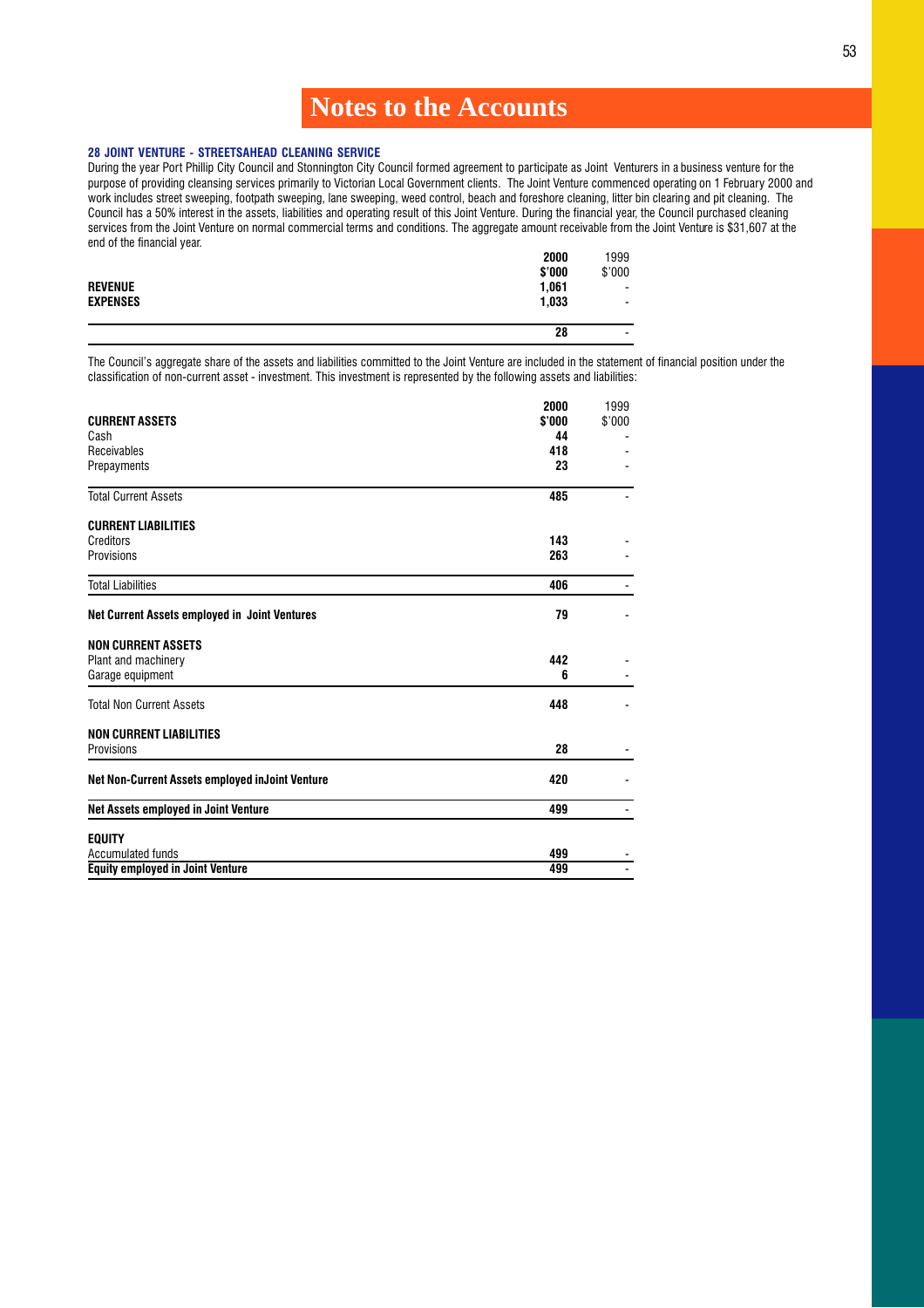## <span id="page-55-0"></span>**Certification of the Financial Statements**

In my opinion the accompanying financial statements have been prepared in accordance with the Local Government Act 1989, the Local Government Regulations 1990, Australian Accounting Standards and other mandatory professional reporting requirements.

David Graham Principal Accounting Officer Dated: 16/10/00

In our opinion the accompanying financial statements present fairly the financial transactions of the Port Phillip City Council for the year ended 30 June 1999 and the financial position of the Council as of that date.

As at the date of signing, we are not aware of any circumstances which would render any particulars in the financial statements to be misleading or inaccurate.

Julian Hill Mayor and Councillor Dated: 16/10/00

Dan sen.

Darren Ray **Councillor** Dated: 16/10/00

David Graham Principal Accounting Officer Dated: 16/10/00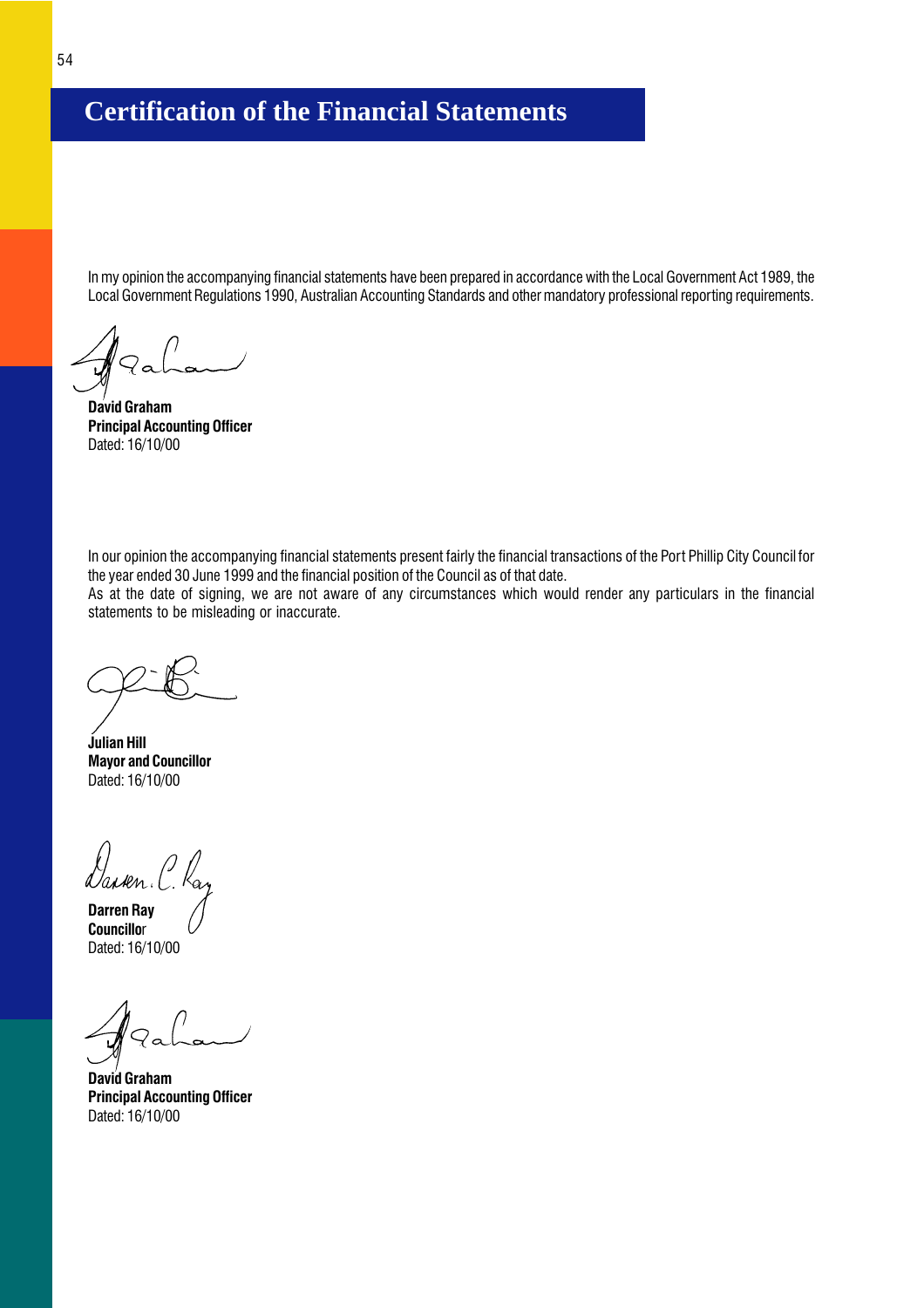## <span id="page-56-0"></span>**Auditor General's Report**



### **AUDITOR-GENERAL'S REPORT**

### To the responsible Ministers and the Councillors of Port Phillip City Council

### Matters relating to the electronic presentation of the Audited Financial Report

This audit report relates to the financial report of Port Phillip City Council for the financial year ended 30 June 2000 included on Port Phillip City Council's web site. The Councillors of Port Phillip City Council are responsible for the integrity of Port Phillip City Council's web site. We have not been engaged to report on the integrity of Port Phillip City Council's web site. The audit report refers only to the statements named below. It does not provide an opinion on any other information which may have been hyperlinked to/from these statements. If users of this report are concerned with the inherent risks arising from electronic data communications they are advised to refer to the hard copy of the audited financial report to confirm the information included in the audited financial report presented on this web site.

### Audit Scope

The accompanying financial report of Port Phillip City Council for the financial year ended 30 June 2000, comprising operating statement, statement of financial position, statement of changes in equity, statement of cash flows and notes to the financial statements, has been audited. The Councillors are responsible for the preparation and presentation of the financial report and the information it contains. An independent audit of the financial report has been carried out in order to express an opinion on it to the responsible Ministers and the Councillors as required by the Audit Act 1994

The audit has been conducted in accordance with Australian Auditing Standards to provide reasonable assurance as to whether the financial report is free of material misstatement. The audit procedures included an examination, on a test basis, of evidence supporting the amounts and other disclosures in the financial report, and the evaluation of accounting policies and significant accounting estimates. These procedures have been undertaken to form an opinion as to whether, in all material respects, the financial report is presented fairly in accordance with Australian Accounting Standards and other mandatory professional reporting requirements and complies with the requirements of the Local Government Act 1989, so as to present a view which is consistent with my understanding of the Council's financial position, the results of its operations and its cash flows.

The audit opinion expressed in this report has been formed on the above basis.

### **Audit Opinion**

In my opinion, the financial report presents fairly the financial position of Port Phillip City Council as at 30 June 2000 and the results of its operations and its cash flows for the year ended on that date in accordance with Australian Accounting Standards and other mandatory professional reporting requirements and complies with the requirements of the Local Government Act 1989.

MELBOURNE **19 In / 2000** 

**J.W/CAMERON** Auditor-General

Victorian Auditor-General's Office Level 34, 140 William Street, Melbourne Victoria 5000 Telephone (03) 8601 7000 Facsimile (03) 8601 7010 Email comments@audit.vic.gov.au Website www.audit.vic.gov.au

Auditing in the Public Interest